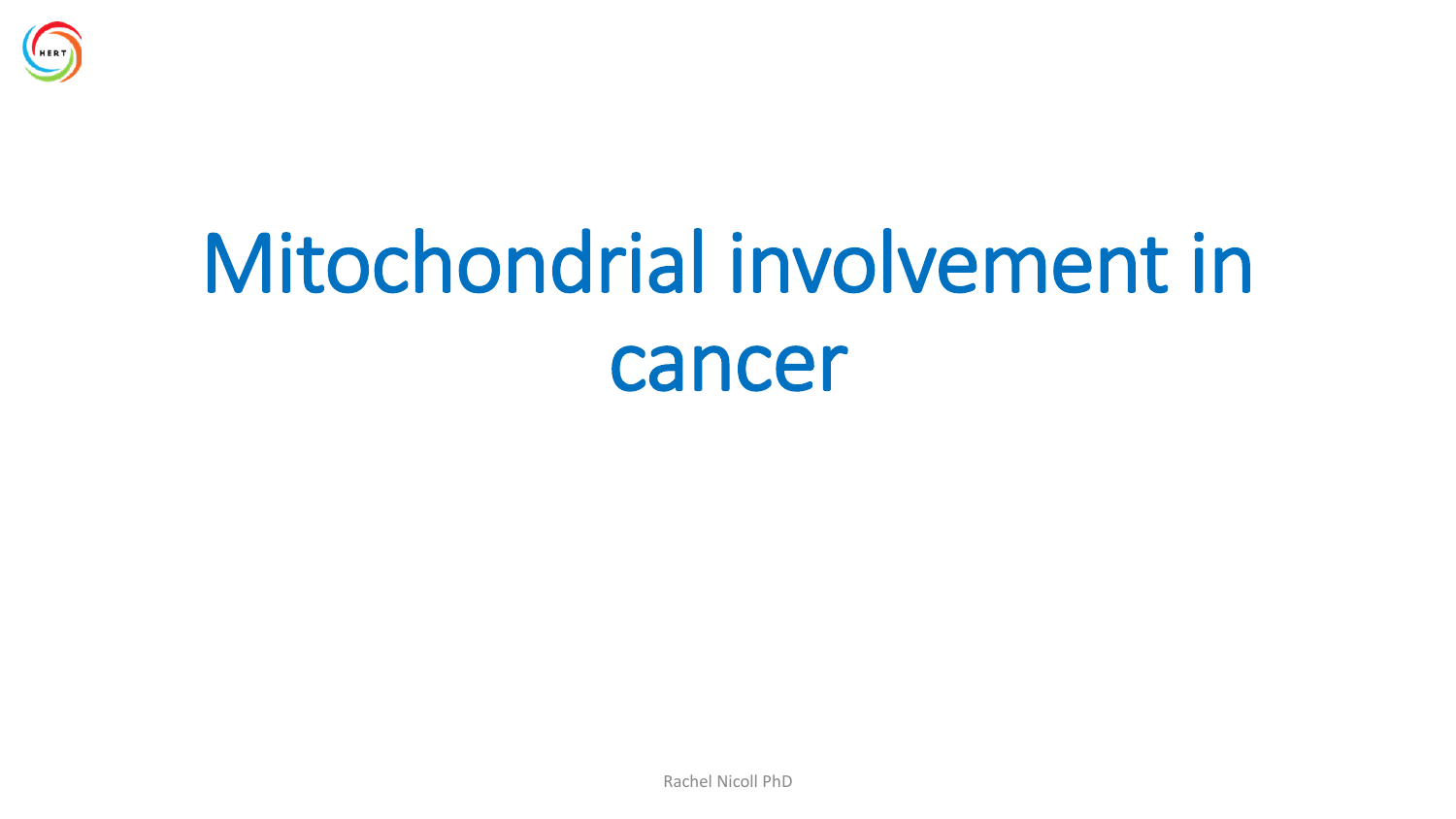### So how are we doing with President Nixon's 'War against cancer'?

President Richard Nixon signing the National Cancer Act of 1971.



- **Cancer is set to displace heart disease as the No1 killer in the Western world.**
- According to Cancer Research UK, there are over 164,000 cancer deaths in the UK each year, which is about 450 each day. **1 in 2 people in the UK born after 1960 will be diagnosed with some form of cancer during their lifetime.**
- In the 1940s, 1 in 16 had a cancer diagnosis; this had increased to 1 in 3 by 2018 [\(https://www.newsweek.com/are-we-winning](https://www.newsweek.com/are-we-winning-war-cancer-good-news-799096)war-cancer-good-news-799096).
- A few doctors have admitted that any improvement in outcome is largely due to people **giving up smoking**.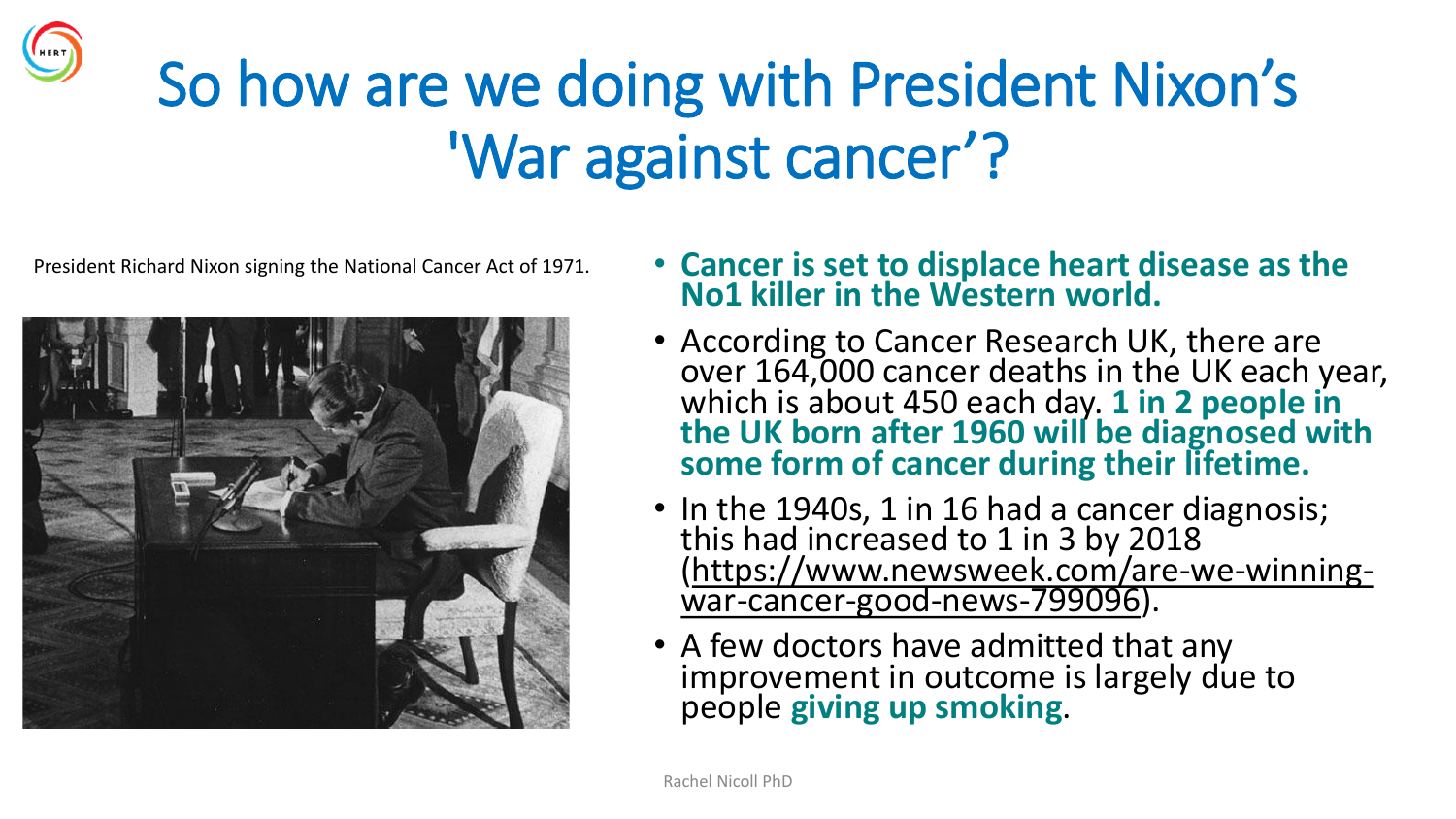# What have scientists been doing all this time?

- In the mid-1970s, **scientists believed they had the answer: cancer was caused by mutations to oncogenes and therefore we could use gene-targeted therapies to treat it;** the disease will require multiple targeted (and expensive) solutions for management and prevention.
- Researchers believed that they would find 3-8 mutated genes manifesting each specific type of cancer. **What they found was that there was a random collection of mutations, with no one mutation or any combination of mutations being responsible for initiating the cancer.**
- **The mutations for each cancer type differed from person to person and sometimes even from cell to cell within the same tumour. Indeed, the American Cancer Society states that cancer is a collection of >100 different diseases**.
- **A study attempting to find the mutations driving metastasis,** arguably the most important characteristic of cancer, **found…not a single common mutation.**
- Conventional research in recent years has focused on mapping the human genome for genetic clues to cancer. The Pan-Cancer Analysis of Whole Genomes (PCAWG) has found the whole genetic code of 2,658 cancers, described in The Cancer Genome Atlas (TCGA).
- The researchers reported: 'Cancer is massively complex, with thousands of different combinations of mutations able to cause cancer', with 4-5 fundamental (but different) mutations that drive each cancer's growth. Many of these mutations occurred decades before cancer was diagnosed. Rachel Nicoll PhD

(PCAWG Transcriptome Core Group, Nature, 2020)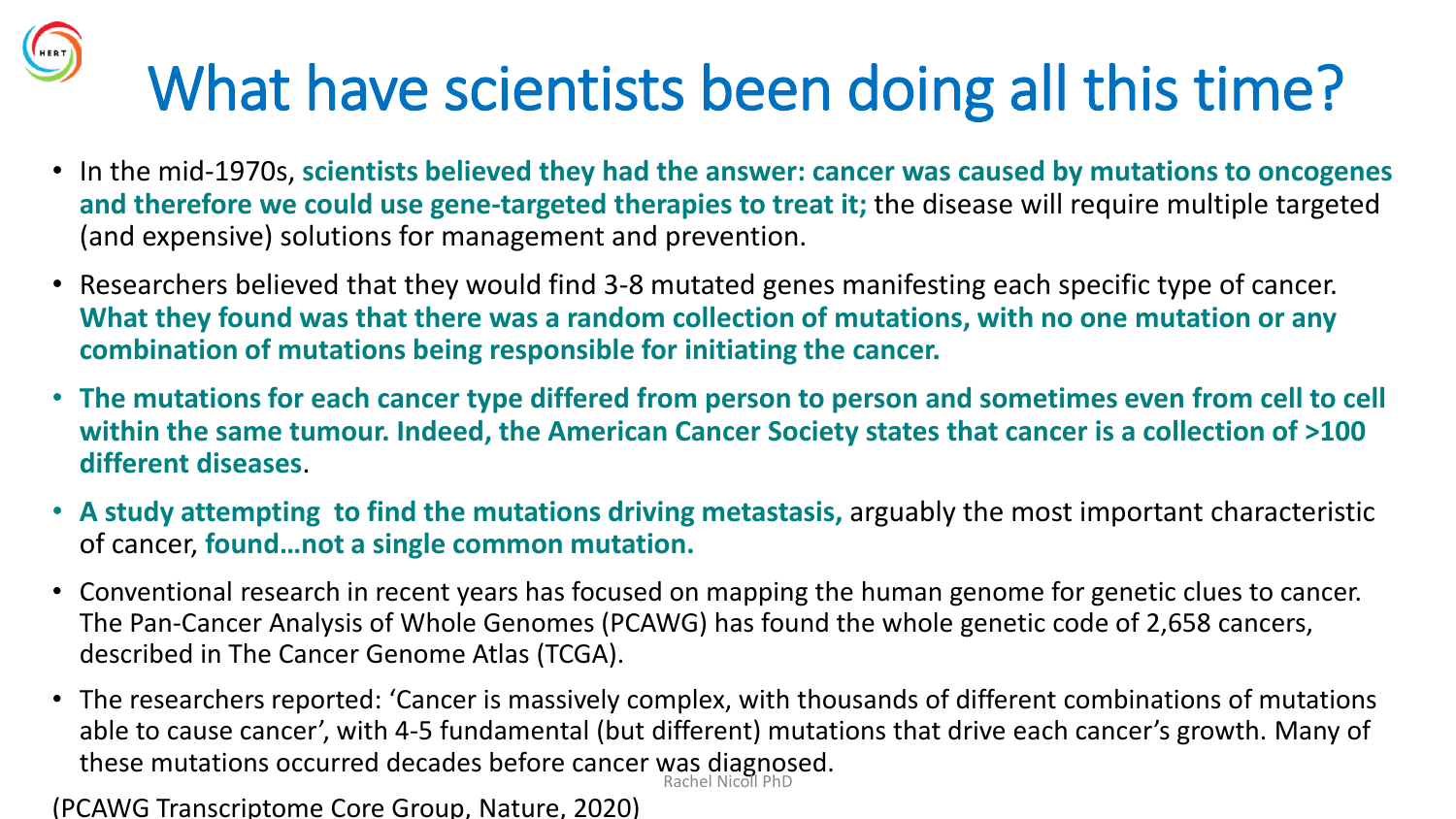

### What about all the research funding?

- **Despite the US National Institutes of Health spending over \$1 trillion dollars trying to find a cure for cancer, these gene-targeted therapies have been a great disappointment, barely improving the death rates from the 1950s.**
- **But the American Cancer Society has now admitted that genes contribute no more than 5% of our cancer risk**.
- And many of the genetic mutations turn out to be due to **modifiable epigenetic factors**.
- **Yet 95% of cancer research funding is allocated to genetic research; prevention (i.e. targeting the modifiable epigenetic factors) accounts for the remaining 5%** (Key TJ, Publ Health Nutr, 2004).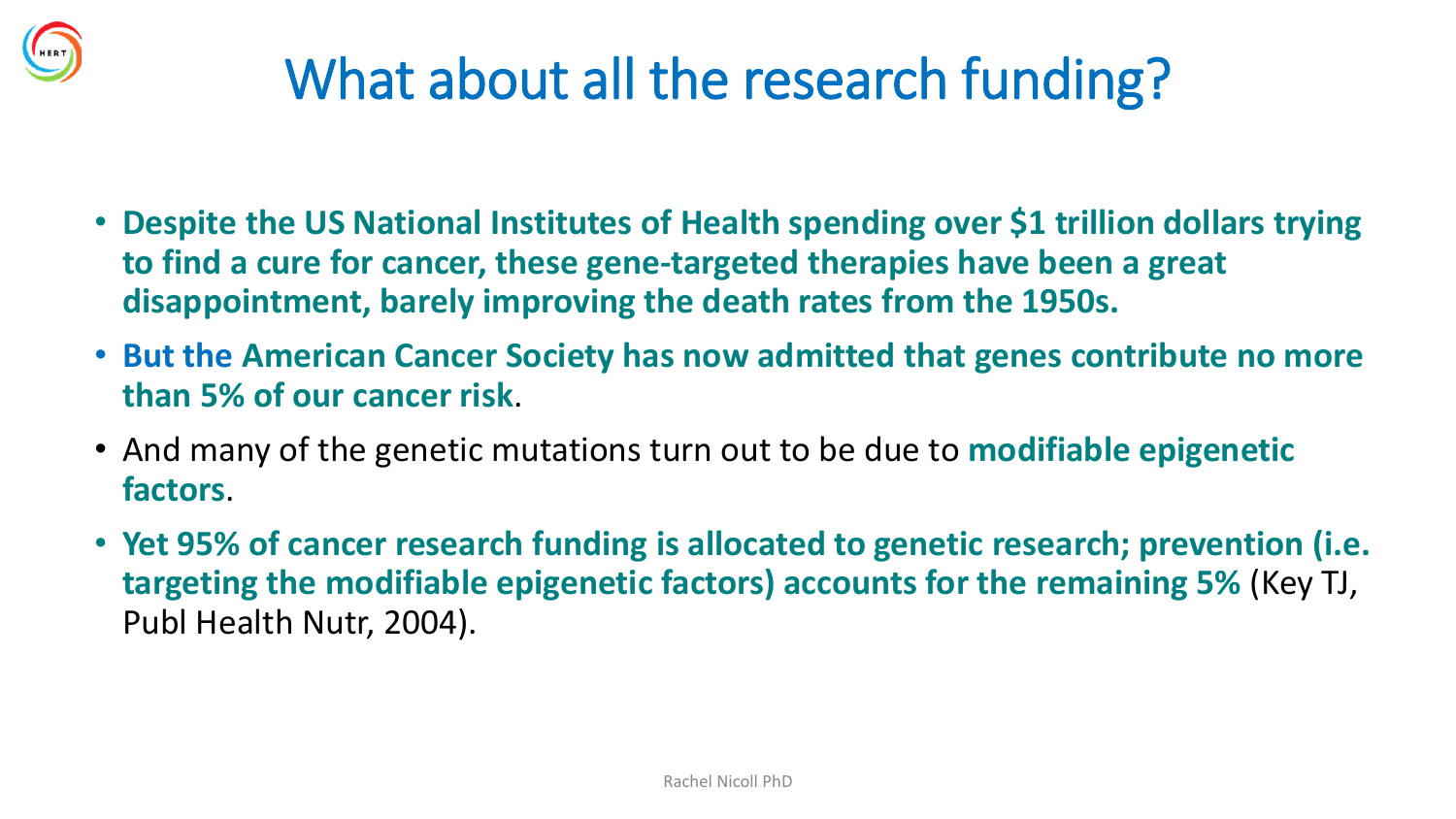### But surely there are oncogenes that cause cancer? For example BRCA1?

- **50% of women who carry the BRCA1 mutation never get breast cancer or any cancer.**  Furthermore, no common mutations could differentiate invasive from non-invasive breast cancer cell lines.
- In women aged 40 or younger, who developed **early onset breast cancer**, the authors concluded that there was '**no significant difference in overall survival** or disease-free survival between patients carrying a BRCA1 or 2 mutation and those without' (Copson ER, Lancet Oncology, 2018).
- But investigation of the **purpose of the BRCA1 gene** shows that it has multiple cellular roles and is in part responsible for **repair of DNA damage**. **The BRCA1 mutation does not even cause cancer directly but through failing to repair DNA**, resulting in mutation. It is also directly involved in mitochondrial biogenesis, a mutation limiting the ability of mitochondria to reproduce.
- In addition, the only possibly commonly mutated gene in cancer is TP53, which codes for p53, a tumour-suppressor protein; a mutation in this gene allows p53 protein production to fail. But although  $i$ nherited mutations in the p53 gene can increase risk for some familial cancers (such as Li-Fraumeni $\bar{a}$ syndrome), most p53 defects found in cancers are not inherited and appear to arise sporadically, as do the vast majority of all cancer-associated mutations. So even inheriting gene mutations is, to some extent, a modifiable risk factor.
- Similarly, P53 is involved in numerous cellular mechanisms, including repair of the walls protecting the nucleus and transcription of a critical component of the mitochondrial ETC.

(Kenny TC, Oncogene, 2017; Seyfried T, Front Cell Dec Biol, 2015; Labbe DP, Oncogene, 2015; 'The Cancer Cascade', American Medical Research, wenny To, Oncogenc, 2017, Seymed I, Hont Cen Bee Bloi, 2019, Rachel Nicoll PhD.<br>2004; Anand P, Pharmaceut Res, 2008)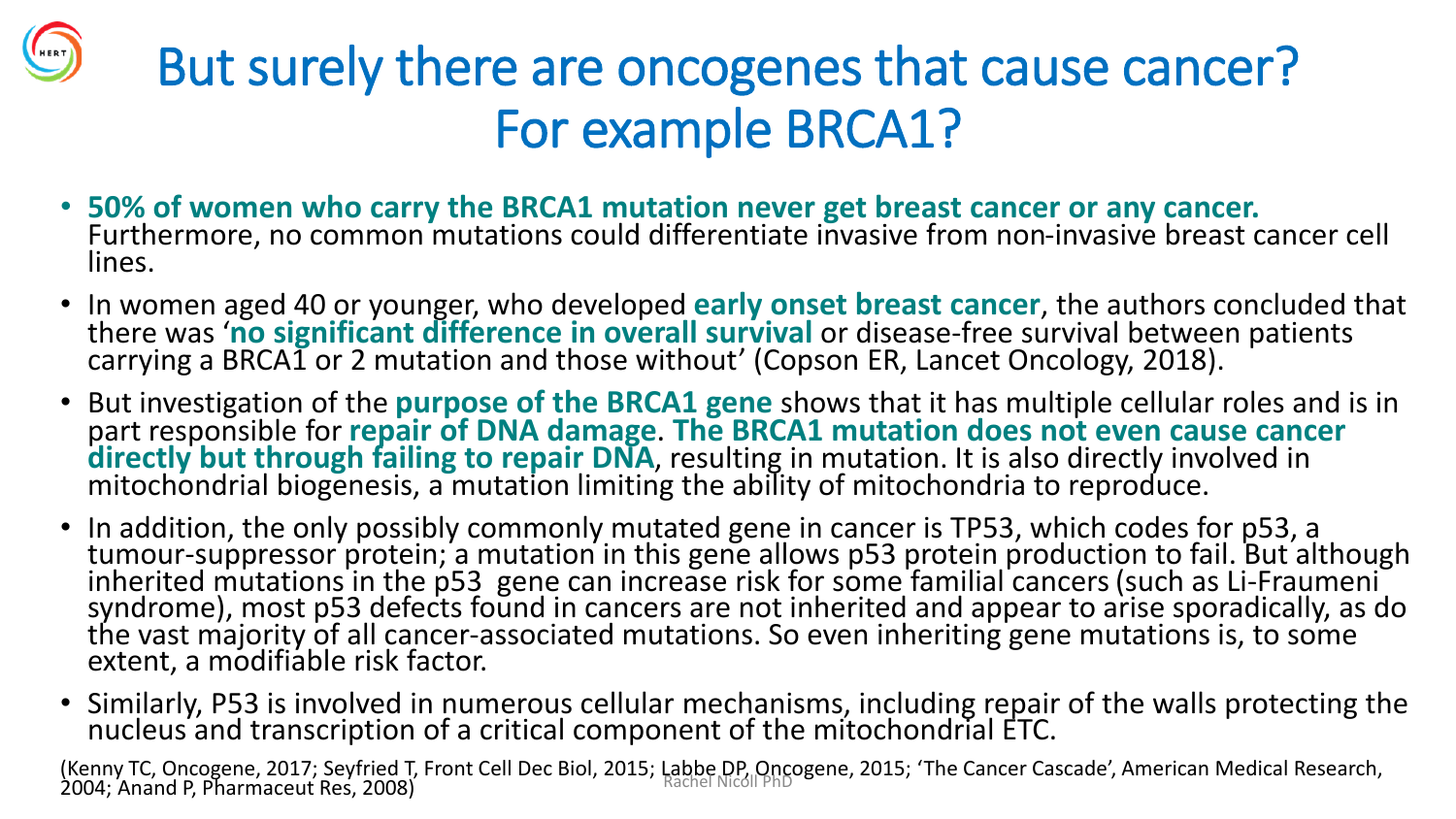

### More on the genetic approach to cancer

- There are 2 types of genetic mutation: germline (hereditary) and somatic (mutations that occur after conception as a result of diet, lifestyle and environmental exposures, which cause excessive damage to DNA). Not all somatic mutations are associated with cancer.
- However, germline genes have an average mutation rate of 0.5% every million years. Essentially, our genes have not altered since the end of the Paleolithic era.
- So they have focused on oncogene-targeted therapies and chemo- and radiotherapy designed to kill everything in sight. They work in part by creating ROS which is intended to create sufficient damage that the cancer cells opt for apoptosis.
- Even their preventive measures are centred around harmful interventions: drugs (e.g. aspirin), vaccinations (e.g. HPV) and radiation-based screening (e.g. mammograms). False positive mammograms and overdiagnosis of breast cancer among women aged 40-59 cost \$4 billion annually in health care spending according to a 2015 US study (Ong MS, Health Affairs, 2016).
- And many of the genetic mutations turn out to be due to modifiable epigenetic factors. A US medical research company found that environmental toxins are responsible for 70-75% of all cancers, while infections cause 20-25% and electromagnetic radiation 5%. And that's not including poor diet and lifestyle choices.
- The mutation rate for most genes is low, making it unlikely that the numerous heritable pathogenic mutations found in cancer cells would occur sporadically within a normal human lifespan. So if mutations are such rare events, then how is it possible that cancer cells express so many different types and kinds of mutations? The genetic theory of cancer has not explained this.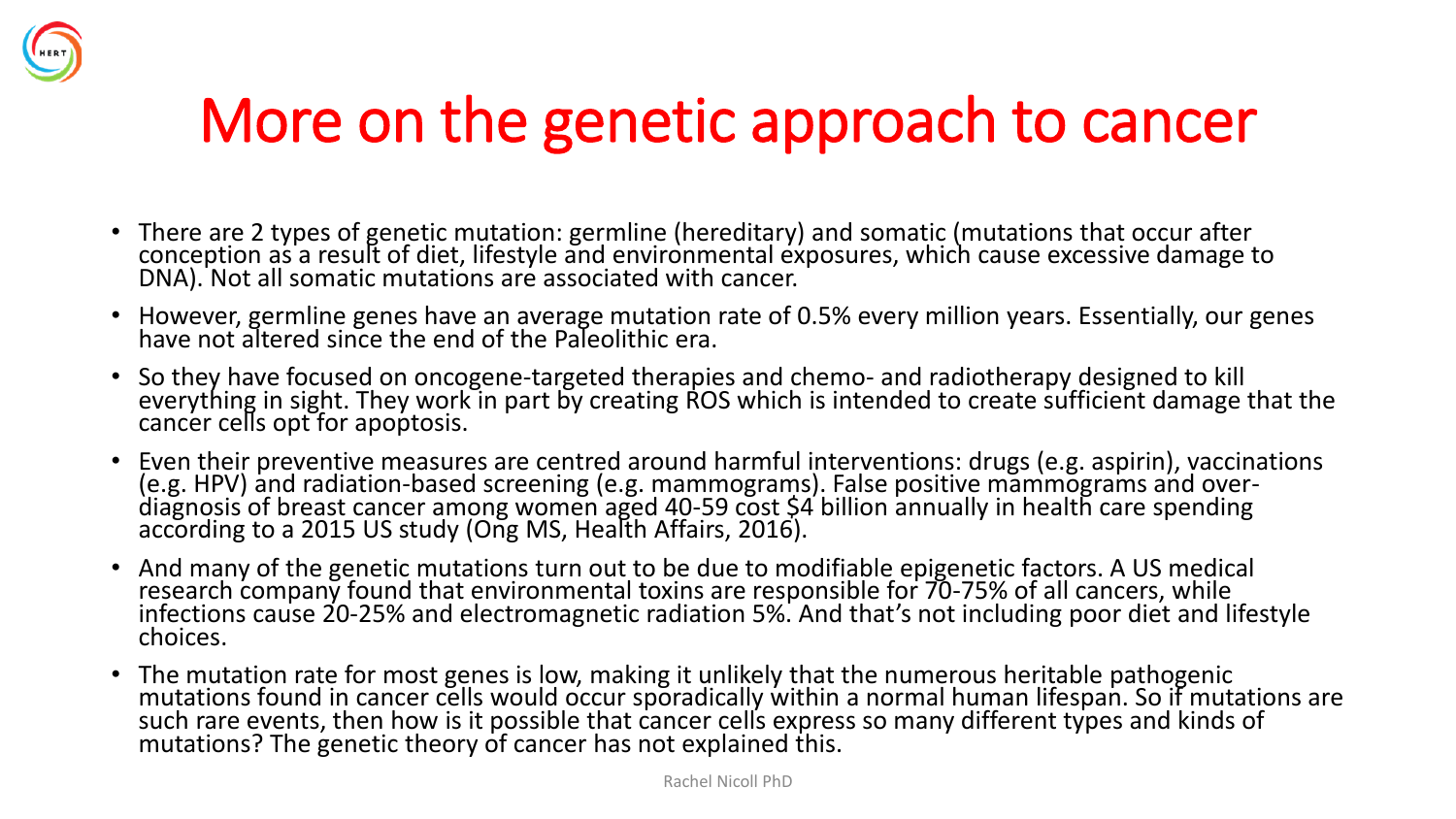

### Nor is cancer a disease of ageing….

- **Rates of cancer incidence are increasing in children and young people.** From the early 1980s to the early 1990s, the incidence of cancer in US children under the age of 10 rose by 37%. In adolescents and young adults, a US population-based study found that the rate of cancer increased by 29.6% between 1973 and 2015.
- **After accidents, cancer is the next most frequent cause of death in children in the US.**
- A 2016 study found that malignant brain tumours are the primary cause of cancer-related mortality in American adolescents.
- Nearly 20% of new cancer cases in the US involves someone who was a previous cancer sufferer, a rate increase of almost 300% since the 1970s.

(Mangano JJ, Int J Health Serv, 1999; Levitan D, Cancer Network, 2016; Scott AR, JAMA Netw Open, 2020)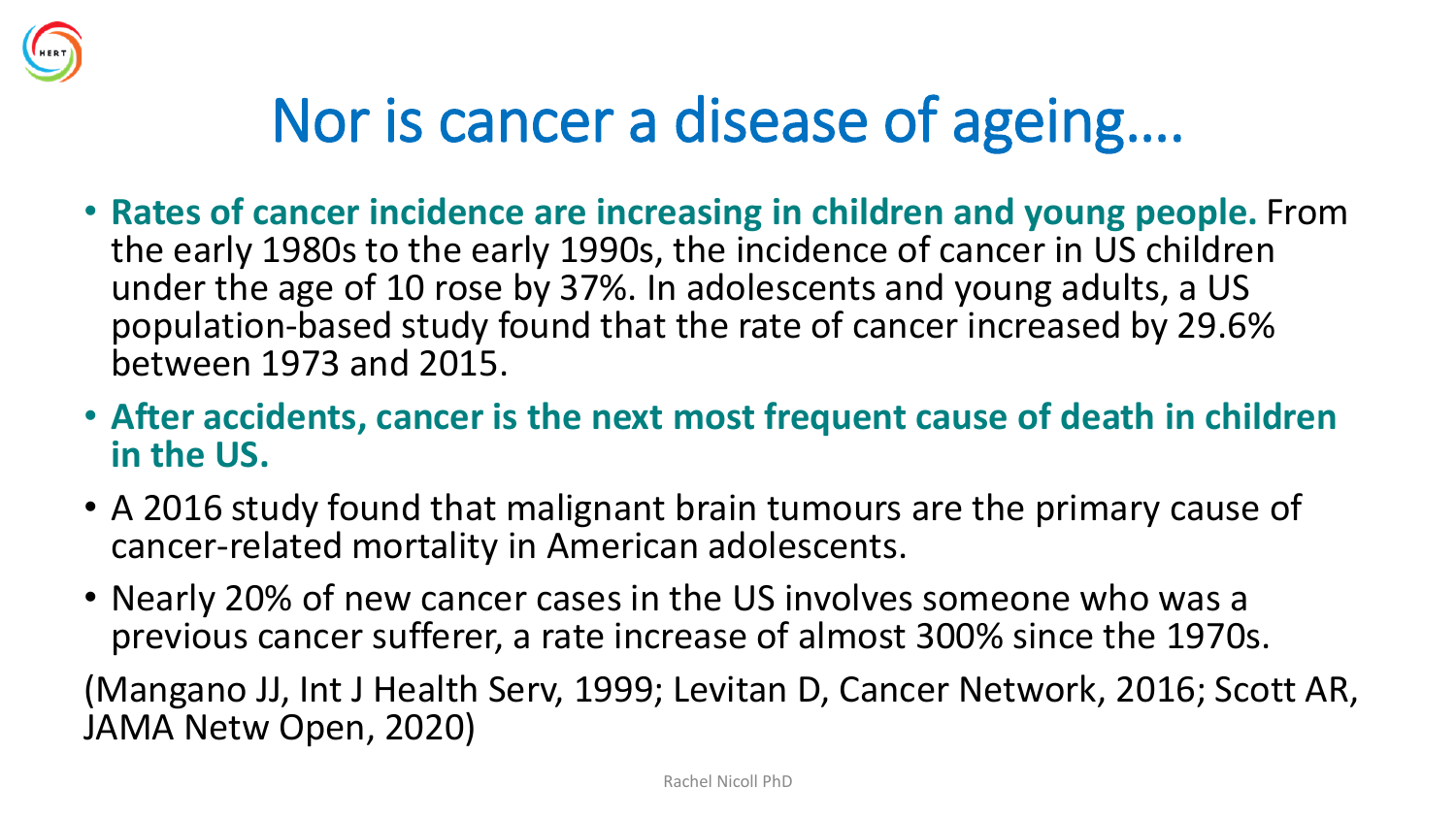

### What is wrong with conventional therapy?

- Although treatment may damage the cancer cells, it also damages healthy cells, further deplete the immune system, induce autoimmune conditions, damage DNA, eliminate healthy gut bacteria, cause intestinal permeability, lead to CVD, suppress neurological function, induce neuropathy and create inflammation and oxidative stress, all of which are cancer-promoting factors.
- Both radiation and chemotherapy are in themselves carcinogenic, with several cancer drugs, including tamoxifen, being classified as Group 1 carcinogens by the International Agency for Research on Cancer (IARC). (Early chemotherapy was derived from mustard gas, a deadly WW1 chemical weapon). They also act to reduce OXPHOS.
- Furthermore, neither surgery nor radiotherapy can destroy circulating tumour cells (CTCs) and few conventional therapies can destroy cancer stem cells (CSCs).
- None of these treatments address the root cause of the cancer, immune system deficiencies, cancer survival mechanisms or the body's functional imbalances. Cancer is a disease of the whole person, yet conventional treatments assume it is a disease of an organ or body part.
- A 1992 paper found that other than for lung cancer, there was no evidence that chemotherapy prolonged survival in patients with advanced epithelial cancer (Abel U, Biomed Pharmacother, 1992). Similarly, a review of RCTs found that the contribution of chemotherapy to 5-year survival in adults was 2.1% in the US (Morgan G, Clin Oncol, 2004).
- A 2017 UK study looked at 48 oncology drugs approved by the European Medicines Agency between 2009 and 2013 and found that most showed no evidence of benefit to survival or quality of life, even though they achieved tumour shrinkage; drug approvals are typically based on tumour shrinkage, not survival or quality of life (Davis C, BMJ, 2017).
- Radiotherapy and surgery have been around for 100 years, chemotherapy since the late 1940s.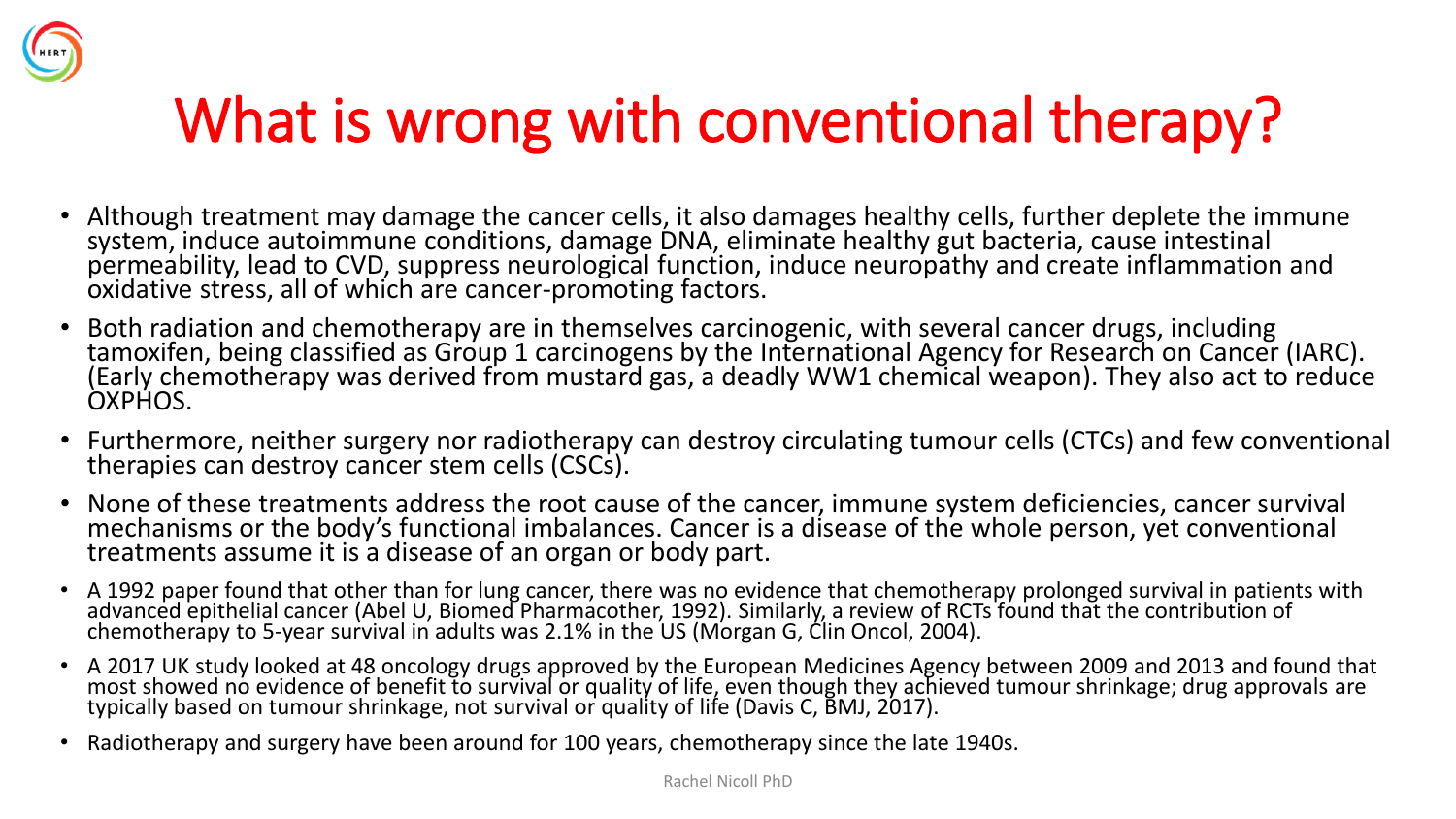

### Drug (i.e. chemotherapy) resistance 1

- When HIF-1 is inactivated, the inhibitory effect of carboplatin and etoposide on cell proliferation is significantly enhanced. Tumour cells alter their metabolism to ensure survival and evade host immune attack to proliferate. Defective apoptosis is a key form of drug resistance because anticancer treatments act in part by inducing apoptosis through activation of caspases. (Jing X, Mol Cancer, 2019)
- Autophagy in tumour cells is a double-edged sword. On the one hand, autophagy can remove misfolded proteins and dysfunctional organelles within tumour cells, inhibit the cellular stress response and ultimately prevent genomic damage, thereby inhibiting cancer. On the other hand, in the advanced stage of tumour growth, tumour cells can make use of autophagy to survive in conditions of nutrient deficiency or hypoxia. The functional inactivation of autophagy pathways results in significantly enhanced efficacy of chemotherapeutic agents. Autophagy induced by hypoxia is primarily located in hypoxic tumour regions. (Jing X, Mol Cancer, 2019)
- Substantial evidence has shown that autophagy promotes the development of multi-drug resistance (MDR). The elevated levels of autophagy detected in patients with poor prognosis indicate that autophagy can catalyse the development of MDR. Cumulative evidence suggested that autophagy, as a cytoprotective mechanism, mediated MDR, thereby protecting MDR cancer cells from apoptosis and promoting resistance to chemotherapy treatment. Autophagy-suppressors can abolish multidrug resistance. (Jing X, Mol Cancer, 2019)
- Most anticancer drugs kill tumour cells by causing DNA damage. However, cancer cells can respond with activation of repair mechanisms and signalling pathways to overcome DNA damage. Subsequently, repaired cancer cells become more resistant to chemotherapeutic treatment. (Jing X, Mol Cancer, 2019)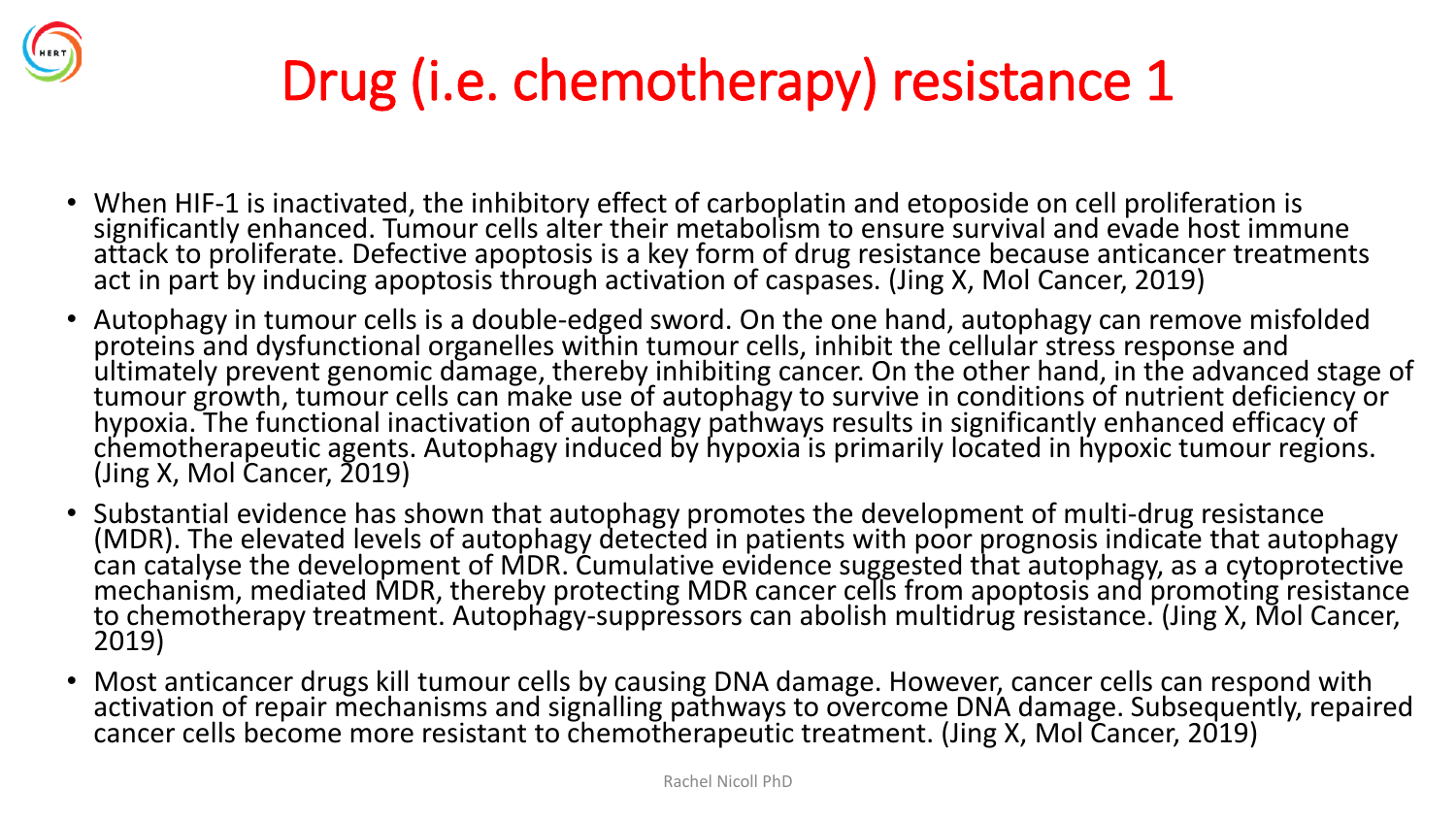

### Drug (i.e. chemotherapy) resistance 2

- Similarly, on exposure to hypoxia, cancer cells undergo replication stress, thereby activating DNA damage and repair pathways. HIF-1 $\alpha$  is associated with increased chemoresistance; downregulated HIF-1 $\alpha$  can increase the sensitivity to cancer drugs. But there are many unresolved questions. (Jing X, Mol Cancer, 2019)
- The increase in glycolysis for ATP generation in cancer cells is frequently associated with resistance to therapeutic agents via upregulation of HIF. (Jing X, Mol Cancer, 2019
- The activation of the p53 pathway upon treatment with chemotherapeutic agents was found to be markedly suppressed. Moreover, the accumulation level and activity of HIF-1 $\alpha$  increased in p53 mutant cells, thereby allowing decreased apoptotic potential and chemoresistant properties. (Jing X, Mol Cancer, 2019)
- Chemotherapy drugs have an oxygen-dependent effect on the killing of tumour cells; most have reduced efficiency under hypoxic conditions, which may be related to the reduction of free radicals. (Jing X, Mol Cancer, 2019)
- Problems with targeting drugs at the mitochondria is that CD8 cytotoxic T-lymphocytes, which are the immune system's key defence against cancer, and display remarkable metabolic similarities to cancer cells and are often damaged by the treatment. Furthermore, helper T-cell s proliferate in a similar to cancer cell proliferation and are dependent upon aerobic glycolysis and supported by mitochondrial fragmentation. (Porporato PE, Cell Res, 2018)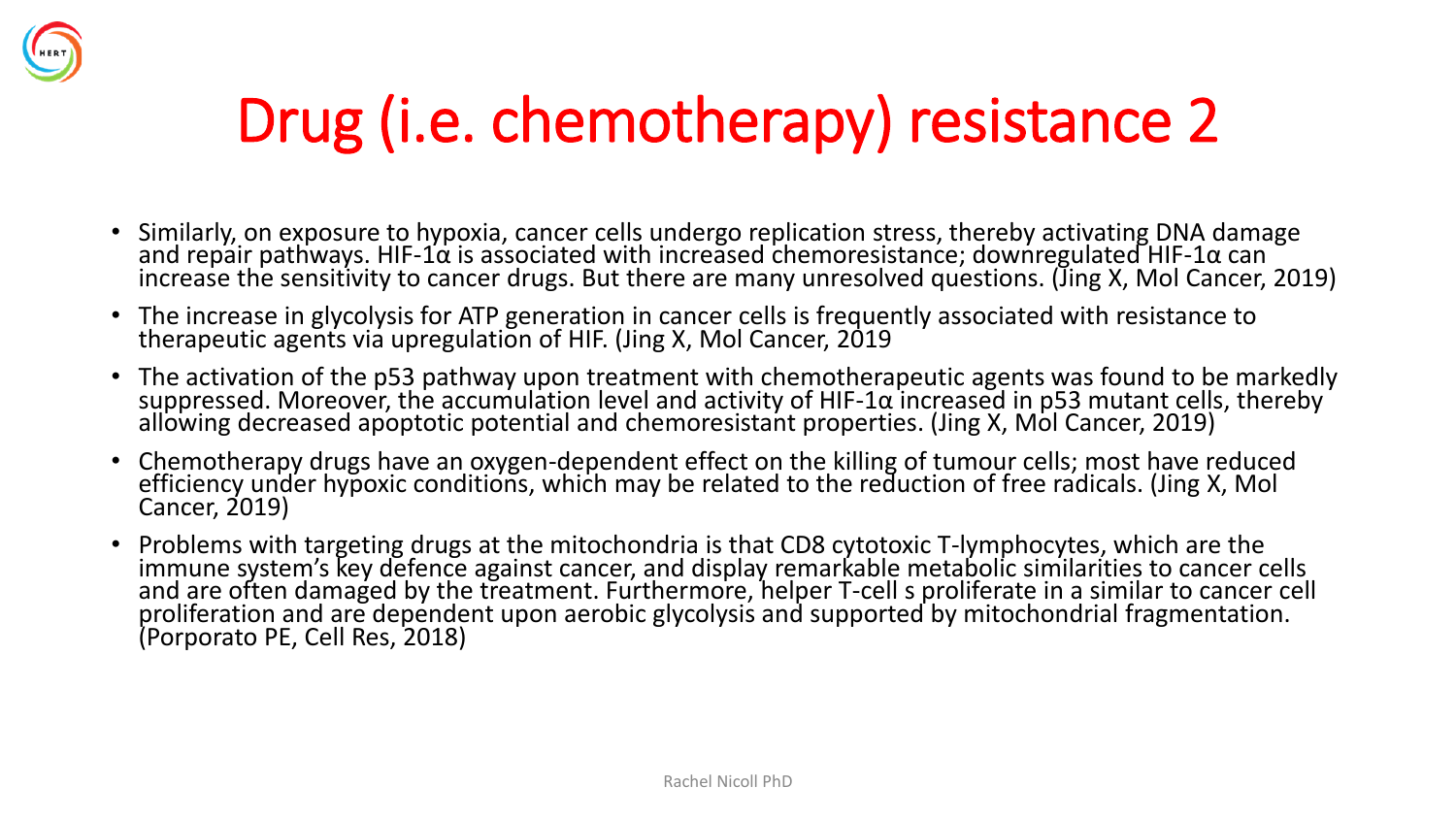

### The 'one mutation, one drug' approach

- Nevertheless, it is still hoped that this genome research will lead on to developing targeted therapies and 'smart drugs', allowing treatment to be tailored to each patient's unique tumour. There are now 800 smart drugs in trials.
- While these targeted drugs are a step up from the 'kill everything in sight' approach of traditional chemotherapy, the 'one mutation, one drug' approach is not working either – they are extremely expensive and barely increase survival.
- For example: Tarceva, approved 10 years ago, has significant side effects, it's very expensive and it boosts median survival for pancreatic cancer by……10 days!

(Ju YS, Elife, 2014; Grandhi S, Hum Mol Genet, 2017)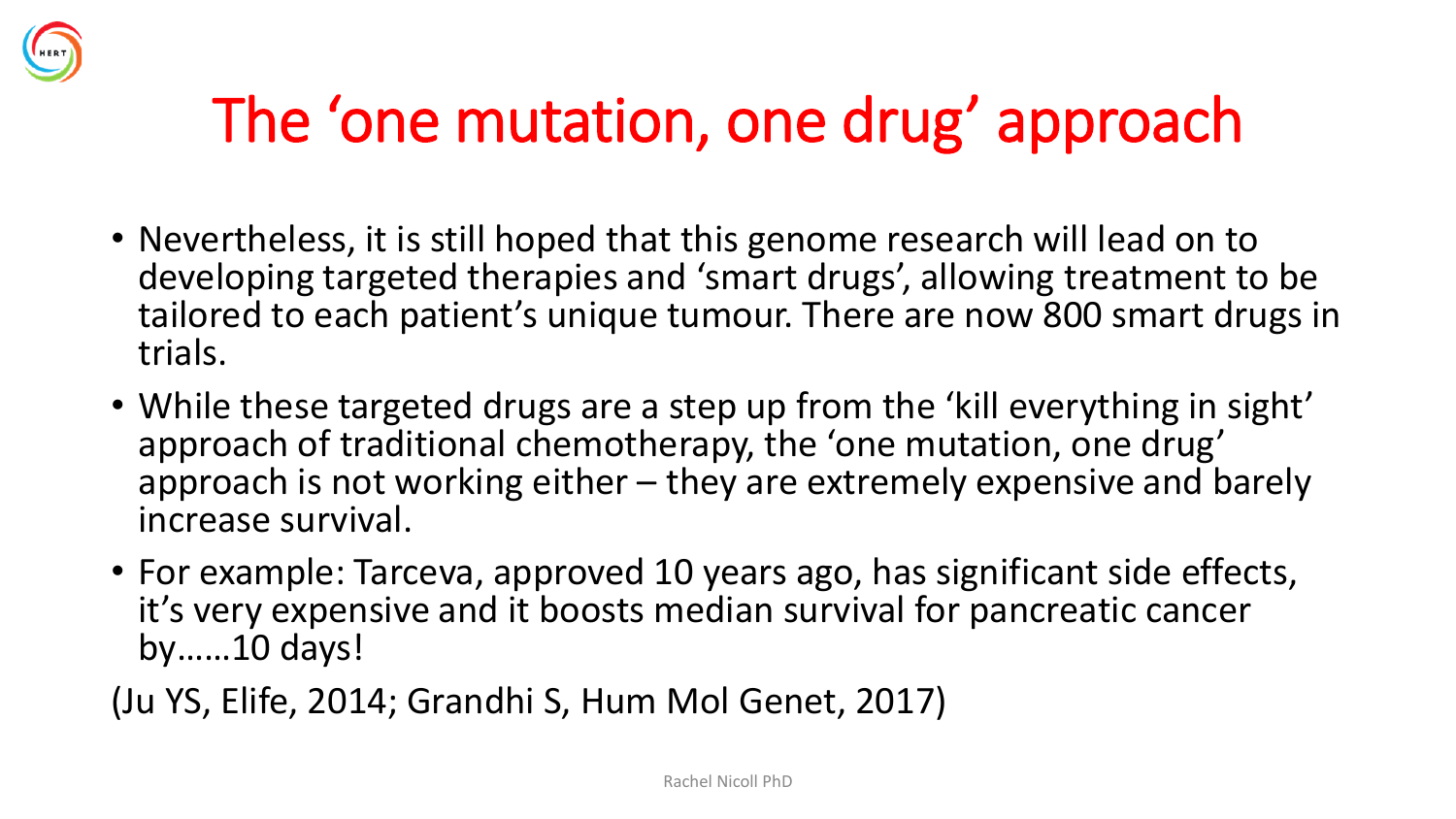

### **Cancer research: Scientists seek clues to 'how cancer is born'** BBC, 21 October 2019

- **British and American scientists are teaming up to search for the earliest signs of cancer in a bid to detect and treat the disease before it emerges.** They plan to "give birth" to cancer in the lab to see exactly what it looks like "on day one".
- But they admit this is "**like looking for a needle in a haystack" and a solution could be 30 years off**.
- **This is a tacit admission that the genomic approach has not worked.**
- But the 'how cancer is born' approach is also **doomed to failure. Why?**
- Every cell has the capacity to become a cancer cell under the right conditions. In fact, **we all have 75 million cancer cells in our body, every moment of every day.**
- If a cancer cell develops there are many opportunities for the immune system to catch it. **Where cancer develops and thrives, it is because immune system surveillance and targeting is defective.**
- **So they would be better off looking at the immune system!**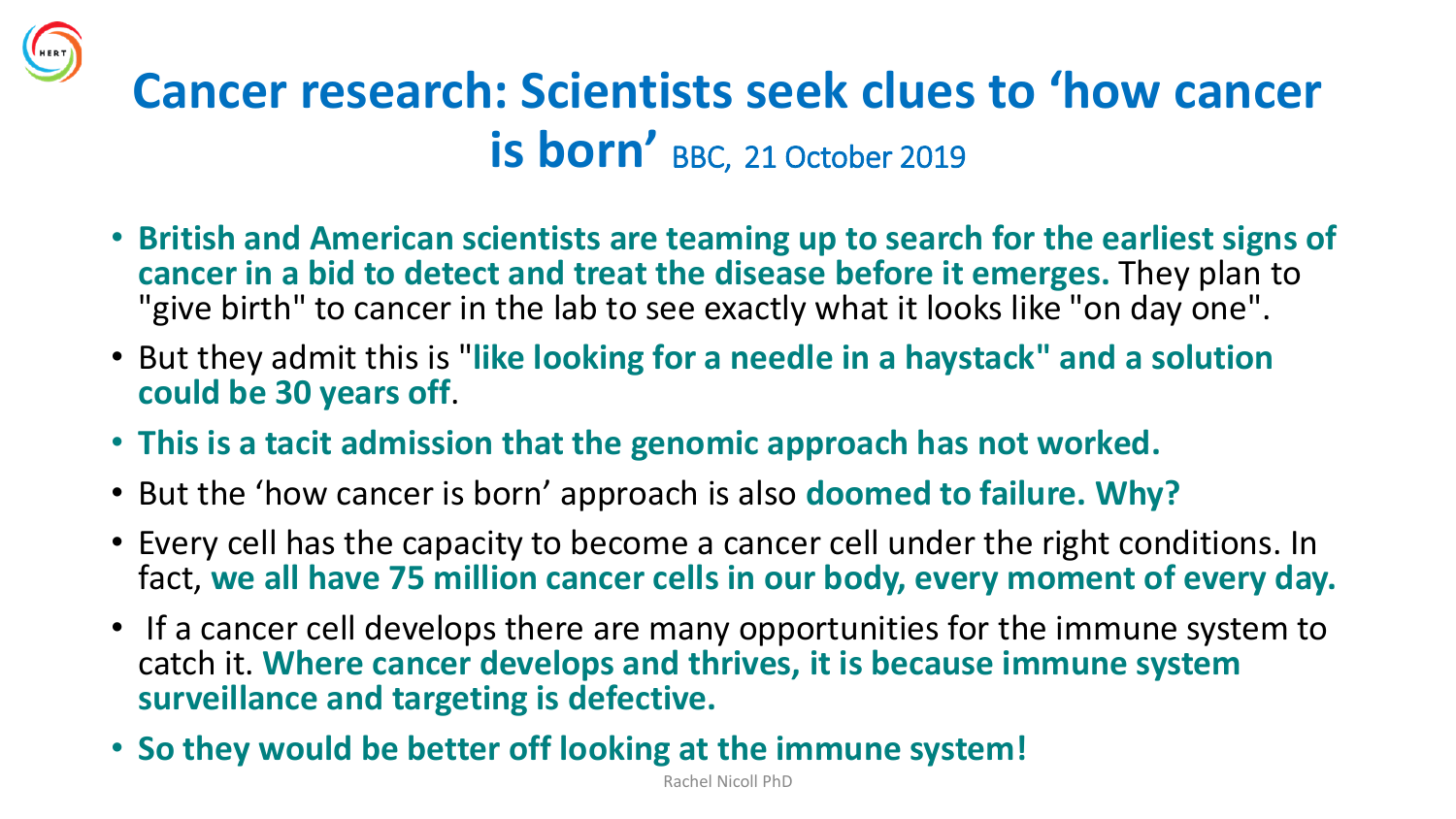

### So let's look at how cancer actually develops

- Every cell has the capacity to become a cancer cell under the right conditions. When a healthy cell becomes damaged and mutates, it works not for the good of the body but to promote its own survival. It grows rapidly and doesn't respond to the body's natural cellular control mechanisms. Nevertheless, it takes 10-12 years on average for every cancer cell to multiply to the extent of forming a fully grown tumour. So there is a lot of opportunity for the immune system to eliminate it, if caught early.
- We all have 75 million cancer cells in our body, every moment of every day.
- Where cancer develops and thrives, it is because immune system checkpoints are defective. Failure at these checkpoints leads to apoptosis as the immune system will search out and repair damaged DNA and silence oncogenes. But if cancer cells can evade or fool the checkpoint, cancer cells will aggregate and form a tumour. They may do this by coating themselves with fibrin as they reproduce; this helps them to hide from the immune system and to literally stick together to form the tumour.
- Tumours start when a normal cell mutates into an 'immortal' cancer cell there is much that is still not understood about this process. This cancer cell then multiplies and proliferates until it becomes a mass of cells. Once the mass reaches a certain level, it begins to establish itself in a specific organ or tissue and becomes a tumour.
- Mitochondria are necessary in tumour cell formation; tumour cells depleted of mtDNA required mitochondrial transfer to progress in growth and proliferation (Dong LF, Elife, 2017).
- As the tumour grows larger, it requires greater and greater amounts of nutrients from the blood, until it finally grows its own set of blood vessels (angiogenesis) to speed the growth process. It will also send out growth factors to signal to the rest of the body that it should aid the growth and development of the tumour.
- If left unchecked, some cancer cells will break off from the tumour and establish new tumours, elsewhere in the body (metastasis).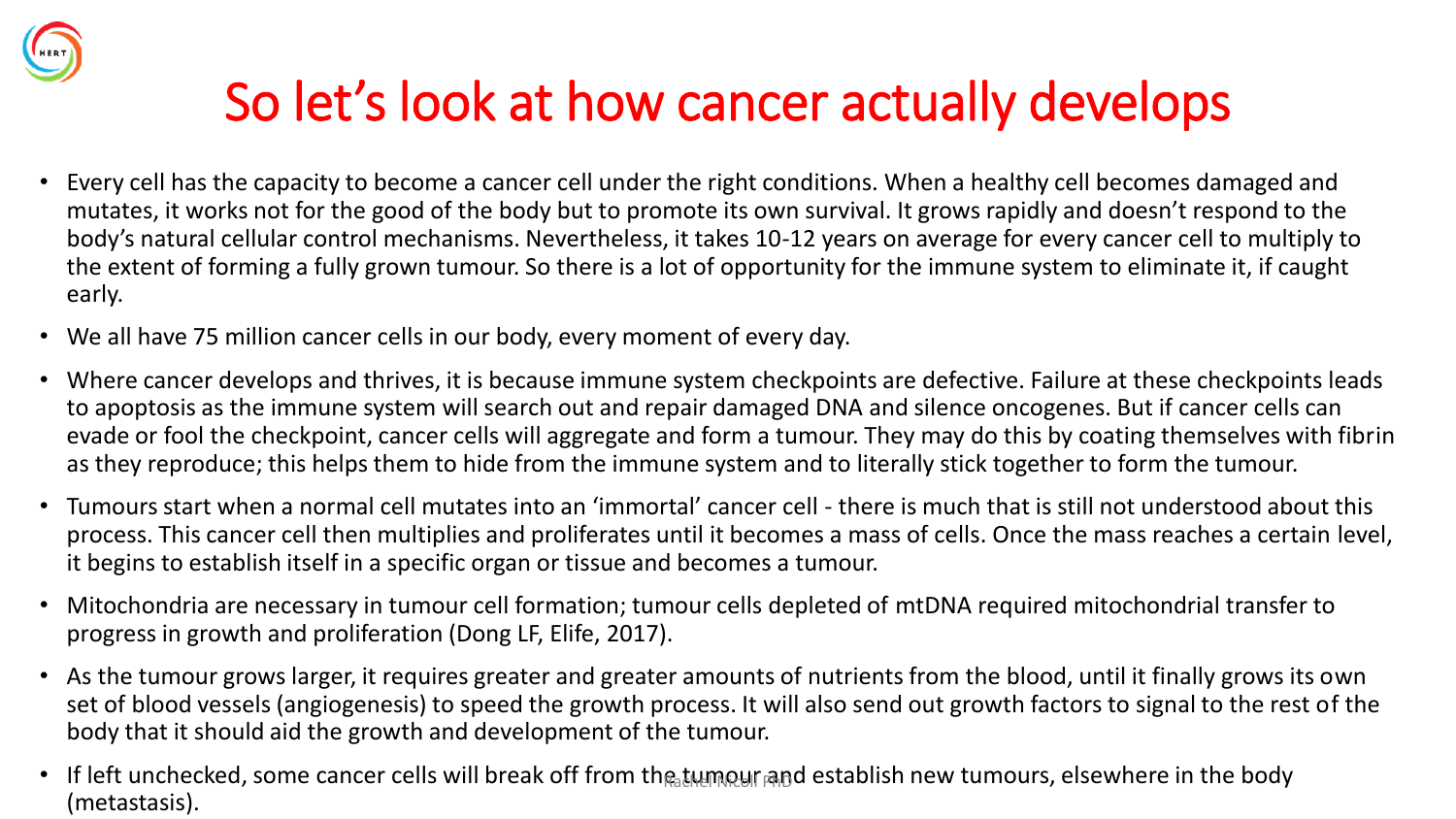

### And how cancer metastases…

- Metastasis is defined as the development of secondary malignant growths at a distance from a primary site of cancer. It occurs when cancer cells break away from the main tumour and enter the bloodstream or lymphatic system as single migratory circulating tumour cells (CTCs) or as multicellular groupings (CTC clusters).  $\check{ }$
- The CTCs preserve primary tumour heterogeneity and mimic tumour properties. They are found in the blood of patients with solid tumours (mostly breast, prostate, brain, ovary, pancreas and colon cancer and melanoma) and function as a seed for metastasis.
- Some types of cancer tend to spread to certain parts of the body. For example, breast cancer tends to spread to the bones, liver, lungs, chest wall and brain. This new cancer is given the same name as the original cancer, for example, breast cancer that spreads to the liver is called metastatic breast cancer, not liver cancer.
- Metastasis is not the same thing as cancer invasion, which is the direct extension and penetration by cancer cells at the primary site into neighbouring tissues.
- CTCs can be used as a marker of metastasis and its progression but detection is difficult and requires highly specialised equipment. A higher number of CTCs prior to chemotherapy predicts continued metastasis and poor outcome as they have many survival mechanisms (Wang WC, BioMed Res Int, 2018; Ma S, Med Sci Monit, 2017).
- Circulating tumour cells and cancer stem cells are responsible for >95% of all metastases and cancer deaths; metastasis accounts for >95% of cancer deaths.
- There are 3 hypotheses to explain metastasis, all of which may be true:
	- 1. Epithelial-mesenchymal transition (EMT)
	- 2. The cancer stem cell hypothesis
	- 3. The macrophage–cancer cell fusion hybrid hypothesis.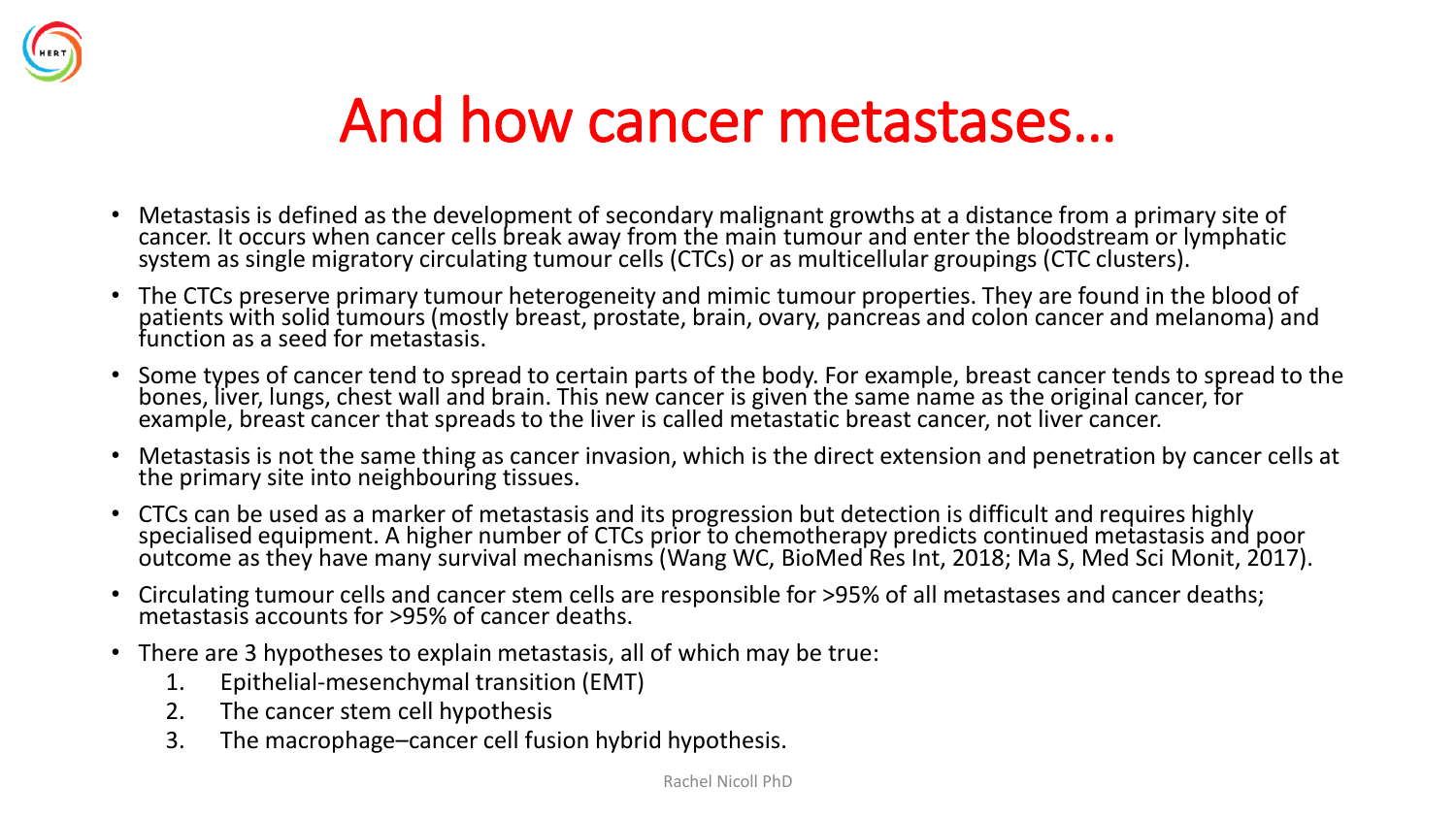### Epithelial-mesenchymal transition (EMT) in cancer progression

- The epithelial–mesenchymal transition (EMT) is a process by which epithelial cells lose their cell polarity and cell-cell adhesion and break through the basement membrane with increased migratory and invasive properties to become mesenchymal cells (MSCs) and enter the bloodstream through intravasation as circulating tumour cells (CTCs).
- Some cells that undergo EMT gain stem cell-like properties, giving rise to cancer stem cells (CSCs), whose properties increases their propensity to proliferate and initiate new tumours.
- In the circulation, CTCs recruit platelets for use as a physical barrier that helps protect these cells from elimination by natural killer cell-mediated lysis in the bloodstream.
- Platelets themselves can initiate EMT in cancer cells by releasing various growth factors, including VEGF for angiogenesis and transforming growth factor  $\beta$  (TGF- $\beta$ ), which enhance invasiveness and promote further metastasis. In humans, platelet counts and thrombocytosis within the upper end of the normal range have been associated with advanced, often metastatic, cancers.
- These CTCs can use the attached platelets to adhere to the new endothelium, whereupon they can exit the bloodstream at the secondary site. Here they undergo mesenchymal to epithelial transition, transforming themselves back to the original cell type to begin formation of a new tumour.
- Many studies have proposed that induction of EMT is the primary mechanism by which epithelial cancer cells acquire malignant phenotypes that promote metastasis.
- EMT also induces drug resistance and evasion of apoptosis mechanisms and confers immuno-suppression.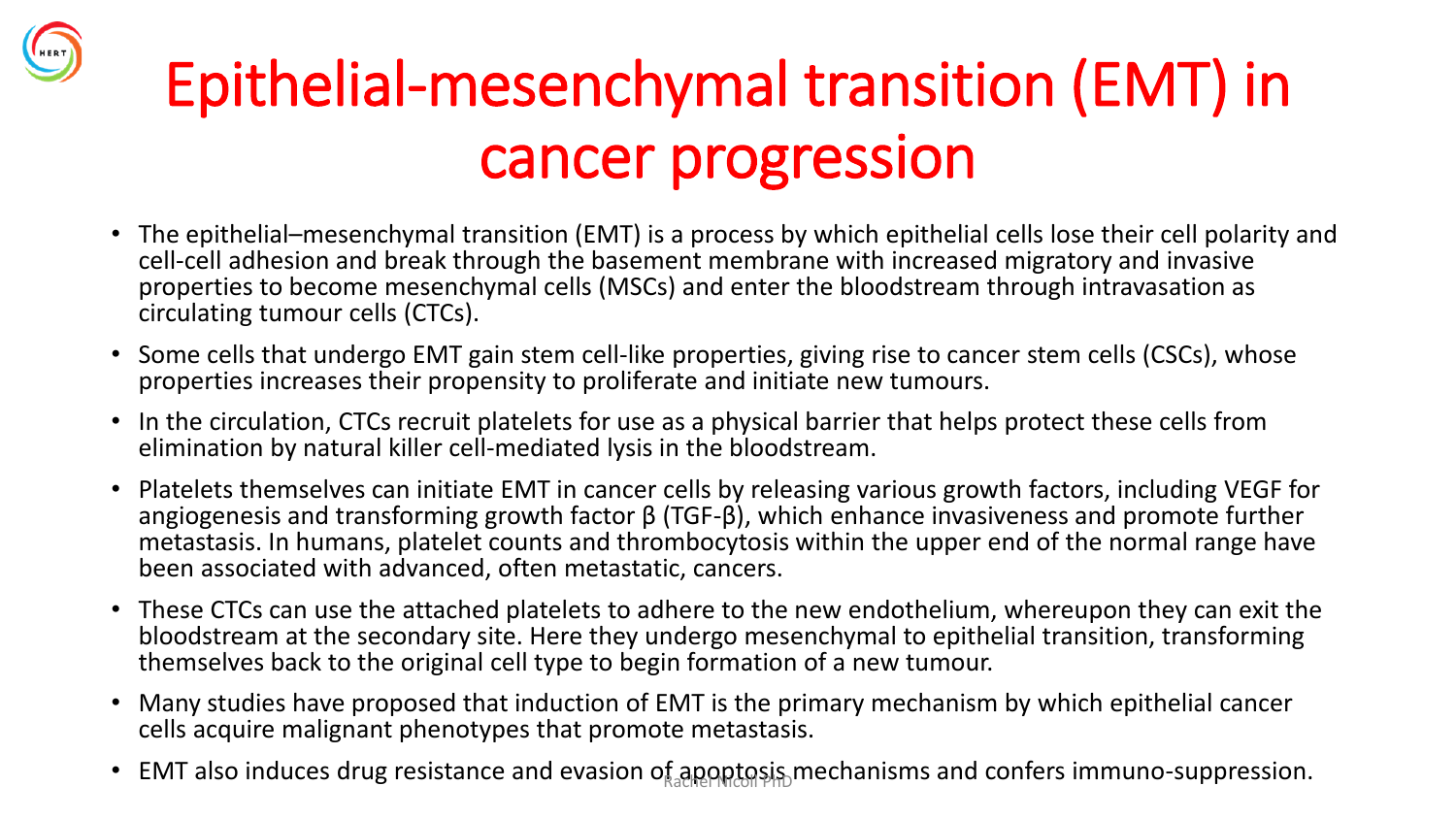## The stem cell theory of cancer metastasis (and mitochondrial involvement)

- The stem cell theory of cancer proposes that tumour growth and metastasis are fueled by small numbers of dedicated cancer stem cells (CSCs), which reproduce themselves and sustain the cancer. They exhibit distinctive self-renewal, proliferation and differentiation capabilities that are believed to play a critical role in cancer initiation, maintenance, progression, drug resistance and cancer recurrence or metastasis.
- Because they are stem cells, they can take up the form of any body cell, which may be why a cancer can metastasise to another form (e.g. breast cancer to bone cancer).
- Cancer stem cells display increased mitochondrial mass, membrane potential and respiration and are therefore dependent on mitochondrial activity. Increased mitochondrial mass confers stem cell-like characteristics on breast cancer cells.
- Cancer stem cells exhibit elevated rates of oxygen consumption and ROS production, as well as upregulated antioxidant capability, compared to cancer cells which are not stem cells. The upregulated antioxidant production enables them to maintain ROS levels at a lower level than in non-stem cancer cells; this enables them to proliferate, survive and resist radiotherapy and endogenous antioxidants.

(Jia D, Cells, 2018; https://med.stanford.edu/ludwigcenter/overview/theory.html)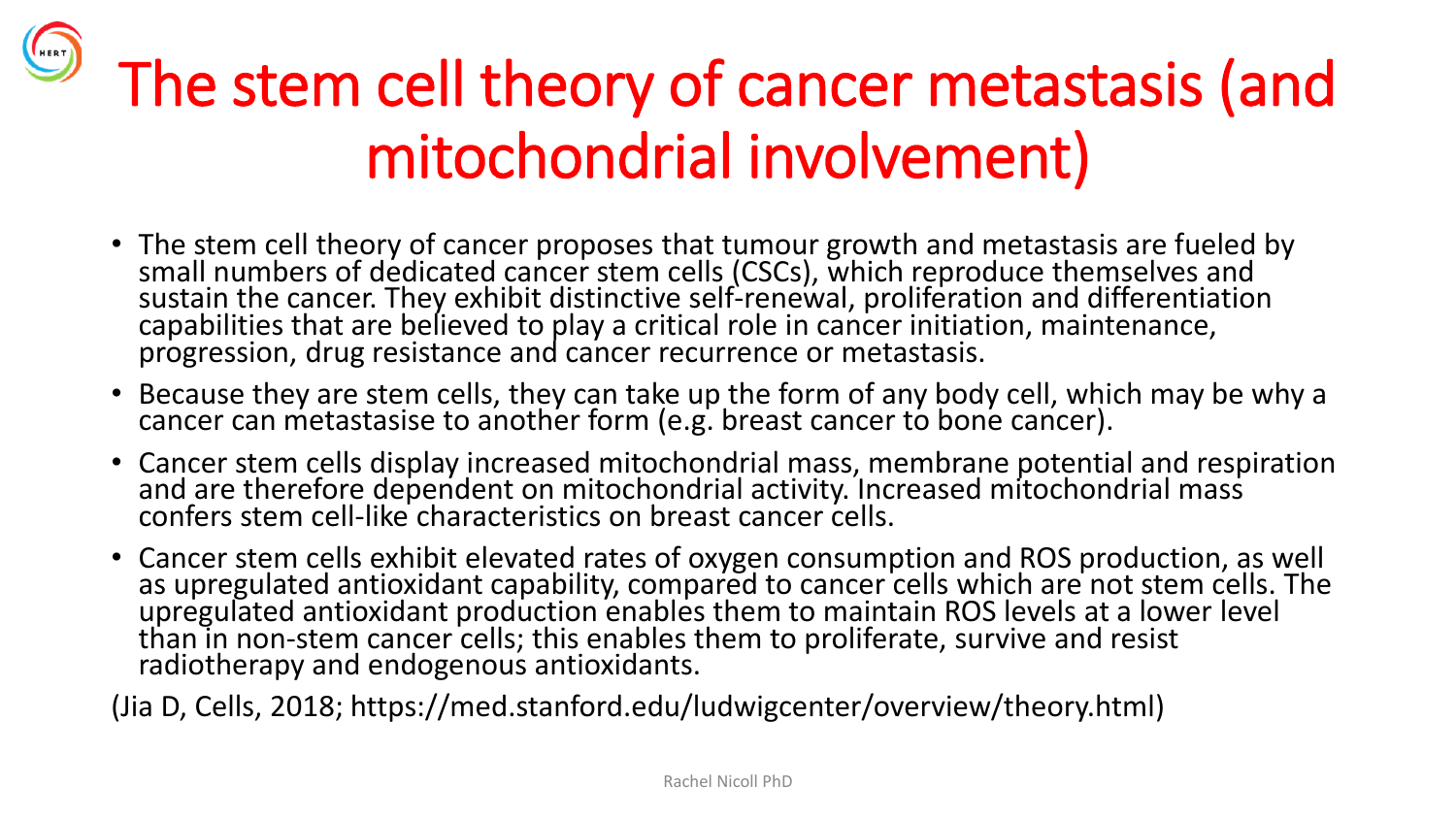

### The stem cell theory of cancer metastasis

- This implies that while tumour cells that are not cancer stem cells (CSCs) may develop into a tumour, they are not responsible for metastasis.
- Anti-cancer therapies which are designed to shrink or remove tumours do not kill cancer stem cells and consequently the tumour may grow back and will often be resistant to the therapy. In fact one breast cancer study found that multi-drug chemotherapy could actually increase metastasis risk (Karagiannis GS, Sci Transl Med, 2017).
- Cancer stem cells can then enter the circulation and give rise to metastases, in the same way that mowing the lawn chops the heads off dandelions but the seeds will be in the wind. A Rachel Nicoll PhD



Dandelions Fear Me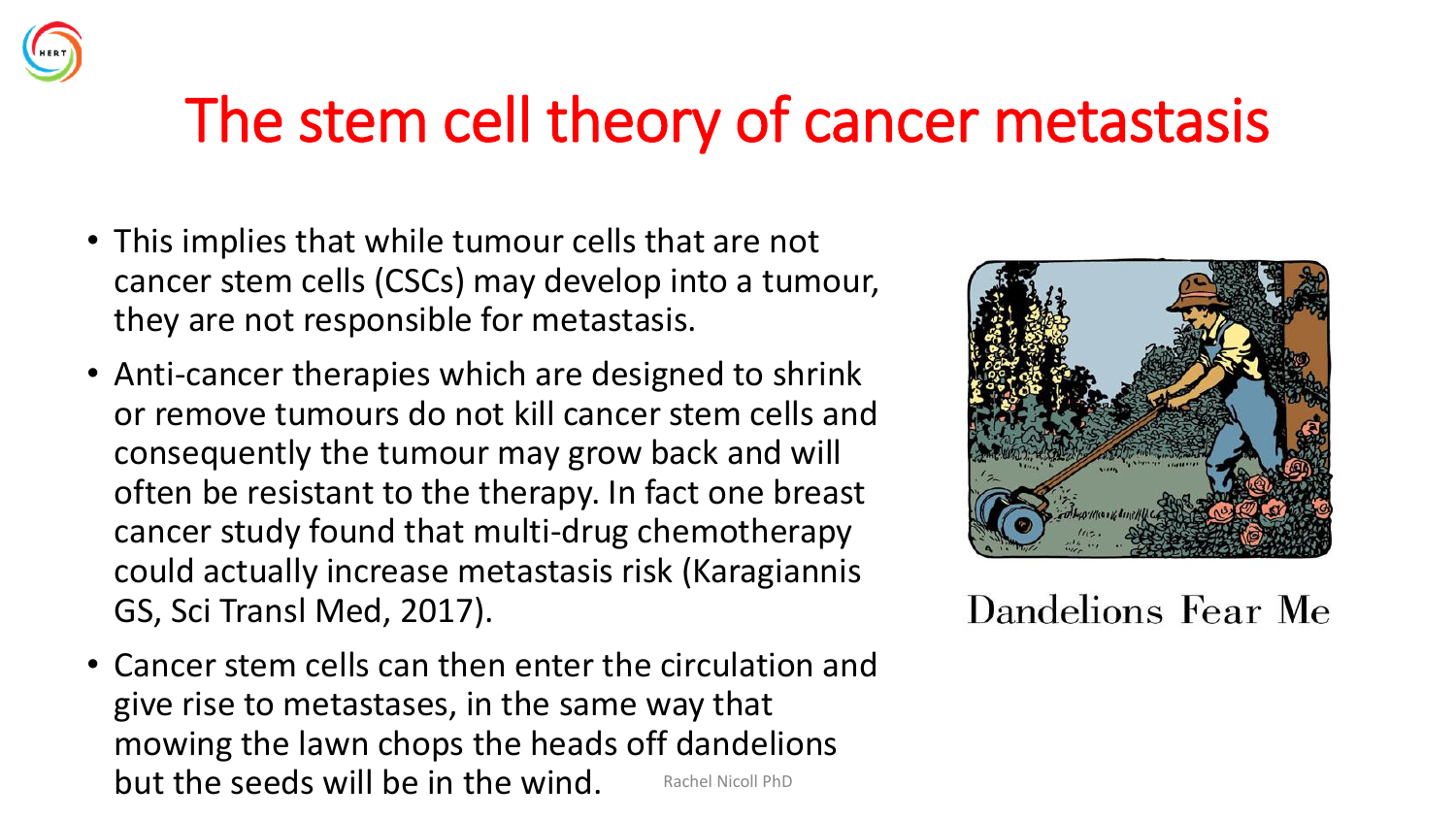### The macrophage–cancer cell fusion hybrid hypothesis

- The fusion of tumour cells with macrophages by merging of plasma membranes is thought to lead to the development of metastasis through chemotherapeutic resistance and immune tolerance. Several studies have demonstrated that these hybrid cells are found in human cancers.
- Fusion cells are characterised by large, distinct, polymorphonuclear cancerassociated cells with dual epithelial and macrophage/myeloid properties.
- Artificial fusion of tumour cells with macrophages has been shown to lead to increased migratory, invasive and metastatic properties and may be involved in stem cell differentiation.
- This cell fusion is also a potent inducer of genomic instability.
- One study commented that 'While primary tumours arise in a wide variety of tissues, representing not a single disease but many different diseases, metastatic cancer may be only one disease arising from a common, non-mutational event' i.e. the macrophage-cancer cell fusion.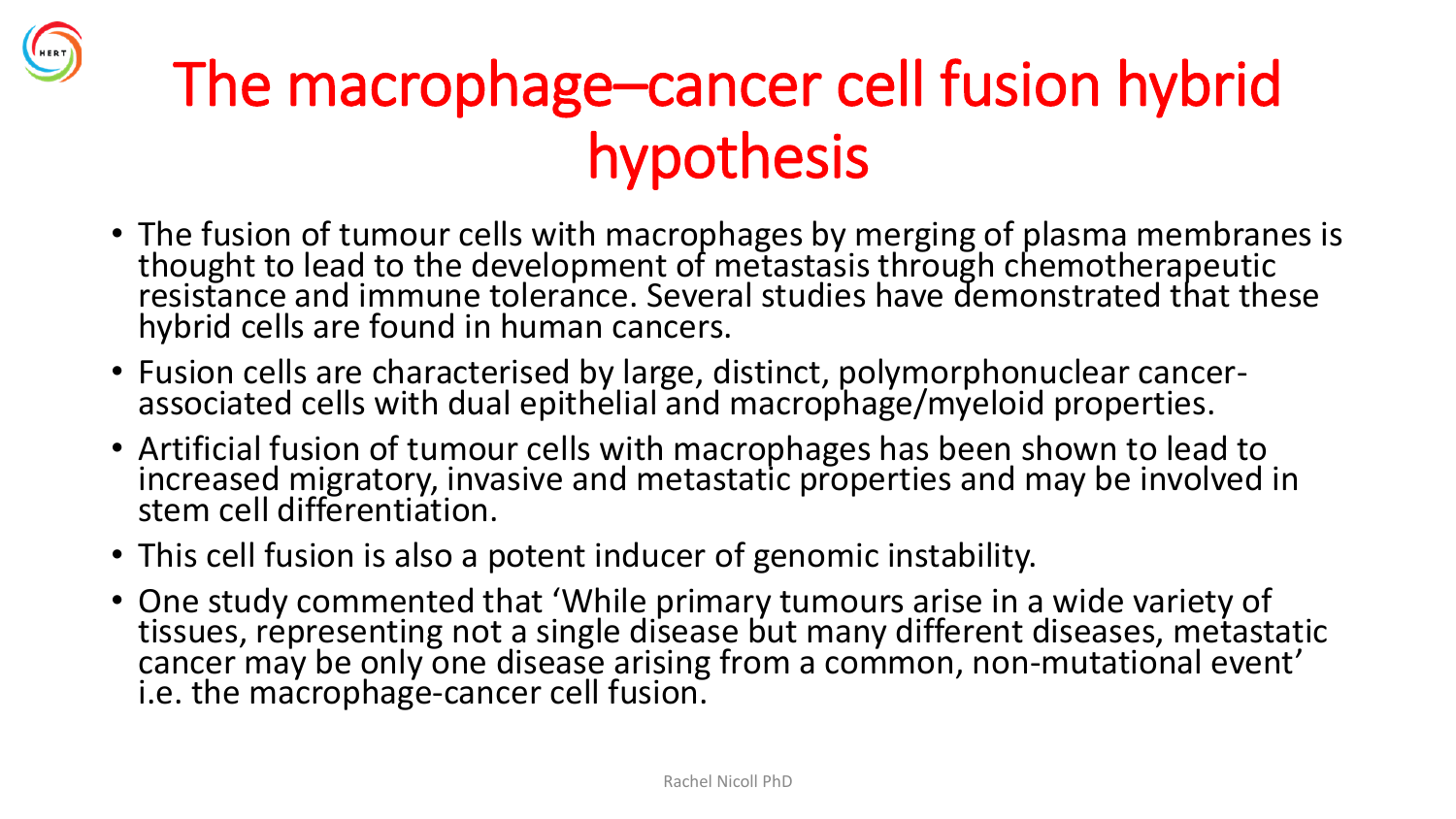### Factors which aid cancer development and metastasis

- Hypoxia: A typical feature in nearly all solid tumours because of the increased mitochondrial demand. The rapid proliferation of tumours outgrows their surrounding vasculature, resulting in a drop of normal oxygen levels of 2–9% to hypoxic levels of less than 2%. Hypoxia induces more aggressive, proliferative and chemo-resistant tumours and can stimulate VEGF which leads to angiogenesis. Hypoxia is especially evident in advanced metastatic cancer (Jing X, Mol Cancer, 2019; De Bari L, Cell Mol Life Sci, 2018)
- Excess acidity: Warburg and others found a correlation between cancer and low blood pH. The metabolic adaptation of cancer cells to chronic acidosis causes a shift from glucose to glutamine-fueled fermentation in tumour cells. Cancer cells can escape the immune response by causing the acidification of their environment via export of lactate. (De Bari L, Cell Mol Life Sci, 2018; Aminzadeh-Gohari S, Sem Cell Dev Biol, 2019).
- Intracellular calcium: Ca<sup>2+</sup> signalling plays an important role in cancer progression by promoting proliferation, cell migration, metastasis and vascularisation and confers apoptosis resistance.  $Ca^{2+}$ crosses the outer mitochondrial membrane through the voltage-dependent anion-selective channels (VDACs). VDACs play a significant role in cancer by supporting glycolytic metabolism and preventing apoptosis. (Bustos G, Front Oncol, 2017)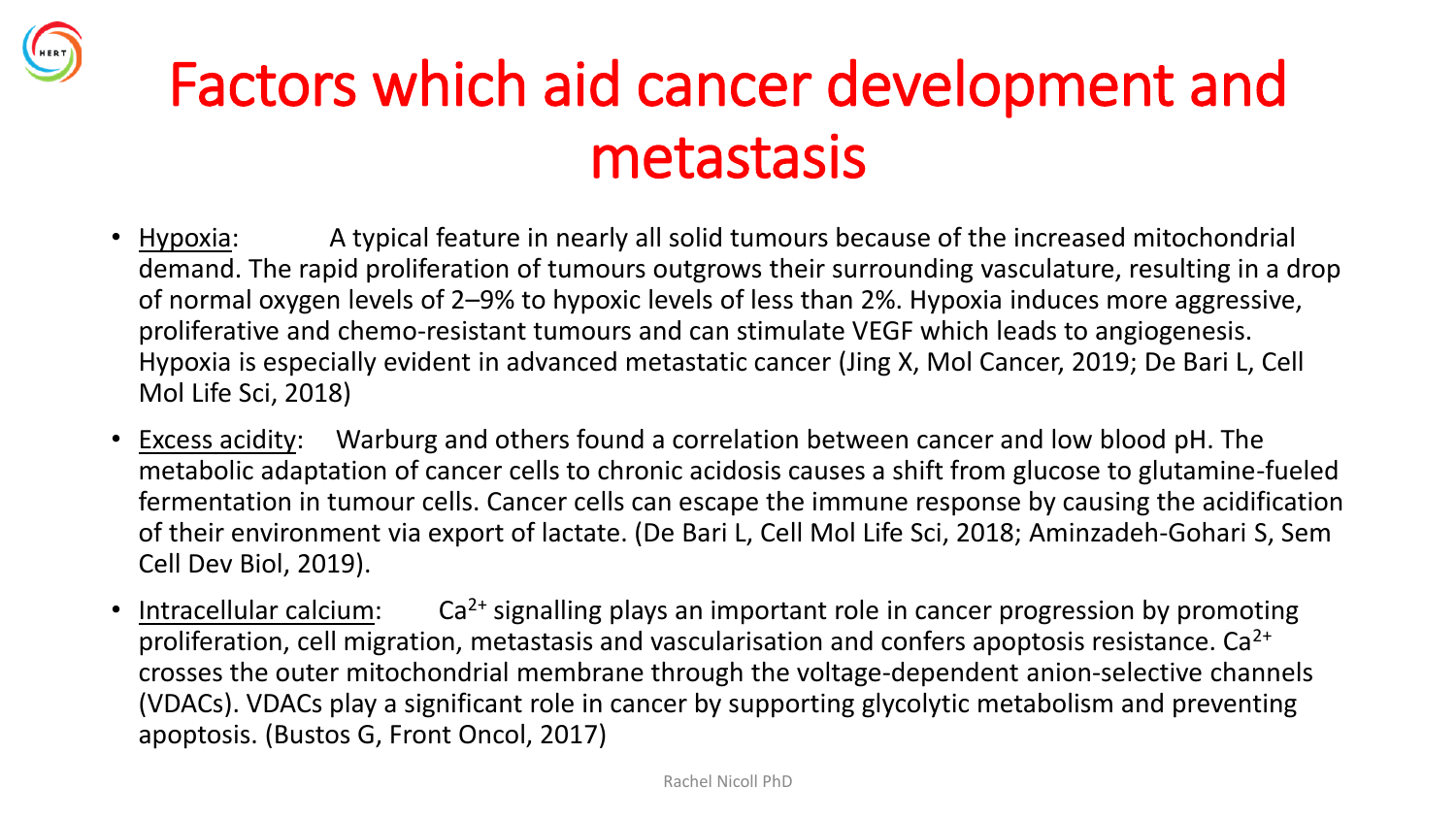

### The immune system in cancer

- **The immune response is the most important defence against cancer growth.** This involves development of the inflammasome through mitochondrial ROS generation and other mechanisms.
- **Immune cells of the innate immune system are continually surveying the body for cancer cells.** The main stimulatory checkpoint molecules are members of the tumour necrosis factor (TNF) receptor superfamily or the B7-CD28 superfamily. However, some cancers can protect themselves from attack by stimulating immune checkpoint targets to divert attention from the cancer cells.
- **If cancer cells are detected, cytotoxic lymphocytes and natural killer (NK) cells are recruited**, which can recognise tumour cells and control their growth.
- **Stressed or dying cancer cells can release damage-associated molecular patterns (DAMPs), which are recognised through pattern recognition receptors (PRRs)**. Once activated, **PRRs can directly kill tumour cells and/or can activate the adaptive immune system**: **cytotoxic CD8 T-lymphocytes**. These are the most specific line of defence against tumour growth and migrate into the tumour mass to kill cells, when they are known as tumour-infiltrating lymphocytes.
- **So we should be actively supporting our immune system all the time.**
- Note that **antioxidants** can inhibit inflammasome development, suggesting that indiscriminate supplementation is a mistake. Antioxidants also make chemotherapy less effective, since most work by generating so much ROS that the cell is tipped over into cell death. Antioxidants could even help cause cancer in the first place by quenching the ROS signalling that repairs the ETC.
- CAR-T cell therapy is a type of immunotherapy; CAR stand for chimeric antigen receptor. A patient's T-cells are drawn out with the blood (aphoresis) and their numbers expanded. They are then engineered to express artificial CAR receptors that specifically target cancer cell proteins and are then re-infused into the patient to attack the cancer aggressively.

(Simula L, Semin Cancer Biol, 2017; Swann JB, J Clin Invest. 2007; Pardoll DM, Nat Rev Cancer, 2012; Dunn GP, Nat Immunol. 2002)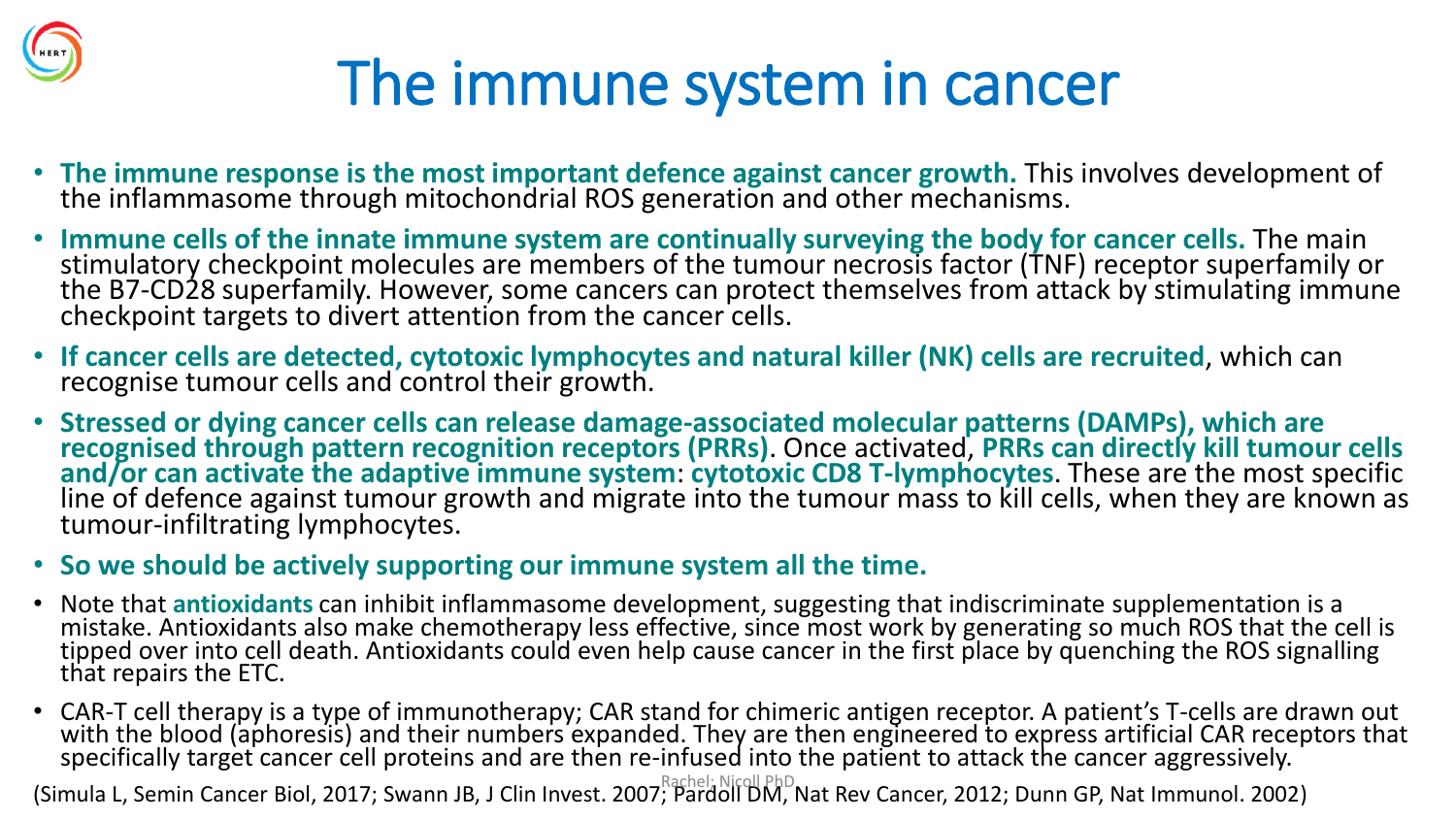

### Vaccine for cancer using Oxford/Astra Zeneca COVID vaccine technology

- Early this month came the announcement of publication of a paper showing that a viral vector vaccine made using COVID vaccine technology shows promise in overcoming cancer in mice.
- The researchers used standard immunotherapy plus the adenovirus in non-small lung cell cancer and showed an increased tumourinfiltrating CD8+ T cell response, decreased tumour size and increased survival rates compared to immunotherapy alone. Immunotherapy alone has had mixed results.
- The first human clinical trial will begin later this year.

(https://www.ludwig.ox.ac.uk/news/clinical-trial-for-therapeuticcancer-vaccine)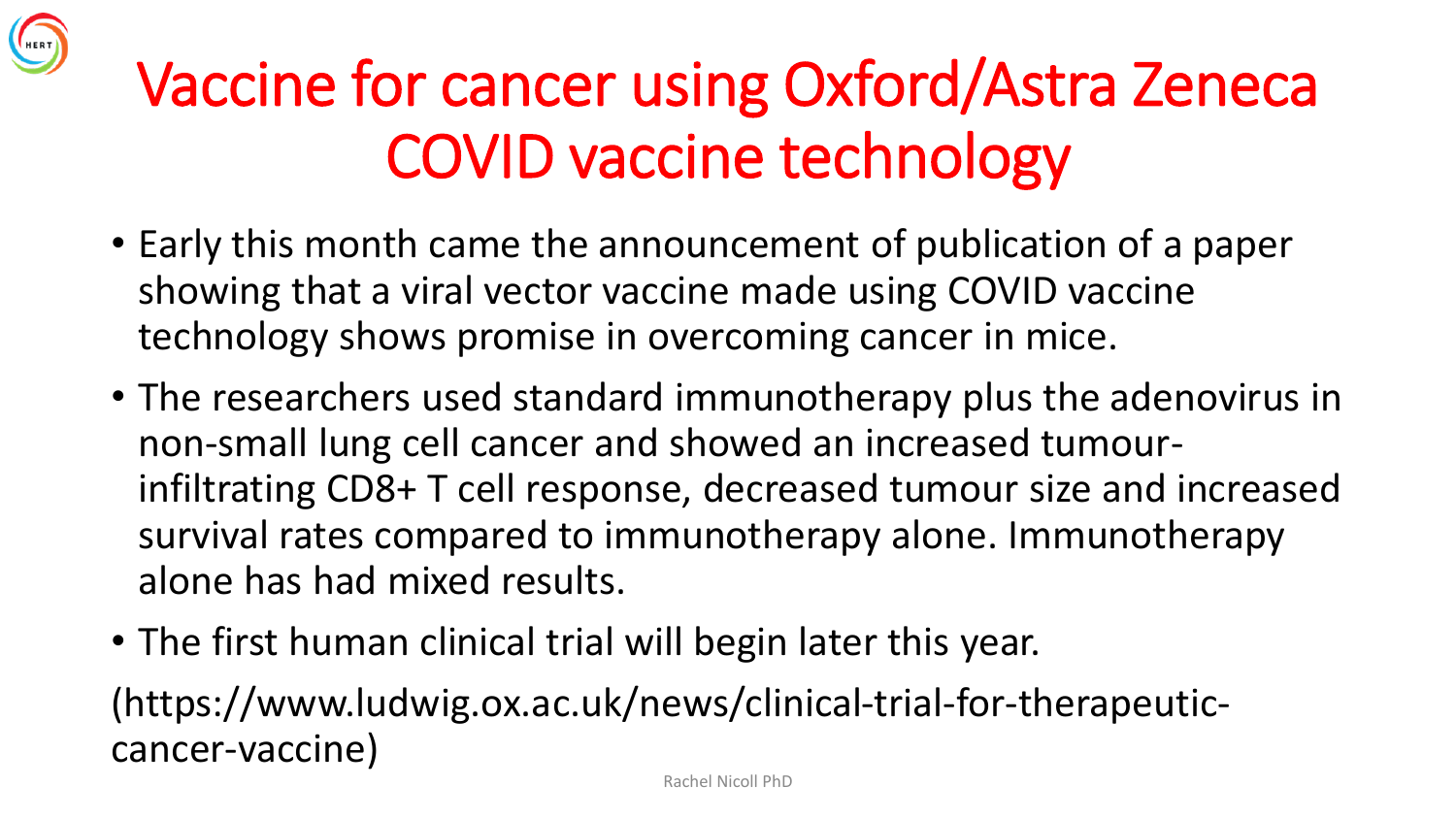

### Immune tolerance?

- Dr Neil Riordan (Stem Cell Therapy: A rising Tide) suggests that cancer is a 'last ditch attempt to heal a non-healing wound' i.e. that cancer development is working for us and not against us.
- Cancers are known to form at sites of wounds or chronic irritation. Lung cancer is an example of trying the heal the chronic lung irritation caused by smoking.
- He also talks of those who die of cancer as having developed immune tolerance to tumour cells.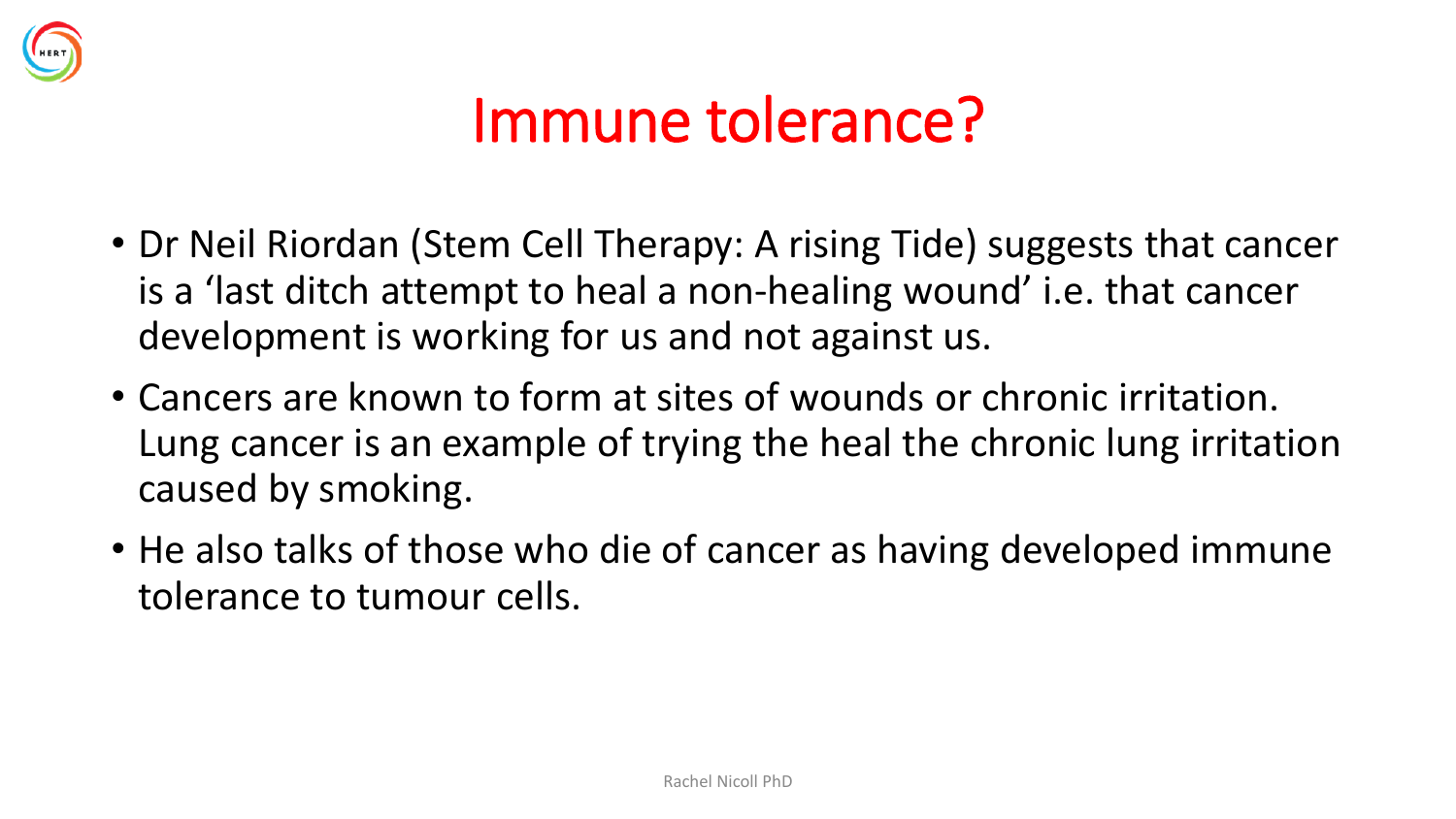

### The cancer stage plays a relatively unrecognised role

- Inflammation: Initially, immune activation can recruit cytotoxic lymphocytes but at later stages, chronic inflammation can suppress the immune system, promoting tumour growth and progression.
- ROS production: In early cancer stages, increased ROS is associated with decreased mitochondrial elongation and upregulation of oncogenic signalling pathways. In later cancer stages, ROS production is reduced and is associated with tumour growth and metastasis.
- Altered mitophagy: In early cancer stages, mitophagy is impaired, while at later stages it is upregulated, protecting tumour cells from mitochondrial damage which might induce apoptosis

(Simula L, Semin Cancer Biol, 2017).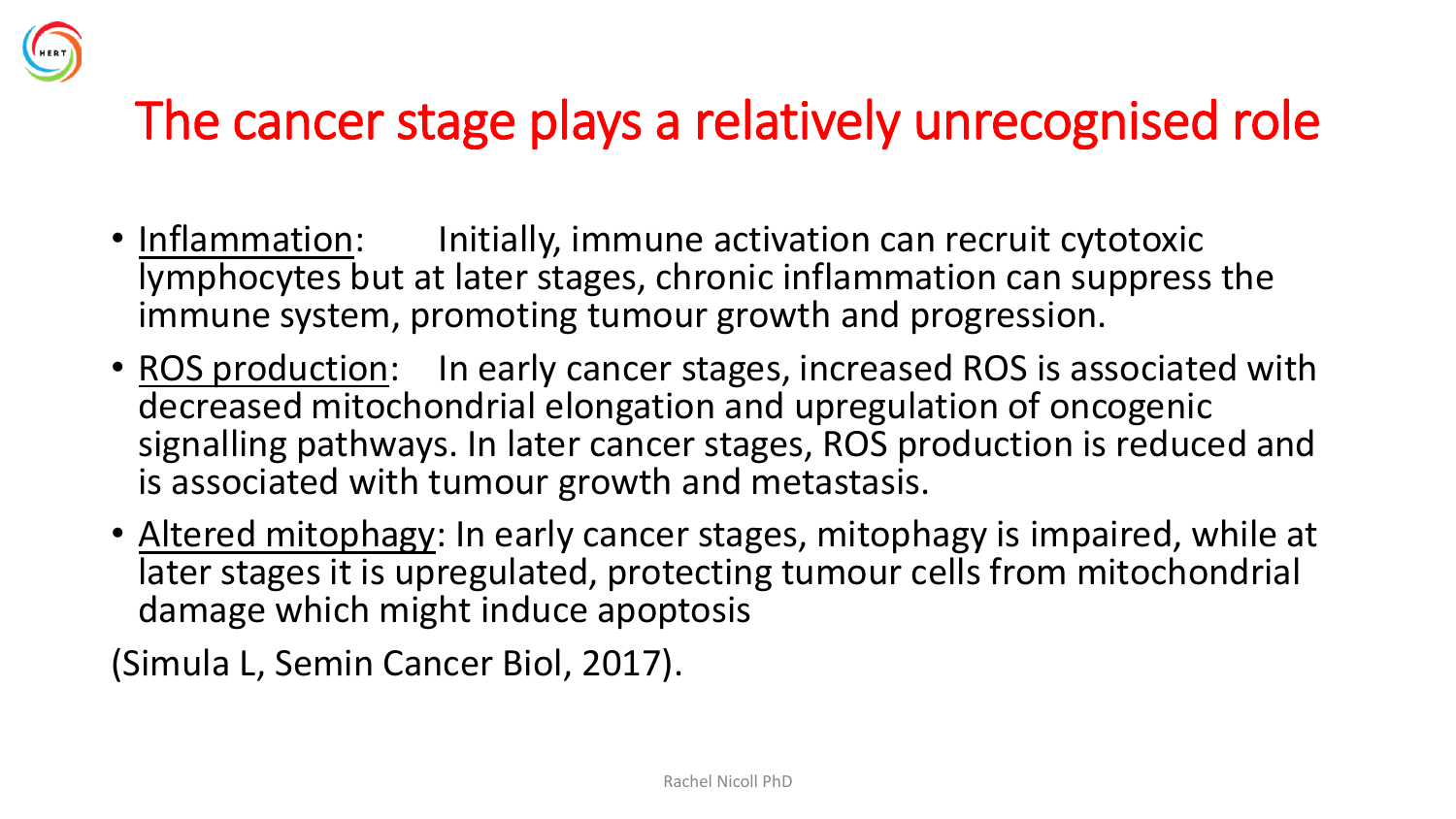

### So if the genome theory of cancer is wrong, where should scientists be looking?

### **At the mitochondria, of course!**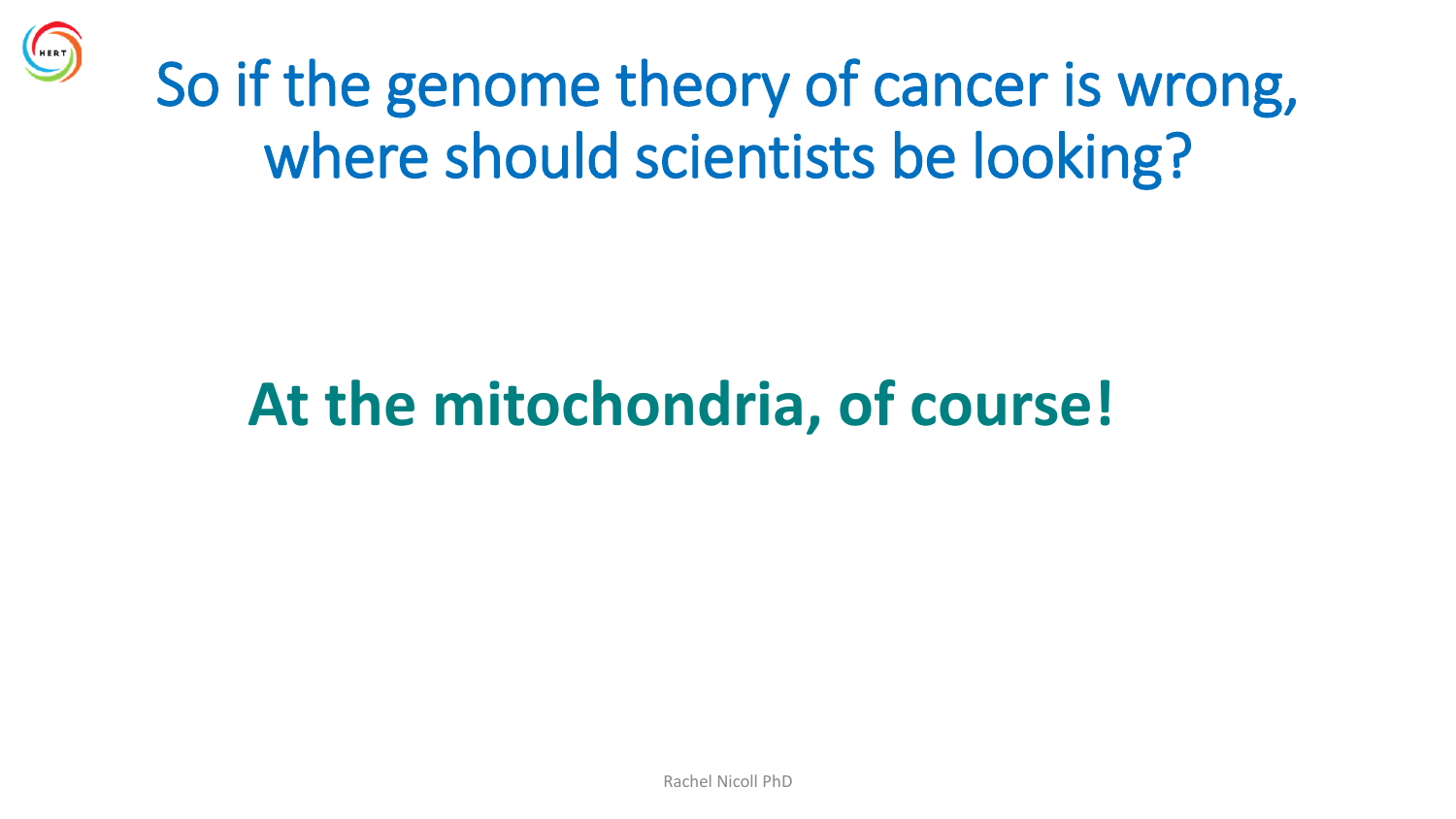

### Otto Warburg, Nobel Laureate:

1 of the only 2 Nobel Prizes awarded for mitochondrial research

- Back in the 1920s, **Otto Warburg found that cancer cells operated aerobic glycolysis**  (glycolysis despite the presence of oxygen). **He hypothesised that this was due to impaired mitochondrial respiratory capacity in the cancer cells** and went on to demonstrate that deprivation of glucose and oxygen in tumour cells leads to lack of energy resulting in cell death. (Warburg O, Science, 1956)
- "Cancer, above all other diseases, has countless secondary causes…(but) **there is only one**  prime cause....the replacement of the respiration of oxygen in normal body cells by the **fermentation of sugar**". This became known as the **Warburg Effect.**
- **But then gene theory arrived….**
- This increase in aerobic glycolysis changes the bioenergetics of the cell, reducing the activity of the TCA cycle and OXPHOS, and upregulating gluconeogenesis and lactic acid production.
- But he could not take his discovery forward because of the limitations of the scientific equipment of the time meant that very little mitochondrial research could be carried out, so it was shelved.
- Warburg's theory, however, was attacked as being too simplistic and not consistent with evidence of apparent normal respiratory function in some tumour cells. His work was not taken seriously because he was unable to explain why cancer cells would want to get their energy from inefficient fermentation if there was a reliable oxygen supply and they could produce ATP within the mitochondria. The theory also did not address the role of tumour-associated mutations, the phenomenon of metastasis, nor did it link the molecular mechanisms of uncontrolled cell growth directly to impaired respiration.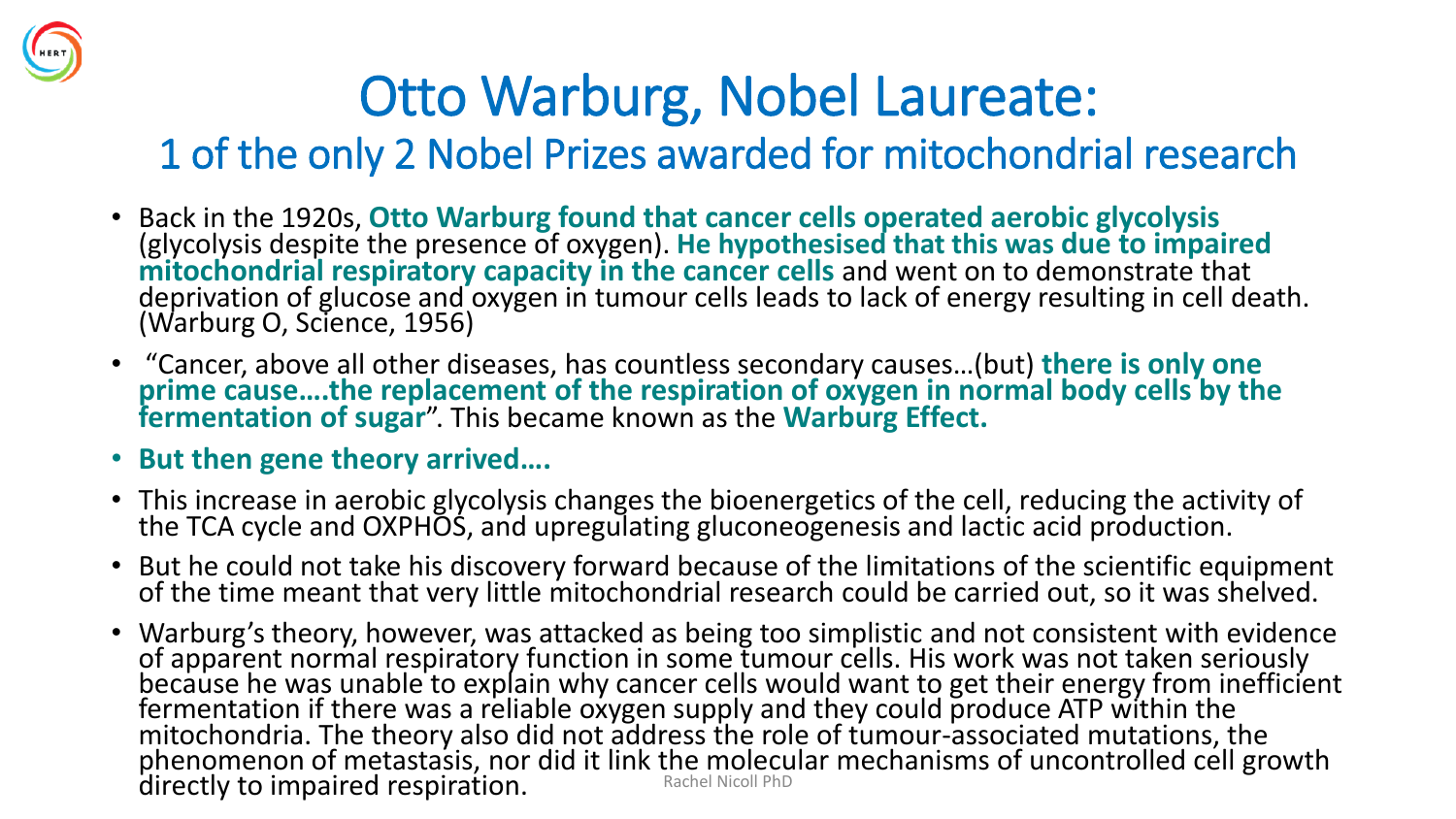

### Professor Thomas Seyfried: 'Cancer as a Metabolic Disease'

- But the Warburg Effect is now being reinvestigated, principally by **Thomas Seyfried**, who wrote the (hugely expensive) book '**Cancer as a metabolic disease**' in 2012.
- Seyfried has confirmed that **nearly all cancer cells**, regardless of tissue origin, **use energy derived from aerobic glycolysis (Warburg effect), but they ferment not only glucose in the cytosol but also glutamine in the TCA cycle**, producing succinic acid through glutaminolysis. (Seyfried TN, Nutr Metab, 2010)
- **But Seyfried diverges from Warburg in finding that cancer cells can have intact mitochondrial metabolism with the ability to produce ATP normally through OXPHOS.**
- Damaged mitochondria, unable to generate enough energy for cellular survival, then send out emergency signals to the nucleus (retrograde signalling). Nuclear DNA responds and the entire complexion of the cell changes; nuclear DNA triggers the hallmark features of cancer: uncontrolled proliferation, genomic instability (leading to likelihood of DNA mutations) and evasion of cell death.
- Seyfried also described how known carcinogens (radiation, chemicals, viruses, parasites etc) do not directly cause genetic mutations. Instead they damage mitochondrial respiration, which leads to the Warburg effect. The genetic mutations resulting from carcinogens are caused mainly by excessive free radical production, as a secondary, downstream effect of dysfunctional respiration.
- Damage to mitochondria occurs first, then genomic instability, then DNA mutations. Hence the DNA mutations are a side-effect. The majority of cancer researchers disagree with this view...but history shows us how often orthodox opinion is proved wrong, turning our understanding on its head.

(Seyfried TN. Cancer as a mitochondrial metabolic disease. Front Cell Dev Biol. 2016; Seyfried TN, Nutr Metab, 2010)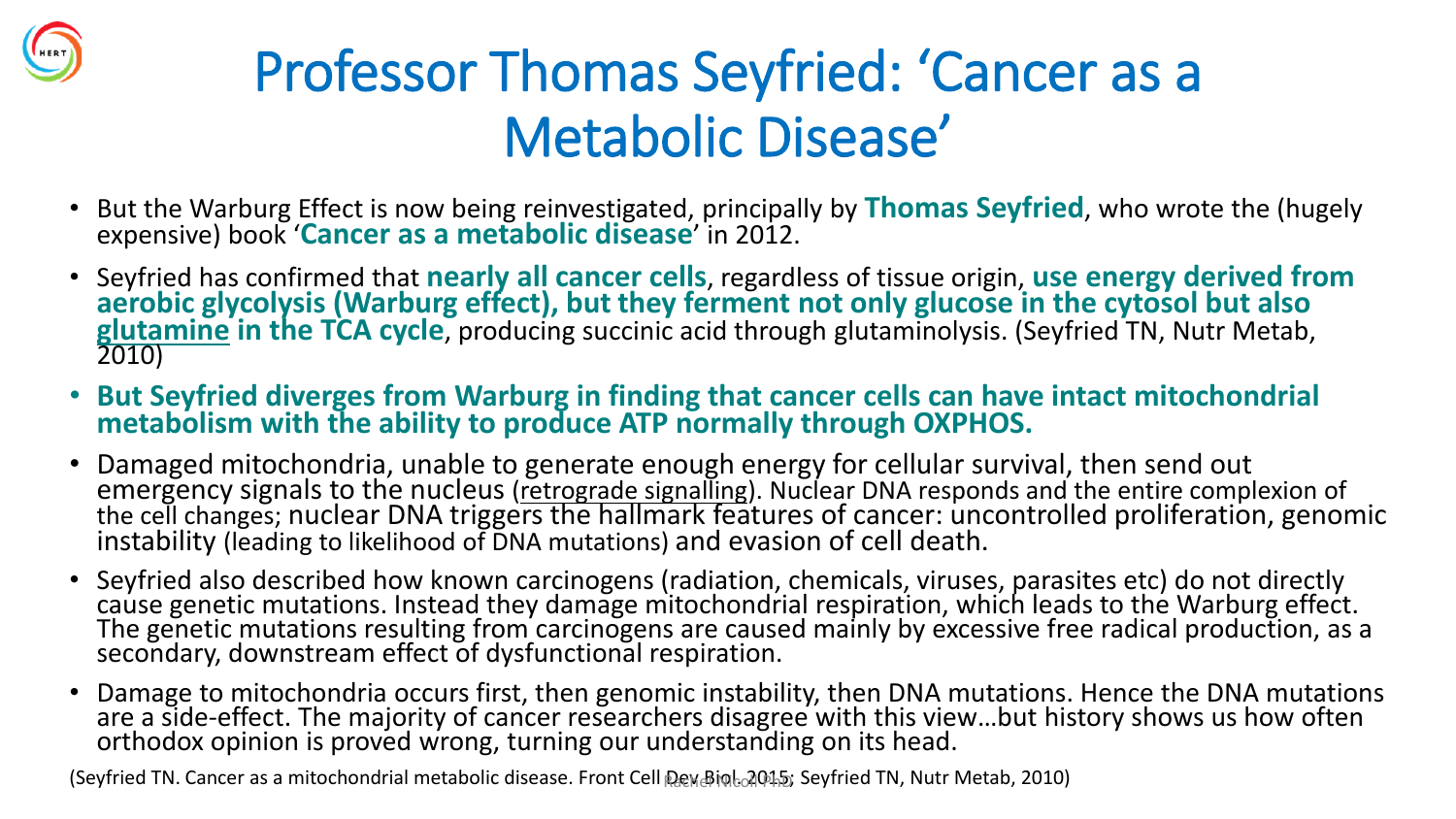

### More on Seyfried's work

- **Seyfried points out 3 advantages of aerobic glycolysis to cancer cells:**
	- **1. It produces only 2 molecules of ATP compared to the >30 from OXPHOS. BUT…. cancer cells produce ATP almost 100x faster than normal cells, so net effect is greater ATP production.**
	- **2. The lactate produced by glycolysis is a major energy substrate in cancer:** it appears to promote tumour growth, progression and metastasis, suppresses T cells of the adaptive immune system and is an extracellular and intracellular signalling molecule.
	- **3. Evading OXPHOS reduces ROS production, which could damage the cell and trigger apoptosis.** The metabolic intermediates of aerobic glycolysis also feed the pentose phosphate pathway to facilitate macromolecular biosynthesis necessary for cancer cell growth and proliferation. Extracellularly, the lactate produced from aerobic glycolysis alters the tumour microenvironment to aid its survival.
- **Metastasis,** which accounts for most cancer-related deaths, is associated with **enhanced mitochondrial respiration and biogenesis. Inhibition of OXPHOS suppresses metastasis** in several forms of cancer. Metastasis is strongly coupled to mitochondrial activity but may to some extent be site-dependent.
- An enhanced aerobic glycolytic rate provides cancer cells with the metabolic precursors for synthesis of amino acids, nucleotides and lipids for proliferation. There is corroborative evidence that aerobic glycolysis facilitates an increased rate of glucose hydrolysis and glutaminolysis to enable cancer cells to maintain uninterrupted growth.

(Bustos G, Front Oncol, 2017; Aminzadeh-Gohari S, Sem Cell Dev Biol, 2019; Jia D, Cells, 2018; Esparza-Molto PB, Front Oncol, 2018; Ganapathy-Kanniappan S, Crit Rev Biochem Mol Biol, 2018; De Bari L, Cell Mol Life Sci, 2018; Jia D, Cells, 2018)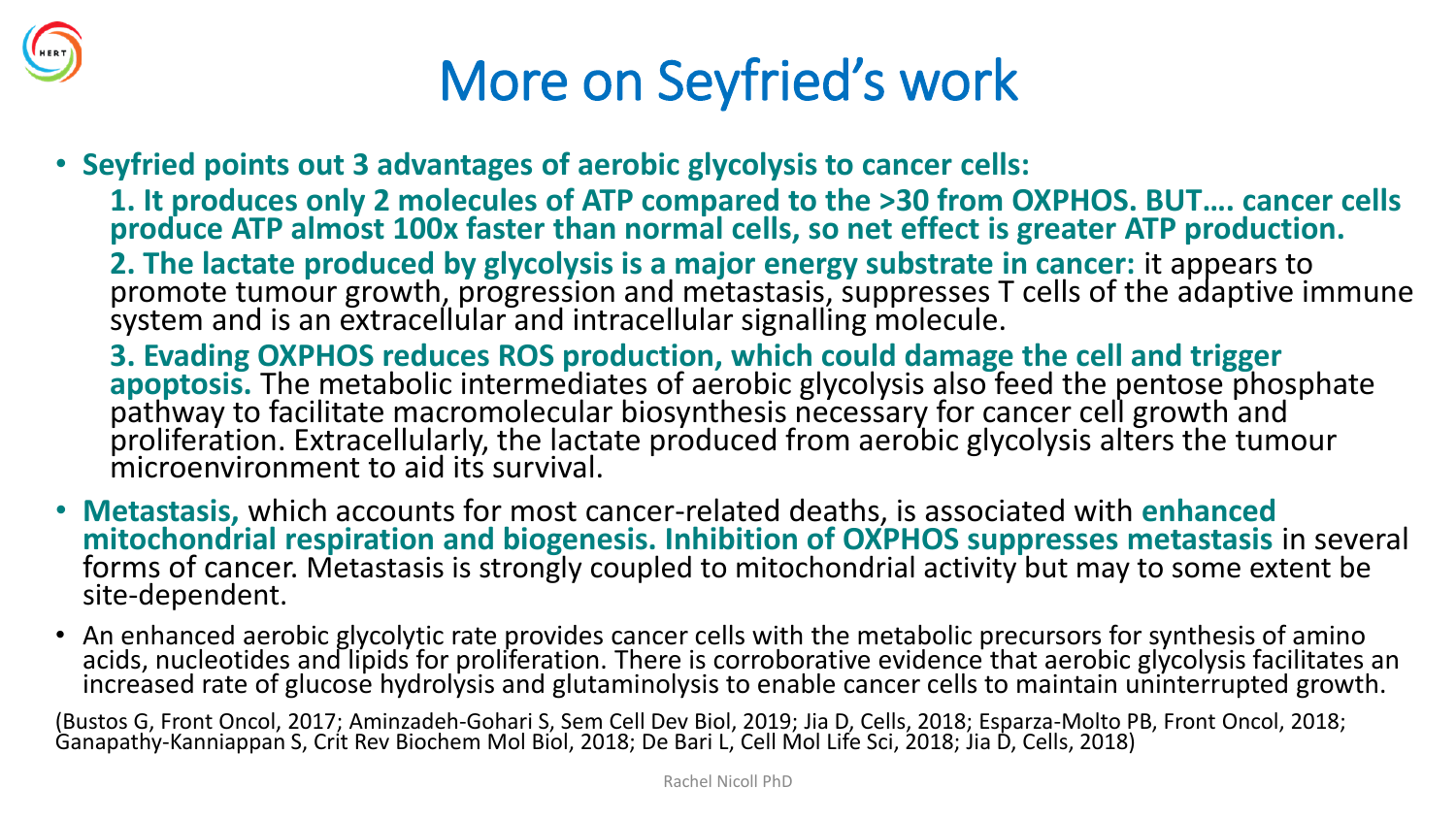# Is there independent corroborative evidence?

- Yes, there is **increasing evidence that cancer has metabolic origins, with upregulation of glucose transporters and glycolytic enzymes in tumour cells**.
- A 2016 meta-analysis looked at >200 studies published between 1934 and 2016 and concluded that **the most important difference between normal cells and cancer cells is how they generate energy**.
- Increased metabolism of glucose promotes several of the hallmarks of cancer, including excessive proliferation, antiapoptotic signalling, cell cycle progression and angiogenesis. High glucose levels trigger the expression of several growth factors and also inhibit the functioning of p53, the tumour suppressing protein and inhibitor of genome mutation.
- Many tumours are characterized by low OXPHOS, but the reasons differ between cancer types. Many carry pathogenic mutations in mtDNA-encoded Complex I subunits (e.g. renal oncocytomas) or nuclear-encoded Complex II subunits (e.g. pheochromocytomas and paragangliomas); others show a reduction of all OXPHOS complexes, with a reduction of mtDNA copy number; still others have low mitochondrial mass.
- Glucose-induced insulin secretion stimulates the release of pro-inflammatory cytokines and other molecules that inhibit natural killer cells, while producing insulin-like growth factor 1 (IGF-1), a hormone that promotes tissue growth, encouraging cellular proliferation, angiogenesis, metastasis and resistance to chemotherapy.
- But one study found that cancer only results if the mutations alter mitochondrial function.

(Kenny TC, Cancer Res, 2019; Grandhi S, Hum Mol Genet, 2017; Aminzadeh-Gohari S, Sem Cell Dev Biol, 2019; Jia D, Cells, 2018; Hainault P, Curr Opin Oncol, 2012; Coussens LM, Nature, 2002; Niknamian S, Int Sci Inv J, 2016; Klement RJ, Nutr Wetab, 2010; J Clo Invest, 2014; Wu Y, FASEB J, 2010; Bustin SA, Trends Mol Med, 2001; Kaipparettu BA, PLoS One, 2013; Wang X, Cell Death Differ, 2015; Anand P, Pharmaceut Res, 2008)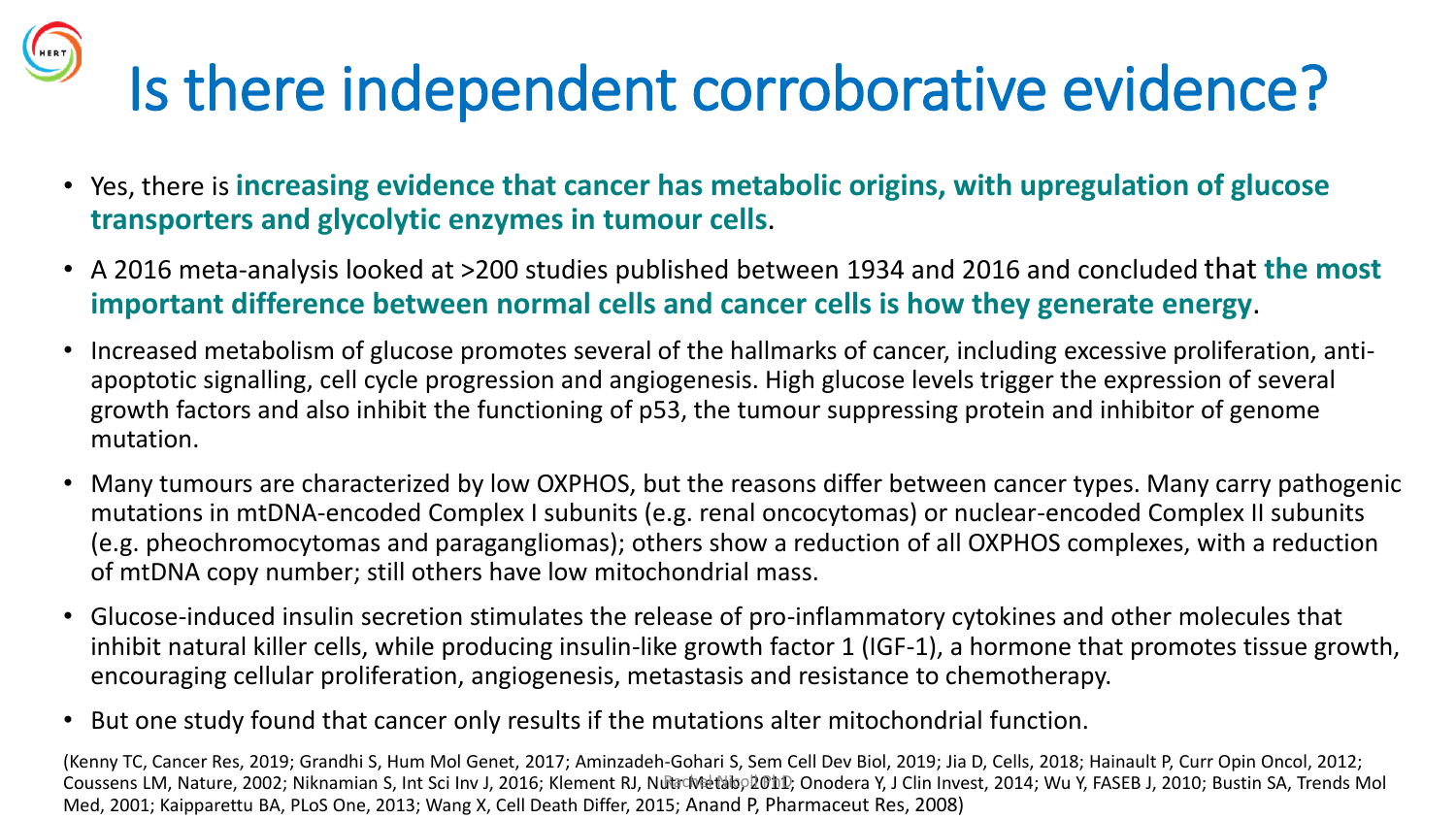### The connections between cancer and metabolic disease

- **Obesity and diabetes are associated with incidence of many types of cancer**, including the increasingly common colorectal, prostate and postmenopausal breast cancer. It is also known that risk of pancreatic cancer is increased in patients with T2D and vice versa - i.e. the relationship is bidirectional. In addition, T2D is associated with poorer survival and poorer recurrence-free survival in cervical cancer.
- **Insulin and IGF-1 (insulin-like growth factor-1) can influence cancer initiation**, with inflammation caused by AGEs and RAGEs and release of RAGE ligands from cancer cells. Furthermore, both cancer and diabetes have been associated with abnormal lactate metabolism and high level of lactate production, which itself contributes to a higher insulin resistant status and a more malignant phenotype of cancer cells.
- **Cancer cells consume blood glucose 50 times faster than normal cells.** They do this by upregulating glucose transporters and creating more insulin receptors on the cell surface, allowing more glucose to enter. **Breast cancer cells have 3x as many insulin receptors** and colon cancer cells have 2x as many as in healthy cells.
- **A meta-analysis of 19 studies found that serum glucose was associated with incidence of both hormonal cancer and those driven by IGF-1, while an NHANES study found that blood markers of insulin and glucose metabolism were predictive of cancer mortality.**
- But some anti-cancer drugs may cause negative effects on glucose metabolism via disturbance of the insulin signalling pathway, by either causing hyperglycaemia or worsening a pre-existing diabetic condition.

(Yang X, Perspect Med Chem, 2016; Chhipa AS, Pathol Res Pract, 2019; Crawley DJ, BMC Cancer, 2014; López-Suárez A, Metabolism, 2019; Li Y, Cancer Manage Res, 2019; Chen S, Medicine, 2017; Rojas A, Carcinogenesis, 2018; Wu Y, Mediators Inflamm, 2016; Villani LA, Mol Metab, 2016; Duan W, Biomed Res Int, 2014; Parekh N, Cancer Causes Control 2010; De Bari L, Cell Mol Life Sci, 2018) Rachel Nicoll PhD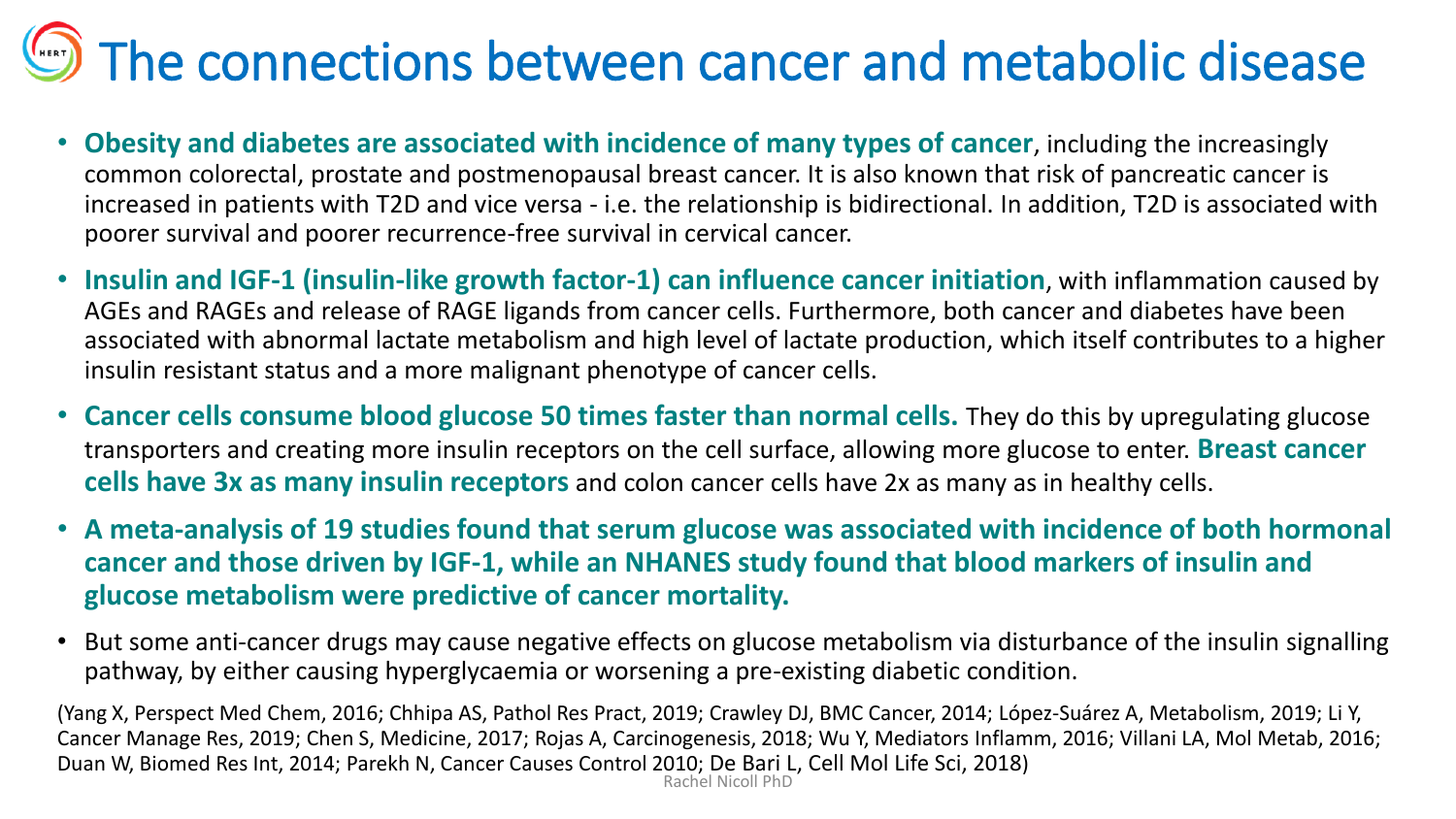### Mitochondria in healthy and cancer cells: from https://foundationformetaboliccancertherapies.com/metaboliccancer-therapies

**A healthy mitochondrion. Note the abundant looping structures inside the mitochondria (cristae). This is where all energy is produced through oxidative pathways.**

**Image of a mitochondrion from a cancer cell. Note the almost compete absence of cristae.**



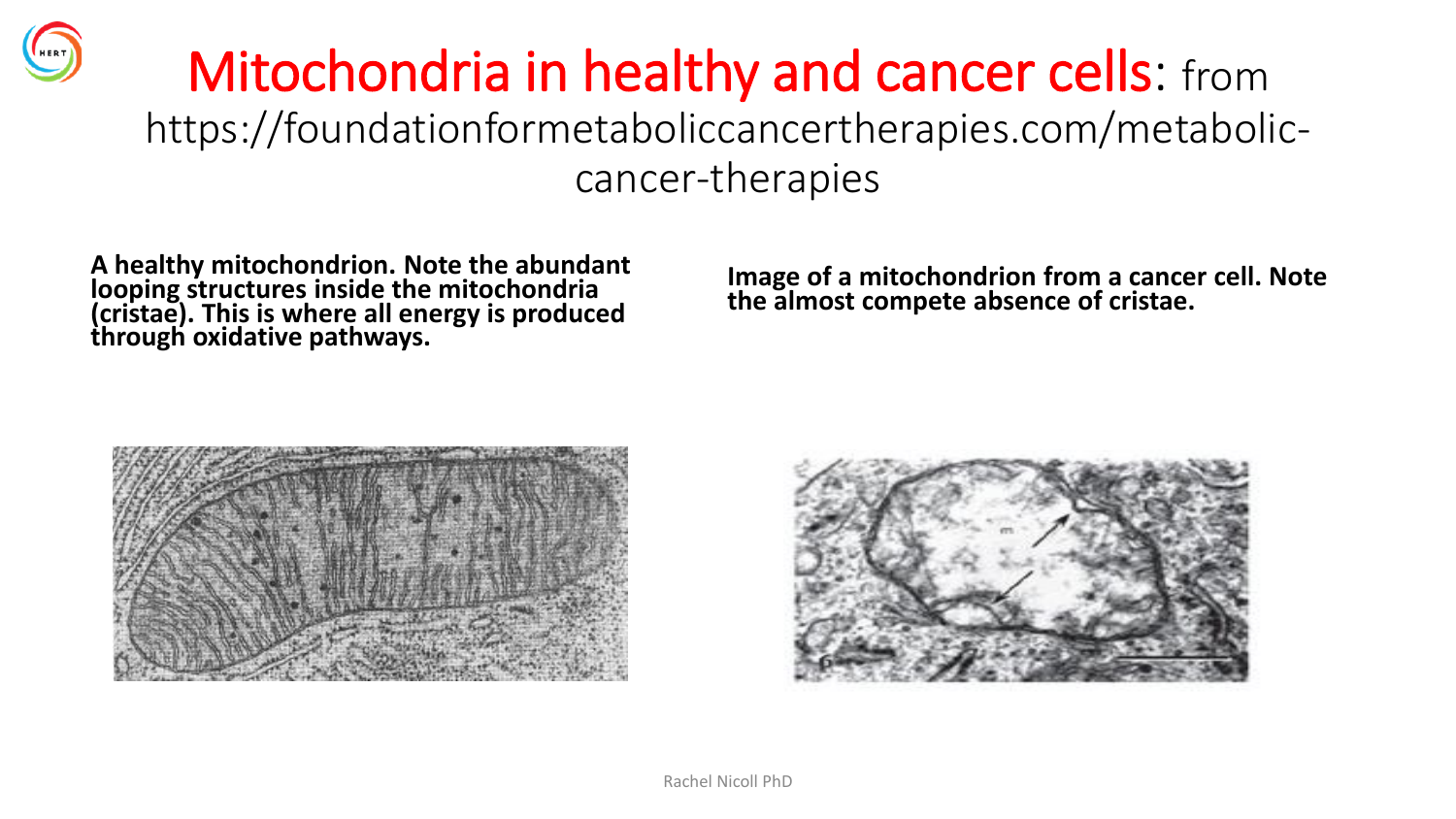

### How Seyfried disproved the genomic mutation theory of cancer by nuclear transfer (aka cloning)

Tumour cell **Healthy cell without a** 

nucleus

When nuclei from tumour cells were transferred into healthy cells without a nucleus, the cell did not become cancerous but instead carried out normal cellular functions despite the presence of the mutant nuclear genes.

These findings were generally consistent across a broad range of tumour types, animal species and experimental techniques.

Tumour cell nucleus containing mutated oncogenes transplanted to healthy cell

Healthy cell does not develop cancer!

 $\blacksquare$ 

Hence cancer cannot be a genetic disease.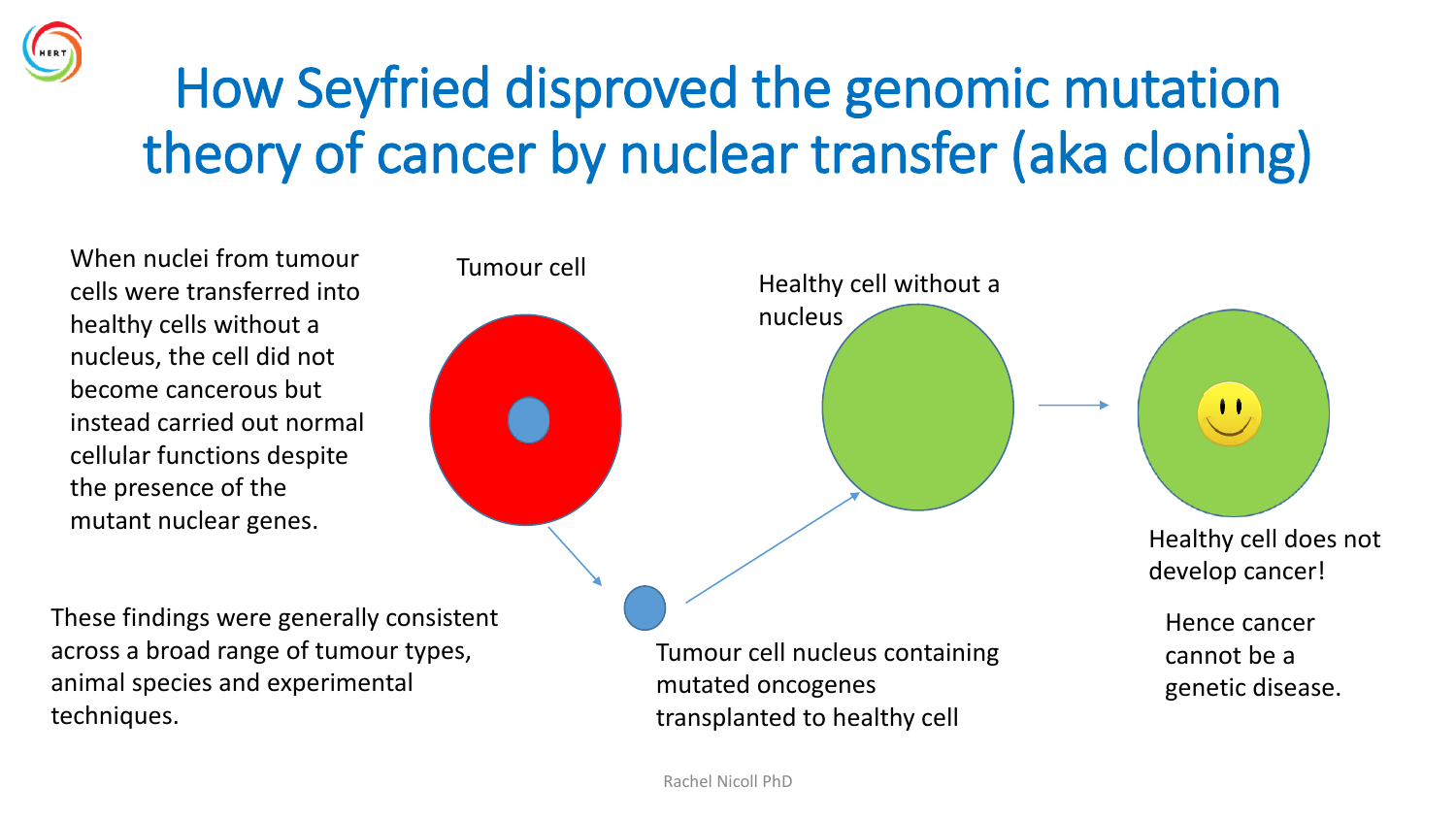Seyfried shows that mitochondrial transfer can cure cancer!

When healthy mitochondria from non-cancer cells are translated into breast cancer cells, the abnormal growth and metastatic behaviour vanishes, despite the continued presence of the tumour nucleus.



This shows that it is the mitochondria and not the nuclear genes that drive cancer. So even where there are inherited germ line mutations that cause cancer to affect the mitochondria, it is still the mitochondria that is the origin of cancer; the mutation is merely a strong risk factor.

Rachel Nicoll PhD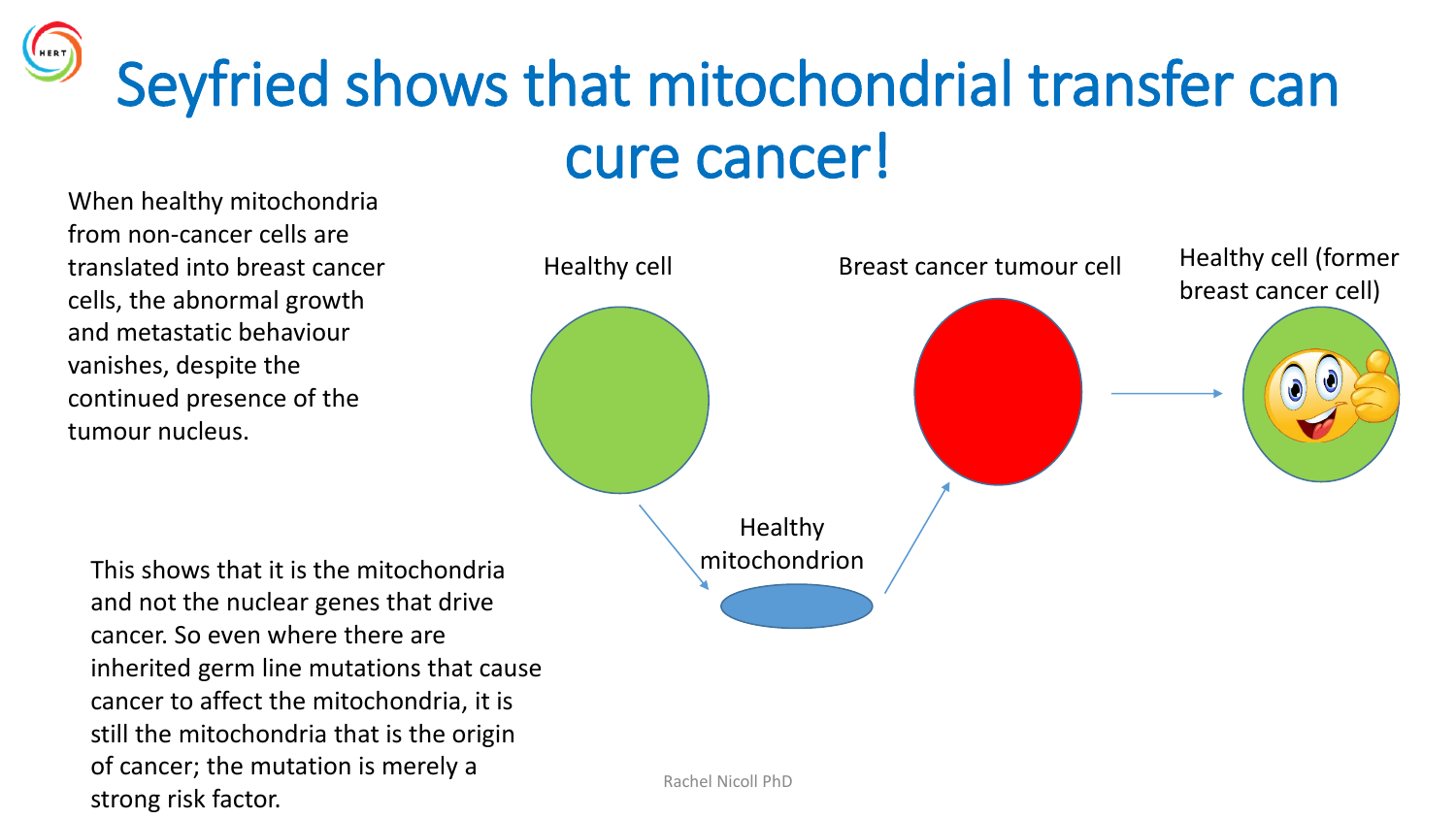

### Mitochondrial transfer

- Intact mitochondria, mitochondrial DNA or other mitochondrial components found in the circulation can be transferred between cells or tissues.
- Mitochondrial transfer between cells was carried out in the context of leukaemia, cardiac injury, acute lung injury, asthma and acute respiratory distress syndrome, through the use of tunnelling nanotube-like structures between donor and recipient cells.
- Mitochondrial transfer does not appear to have been attempted in metabolic disease, although metabolic impairment in the recipient cells was improved by mitochondrial transfer.
- But these transferred mitochondria can have a pro-inflammatory effect and elicit chemo-resistance in tumour cells and tumour proliferation.

(Montgomery M, Biology, 2019)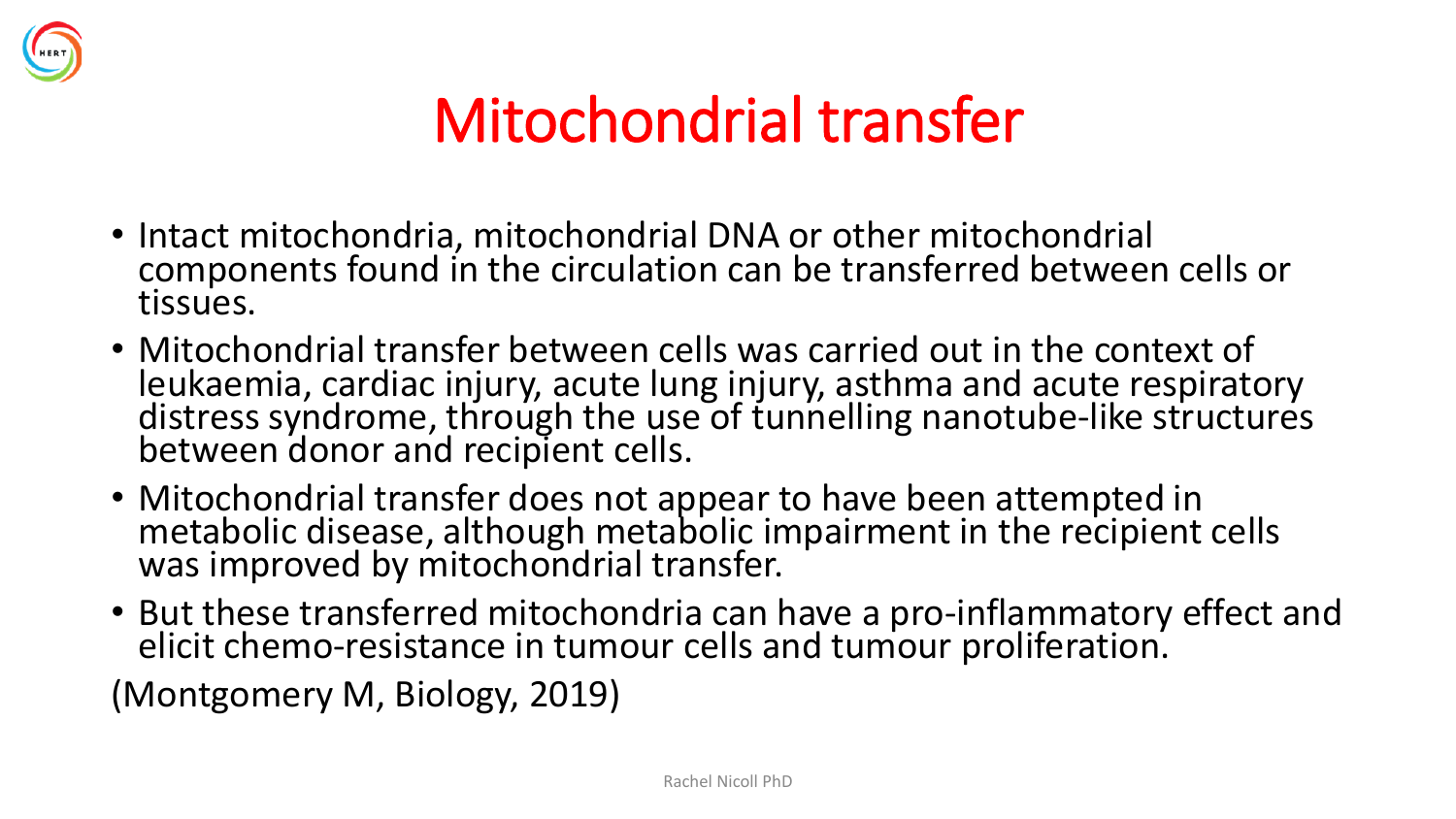#### **Comparison of respiration in healthy cells and cancer cells**



From: Vander Heiden MG, Science, 2009

Rachel Nicoll PhD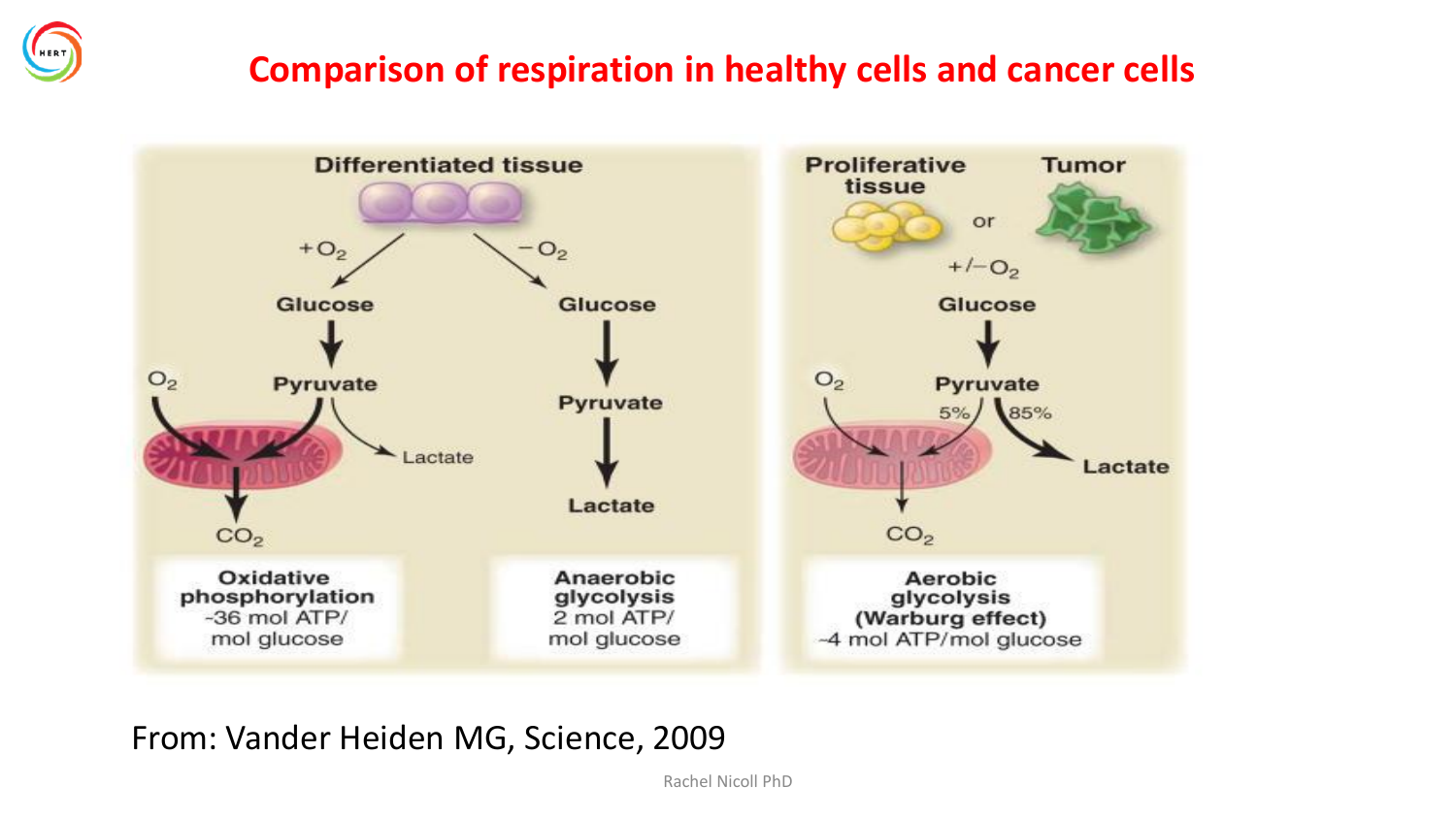

### So what did Warburg get wrong?

- Although Warburg hypothesised that dysfunctional mitochondria were the source of aerobic glycolysis, more recent studies have found that cancer cells can have intact mitochondrial metabolism with the ability to produce ATP normally, although mitochondria may be more fragmented, which tends to facilitate glycolysis.
- Furthermore, tumours can rely on both glycolysis and OXPHOS. So the Warburg effect is now explained by altered glucose metabolism and aberrant mitochondrial signalling pathways.
- As well as fermentation of glucose, fermentation of glutamine can take place in the TCA cycle. It helps to maintain the mitochondrial membrane potential, avoiding opening of the mtPTP and the release of pro-apoptotic factors. It contributes the bulk of carbon to the TCA cycle. Glutamine is taken up by cancer cells at 10x the rate of other amino acids.
- Actively functioning mitochondria take part in tumour formation, metastasis and chemo-resistance. In fact, tumour cell mitochondria appear to be more flexible than normal cells, able to switch easily between glucose oxidation, fatty acid oxidation and glutamine oxidation, as needed, in all tumour types.
- Mutations in genes coding for TCA cycle enzymes or OXPHOS subunits have been found in some cancers, resulting in mitochondrial impairment. In these tumours, ATP is produced mainly by glycolysis.
- Where these genes are not damaged, OXPHOS is still the larger contributor to ATP production in cancer, even in a hypoxic environment, and also to provision of substrates for tumour growth and proliferation as well as signalling and survival pathways.
- This could be because cancer cells acquire different metabolic programmes at different development stages. For example, rapidly proliferating tumour cells have high glycolytic activity, which is linked to mitochondrial fission (hence fragmentation) in many cancer types. Metastatic cancer cells, however, have high oxidative metabolism, which is associated with mitochondrial fusion.

(Kitada M, Front Endocrinol, 2019; Zhu Y, J Clin Invest, 2018; Nguyen C, Cancers, 2018; Jia D, Cells, 2018; De Bari L, Cell Mol Life Sci, reduction, a care Engles and type Engles (see and threed, Essex, 2018)<br>2018)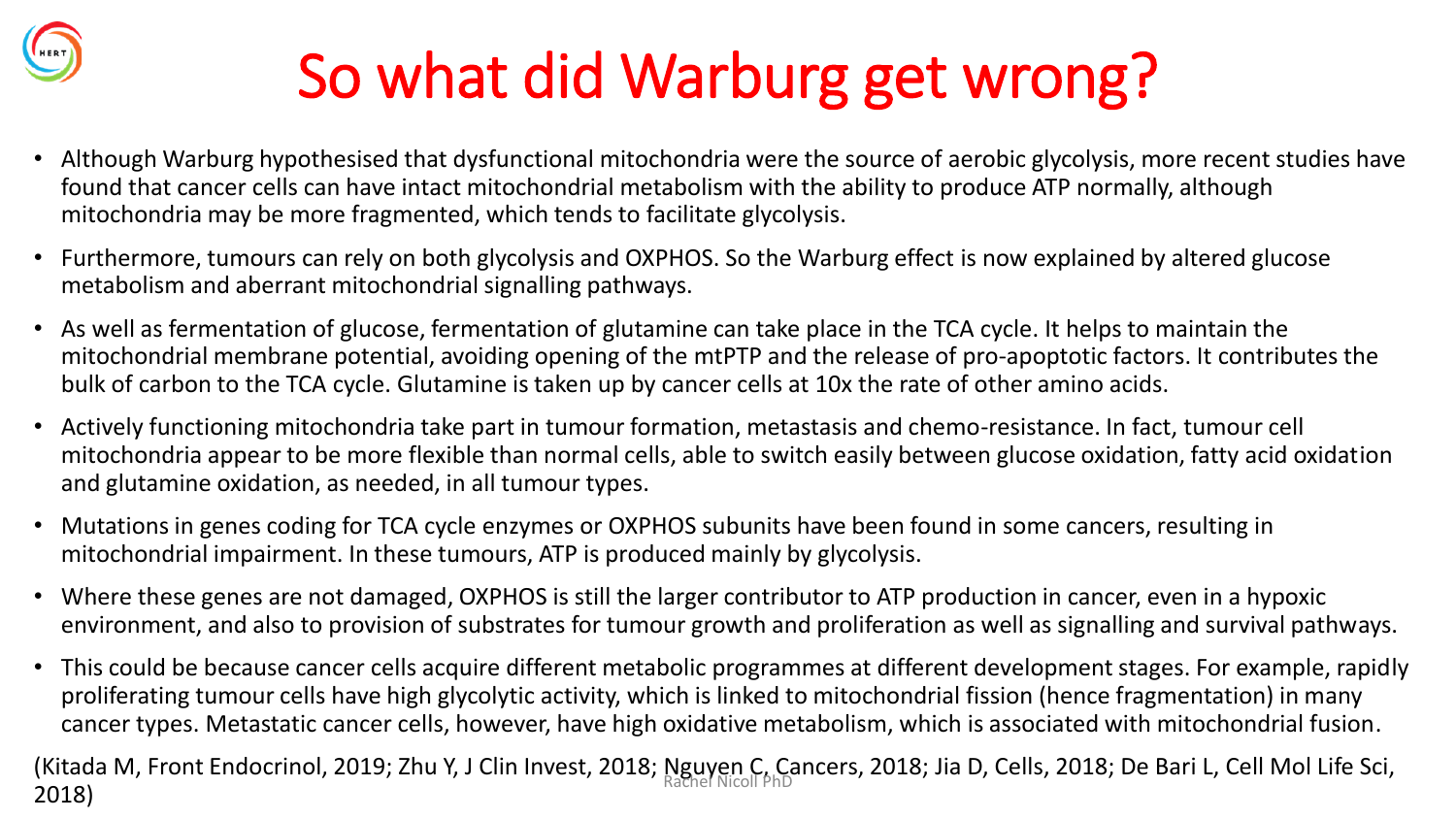

### How PET scans detect cancer

- Because the cancer cells are relying on glycolysis for energy, which is much less efficient than OXPHOS, it will seize any glucose that comes its way.
- If the patient is injected with radioactive glucose, it will appear on the scan being hoovered up by cancer cells and largely ignored by healthy cells. This is how cancer is imaged.
- Needless to say, this clear demonstration of cancer cell glycolysis has not prompted any revision of the gene mutation theory!

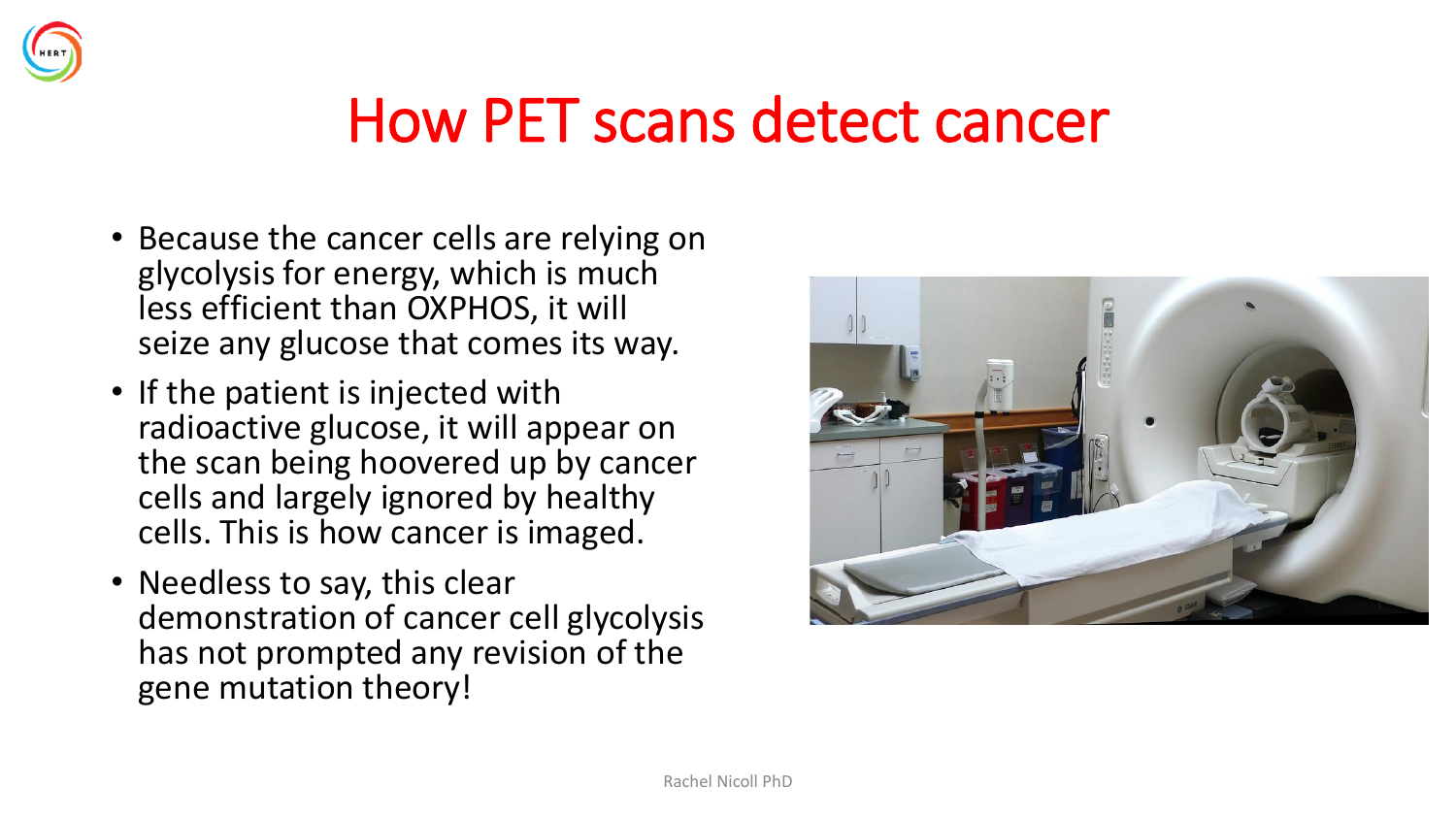

### Other findings in Seyfried's work: rogue macrophages

- Seyfried has shown that macrophages can fuse with cancer stem cells, giving the hybrid cell (which he calls 'rogue macrophages') the characteristics of both stem cells and macrophages: proliferative, immunosuppressive, can enter and exit tissue and live in the bloodstream and in hypoxic environments (Seyfried TN, Crit Rev Oncog, 2013).
- Macrophages and immune cells are major glutamine consumers; many use aerobic glycolysis of glucose or glutamine during rapid proliferation, which suggests it may play a fundamental role in supporting cell growth and other anabolic reactions (Lunt SY, Annu Rev Cell Dev Biol, 2011).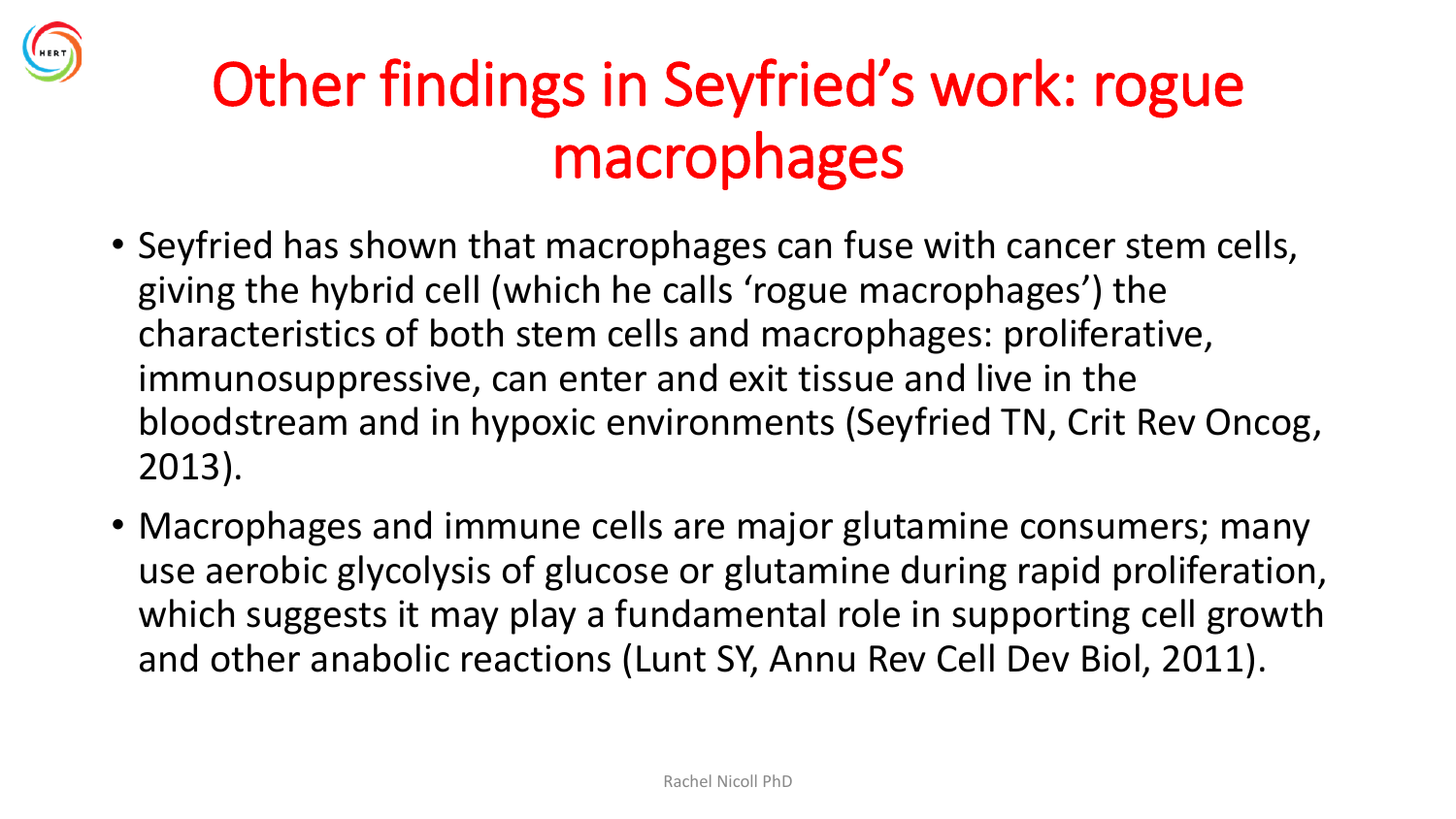### Other findings in Seyfried's work: Lactate production

- In most tumours, pyruvate metabolism is altered, favouring lactate production from pyruvate. Lactate is both a major energy substrate in cancer (it appears to promote tumour growth, progression and metastasis) and an extracellular and intracellular signalling molecule. Lactate and pyruvate can also be utilised for biomass synthesis to facilitate cell proliferation.
- High lactate levels can induce a marked increase of mitochondrial mass in both normal and cancer cells. Moreover, lactate can also activate mitochondrial biogenesis.
- Lactate helps to mitigate the metabolic acidosis that arises from high rates of glycolysis. This may seem counter-intuitive since lactate is an acid (lactic acid) but the conversion of pyruvate to lactate consumes protons and additional protons are removed from the cytosol by the transport of lactate into the mitochondria. Lactate also aids the maintenance of cytosolic NAD+ concentrations and buffers variations in pyruvate concentration.
- In addition, lactate acts as an important tool for immunosuppression by tumours. The acidification of the cancer extracellular environment due to lactate export, together with proton level alteration and glucose deprivation due to the high rate of glucose consumption by cancer cells, all inhibit the activation of T cells, which suppresses their anti-tumour function. High cancer-derived extracellular lactate concentrations can also cause T- and NK-cell apoptosis.
- Lactate can migrate from hypoxic to oxygenated tumour cells to support OXPHOS. Lactate carriers are over-expressed in several cancers due to the action of transcription factors such as HIF-1. Even lactate itself can activate HIF-1 in oxidative cancers, thereby mimicking a condition of hypoxia even when oxygen is available and stimulating tumour growth and angiogenesis.
- The lactic acid is secreted into the extracellular space where it lowers pH, contributing to acidosis, which triggers angiogenesis and induces immunosuppression. Lactic acid itselfrcan act as a metabolic fuel for cancer cells. (Romero-Garcia S, Front Immunol, 2016; De Bari L, Cell Mol Life Sci, 2018)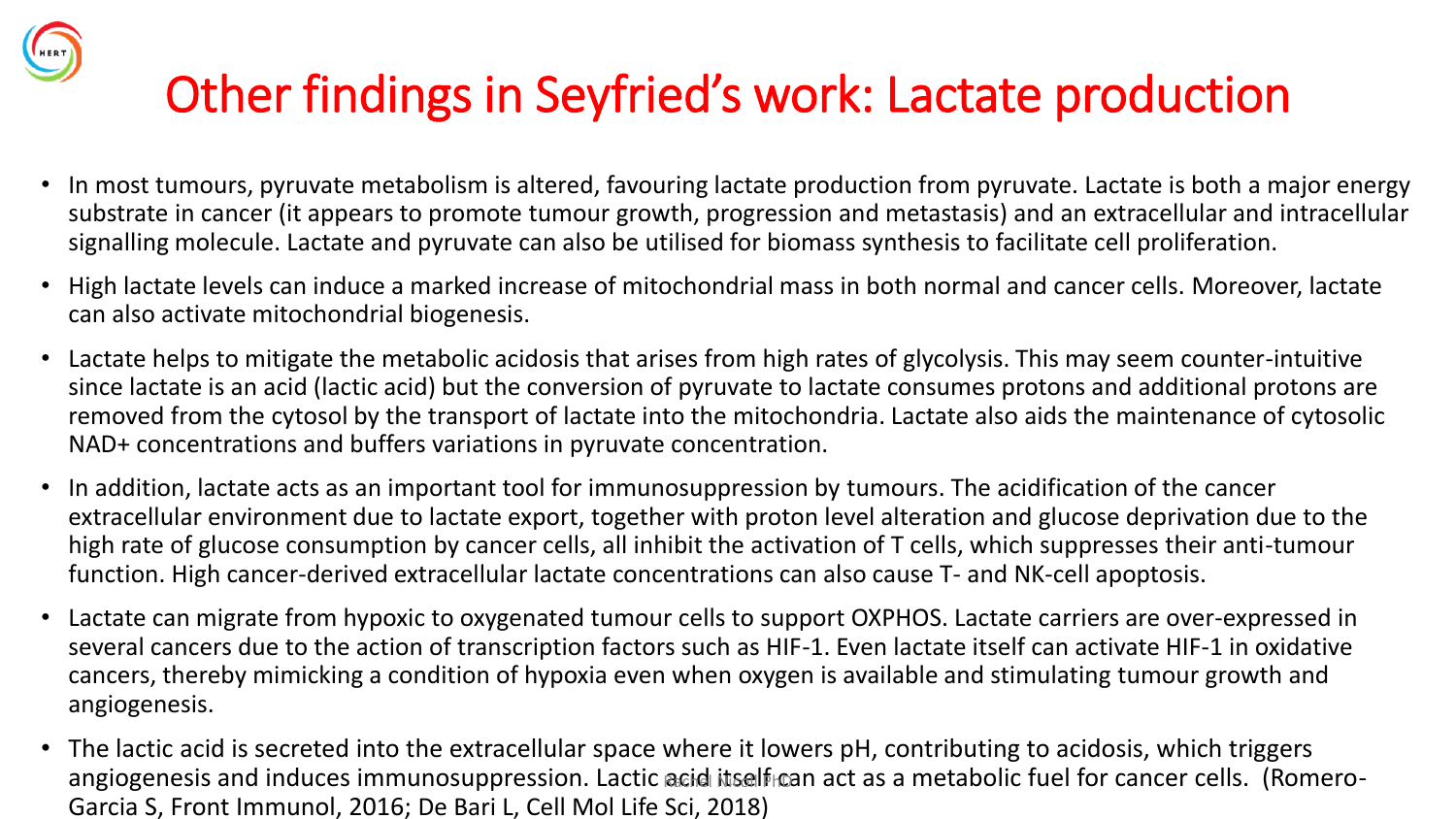

### Characteristics of cancer cells

- Cancer cells have higher metabolic needs and antioxidant defenses compared with healthy cells. They may rely heavily on OXPHOS in addition to aerobic glycolysis to meet their energy needs and will upregulate glucose transporters. Aerobic glycolysis leads to the production of large amounts of lactate and pyruvate, causing increased acidity in the cytoplasm in cancer cells. Cancer cells exhibit extreme metabolic flexibility, able to switch substrate to promote survival and metastasis. (Urra FA, Front Oncol, 2017; Nguyen C, Cancers, 2018)
- Cancer cell mitochondria contain higher amounts of anti-apoptotic Bcl2 proteins, which activate pro-survival enzymes to evade apoptosis and resist anti-cancer drugs. Cancer cells can also upregulate enzymes such as hexokinase II, which increases lactate production, cell proliferation and resistance to chemotherapy; lactate production allows for cancer cells to maintain a slightly acidic micro-environment and enhance survival by using lactate as an antioxidant. (Nguyen C, Cancers, 2018)
- Cancer cells require a higher concentration of ROS to supplement increased proliferation rates, which may increase DNA damage and promote further mutation and tumourigenesis. Because severe oxidative stress inhibits metastatic proliferation , cancer cells have upregulated antioxidative defenses (primarily SOD) to avoid ROS-driven mtPTP opening and permeabilisation of the mitochondrial membrane, both of which lead to apoptosis. (Porporato PE, Cell Res, 2018; Urra FA, Front Oncol, 2017; Nguyen C, Cancers, 2018).
- MtDNA mutations that mildly (but not severely) affect OXPHOS and induce ROS production have been found in many forms of tumour but induction of mitophagy limits ROS production (Porporato PE, Cell Res, 2018).
- Cancer cells appear to rely much more heavily on NAMPT than normal cells (Zhu Y, J Clin Invest, 2018).
- They have an abnormal number of chromosomes (aneuploidy). Humans have 22 pairs of somatic chromosomes and 1 pair of either XX (male) or XY (female). So aneuploidy suggests that cancer cells are not properly human cells. This could explain why they have no concern for the health of the host human organism. Aneuploidy can occur when an energy-starved cell makes mistakes in mitosis through inadequate ATP production. This is hypothesised as the cause of mutations, not the genetic inheritance.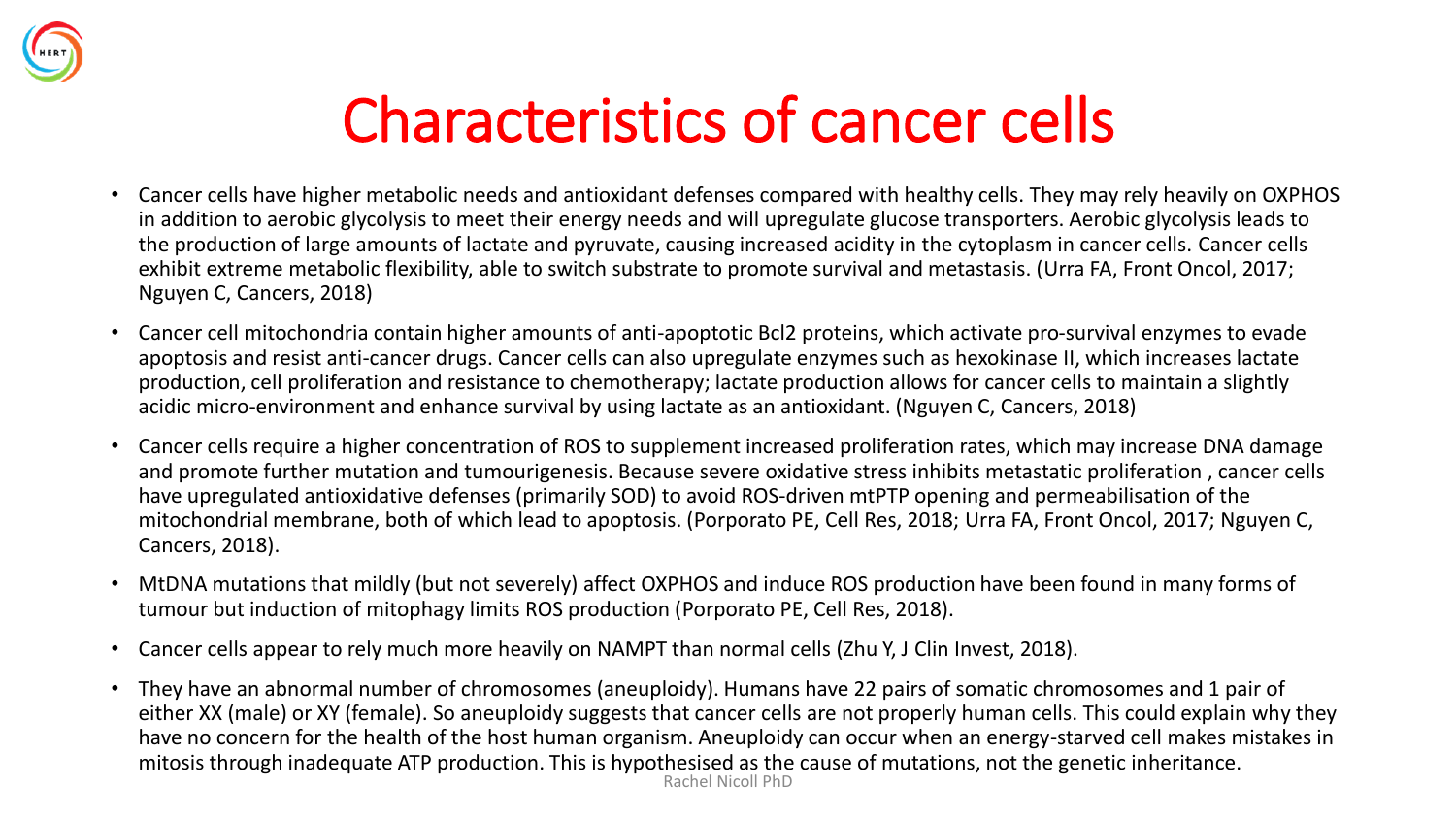

### Disturbed electromagnetic activity and viral infections in cancers

- Disturbed electromagnetic activity is a fundamental feature of all cancers.
- Cancer can be initiated in a cell by short-circuiting and dampening the cellular electromagnetic field, which can occur with, *inter alia*, viruses or mitochondrial defects. This lowers cellular respiration and reverses the polarity of the water layers surrounding the mitochondria, and reduces control over chemical reactions and a higher risk of random gene mutations.
- 15-20% of all human cancers are thought to be caused by viral infections. These viruses include Epstein-Barr, hepatitis B and C, human papillomaviruses, HHV 8, human T cell leukaemia virus, and HIV-1. Oncogenic viruses have prolonged latency and the ability to establish long term persistent infections instead of killing their host cells but immune evasion. Cancer is thought to be initiated when a viral coding sequence is integrated into the cellular genome, altering host cell DNA.
- The virus also hijacks some of the host cell energy supply, thereby lowering the electromagnetic field. The electrical potential in fully functioning mitochondria is around -140mV, whereas in  $\,$ dysfunctional mitochondria it can be halved to around -70mV. This in turn reduces the ordering of the layers of water surrounding the mitochondria, reverses its polarity. This can lead to metastasis, as it enables a cancer cell to liberate itself from the tissue, as well as emission of electrons which increases the conductivity of the cytosol, altering intracellular communication.

(Pokorni J, Applied Sciences. 2020)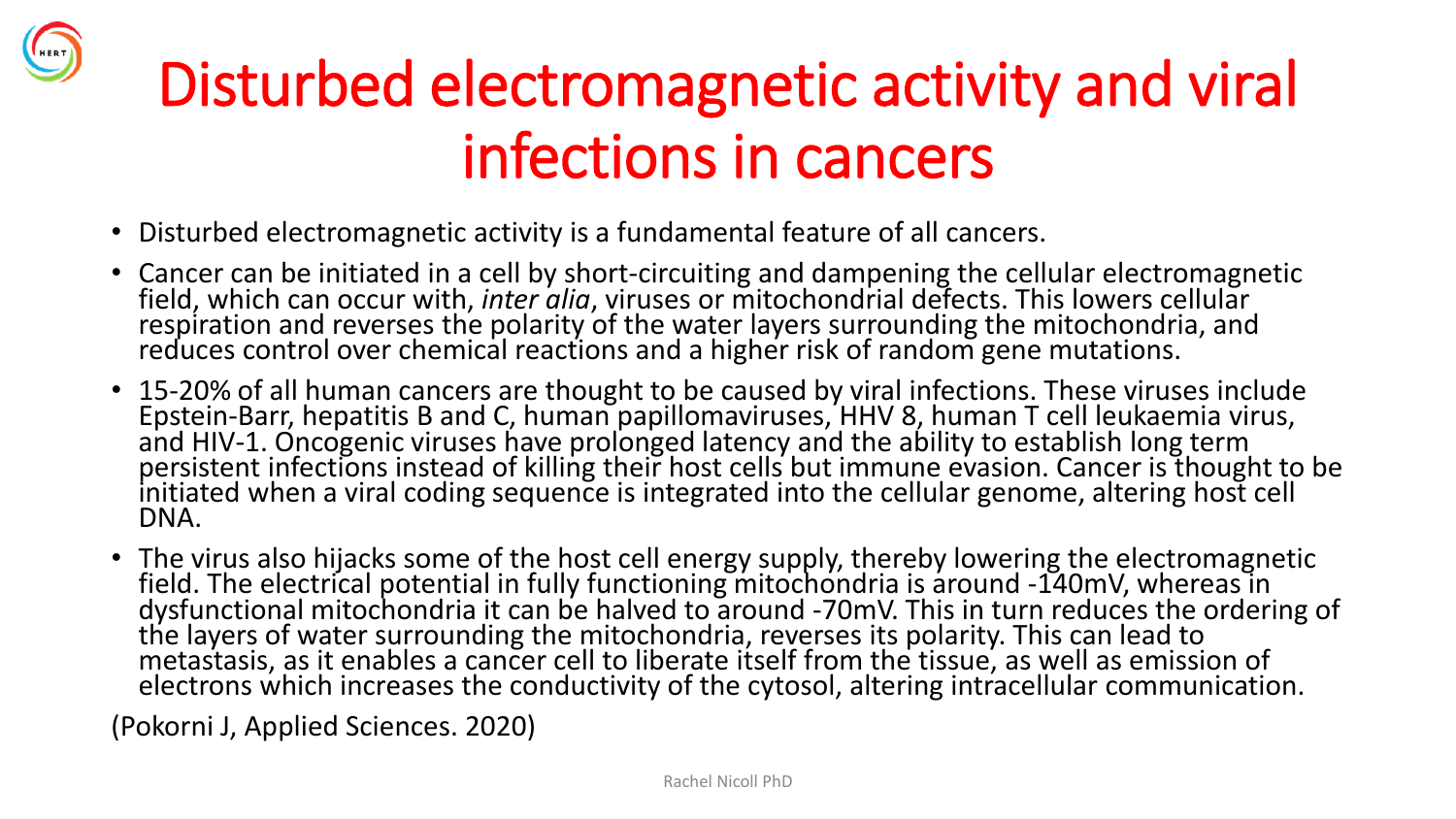# Many conventional anti-cancer drugs using mitochondrial pathways

Most commonly used chemotherapeutic drugs induce increased mtROS production and/or increased mitochondrial membrane permeability to induce apoptosis. Other mechanisms of action include inhibition of Complex 1 activity, promoting mitochondrial uncoupling and decreasing ATP production. However, drug resistance is relatively common. In addition:

- Doxorubicin has a high affinity for cardiolipin, whereby it interposes itself in mtDNA, causing disruption of genes coding for OXPHOS subunits. It also inhibits mitochondrial biogenesis in early breast cancer (Scatena C, Front Oncol, 2018).
- In breast cancer cells, tamoxifen induces cytochrome c release from mitochondria, reduces the mitochondrial membrane potential and reduces mtDNA synthesis, leading to progressive depletion of mtDNA.
- Deferiprone, an iron chelator, removes the iron needed for DNA synthesis and repair, while tetrathiomolybdenate, a copper chelator, reduces tumour angiogenesis and ATP production by inhibiting Complex IV and degrading HIF-1 $\alpha$ .
- The NSAIDs diclofenac, aspirin and ibuprofen are Complex I inhibitors and have shown anti-cancer potential; aspirin can also inhibit Complex IV.
- Valproate, the anti-epileptic drug, and some anti-depressants cause mitochondrial toxicity and reduce respiration, thereby reducing tumourigenesis.
- Although more used for cancer pain relief, cannabinoids can also induce mtROS production, leading to apoptosis. **All and Separate Incollect PhD** Rachel Nicoll PhD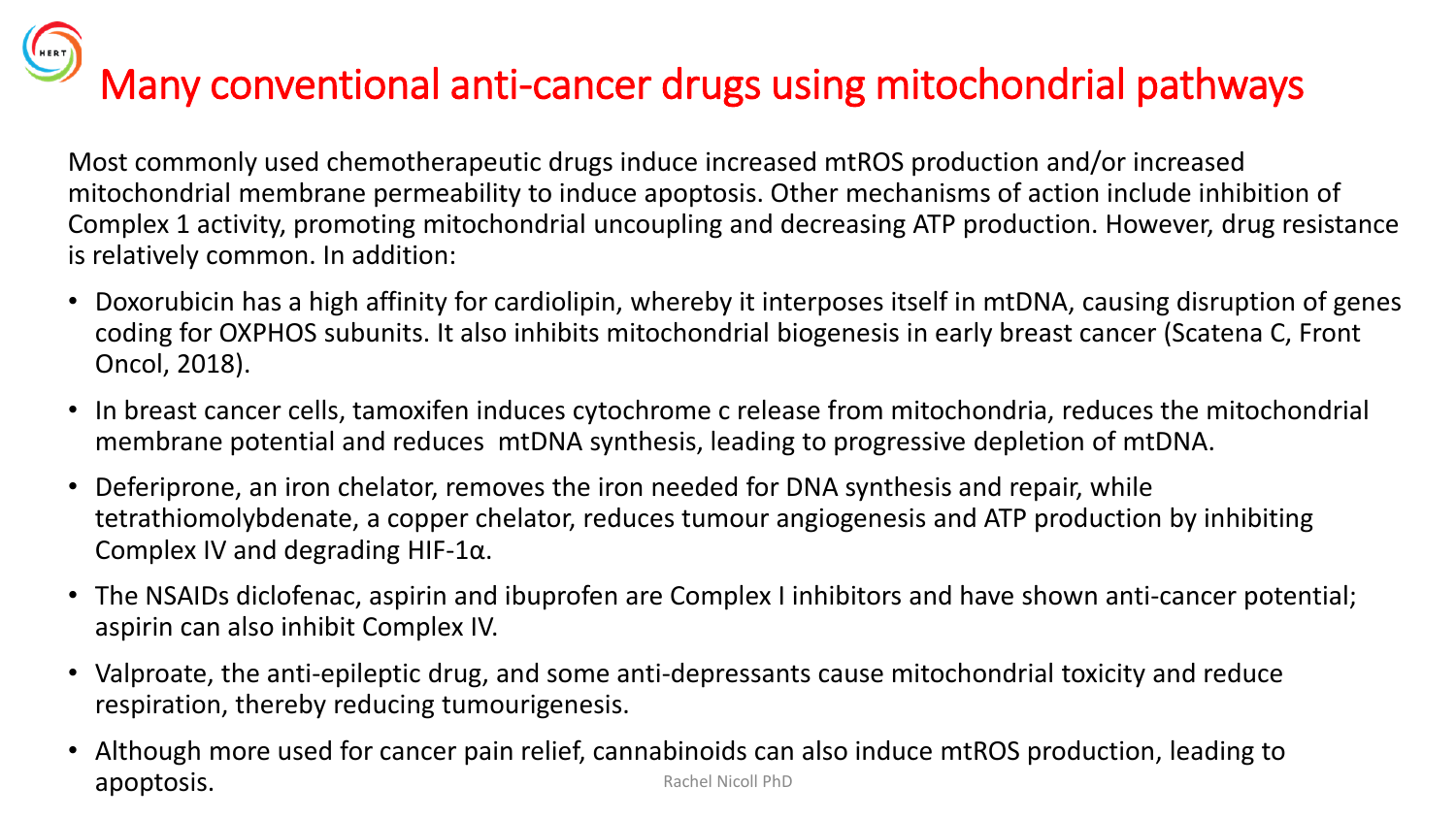

### New or repurposed drugs to treat cancer by targeting mitochondrial pathways

- In recent years there has been considerable research on 'mitocans' (mitochondrial-targeted anti-cancer drugs). In general, they disrupt energy production in cancer cell mitochondria, leading to increased ROS production and activation of the mitochondria-dependent cell death signalling pathways; they can also target cancer stem cells and enhance the actions of other chemotherapeutic agents. Mitocans have shown limited adverse effects on non-cancerous cells but the long term effects are unknown. Clinical trials have shown promise and some have been licensed for use in the US.
- Antimicrobials appear to affect mitochondrial functions, probably due to the bacterial origins of mitochondria, and several (including Doxycycline and Azithromycin) can target cancer stem cells. Rapidly dividing malignant cells with high energy demands are particularly sensitive to antimicrobials but cancer cells depleted of mtDNA are resistant.
- Anti-diabetic drugs: Metformin inhibits Complex I and upregulates AMPK, leading to reduced tumour growth, increased apoptosis and reduced cancer mortality. Interestingly, metformin is a purinergic agent. Canaglifozin also inhibits Complex I and cell growth in prostate and lung cancer, while Pioglitazone inhibits mitochondrial oxygen consumption and aids anti-proliferation.
- Similarly, the sodium-glucose transporter 2 (SGLT2) inhibitors Canagliflozin, an approved medication for T2D, inhibits cellular proliferation and clonogenic survival of prostate and lung cancer cells, reducing glucose uptake, mitochondrial Complex I activity and ATP production, while activating AMPK.
- The mitochondrial fission (Drp1) inhibitor mdivi-1 has shown success in inducing proliferation arrest but its effect is dependent upon the cancer stage and there is a danger that chronic treatment may promote tumour survival.

(Ralph SJ, Recent Pat AntiCancer Drug Discov, 2006; Aminzadeh-Gohari S, Sem Cell Dev Biol, 2019; Nguyen C, Cancers, 2018; Simula L, Semin Cancer Biol, 2017; Zhu Y, J Clin Invest, 2018; Nguyen C, Cancers, 2018) Ratheladtel NPHD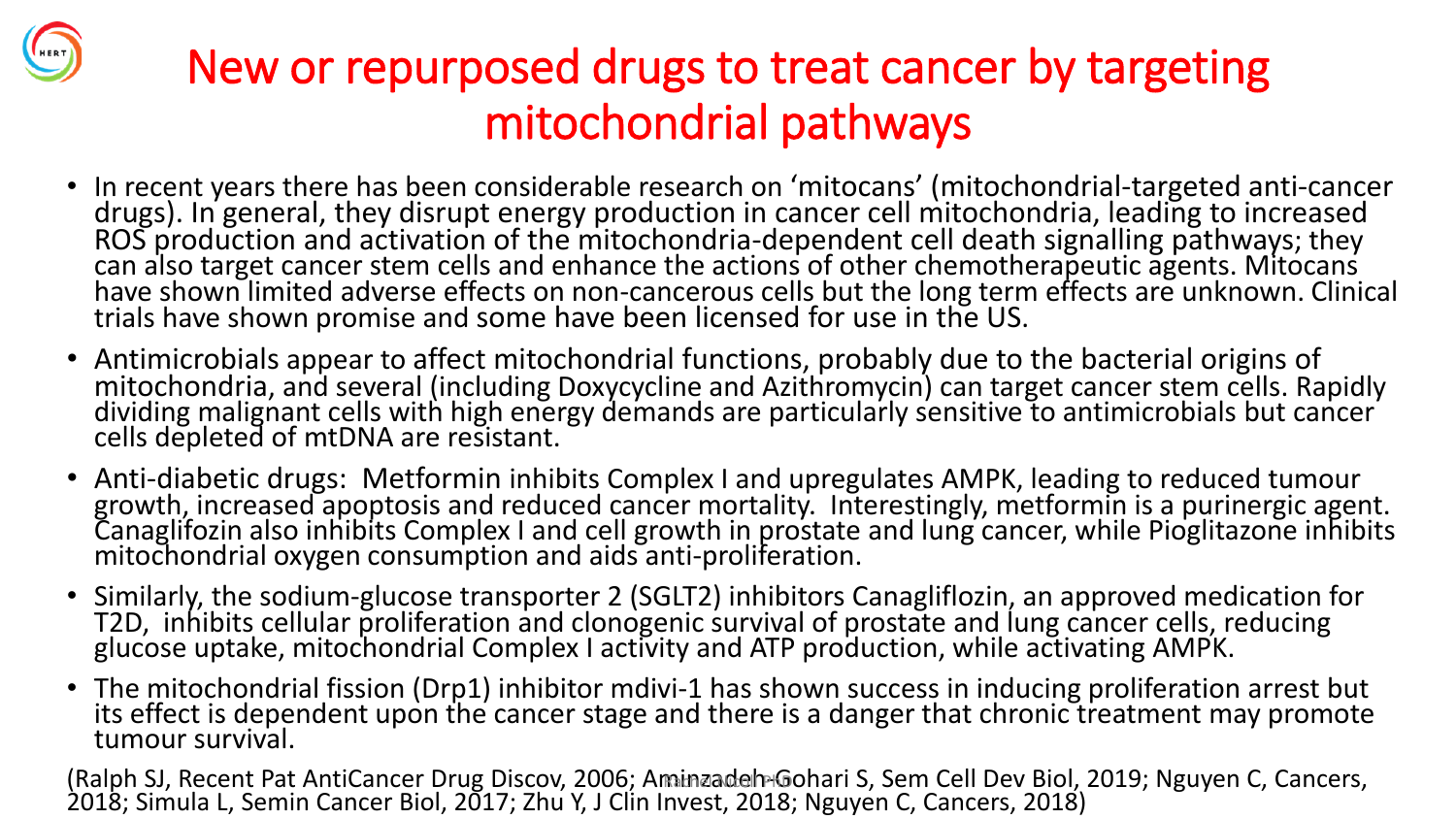

### The most promising anti-cancer drug

- A US team found that cancer cell mitochondria have markedly elevated amounts of the enzyme hexokinase-2 (HK2) bound to their outer membrane. HK2 is a key enzyme in the metabolism of glucose to lactic acid in aerobic glycolysis and helps to immortalise cancer cells.
- The anti-fungal drug 3-bromopyruvate (3BP) was able to kill many types of cancer cells growing in tissue culture, eradicate tumours in animals and prevent metastasis, while leaving normal cells unharmed, through targeting HK2.
- 3BP is in fact the brominated derivative of pyruvate. The pyruvate transporter system, known to be overexpressed in cancer cells, is used to deliver bromopyruvate inside cells. (Pedersen PL, J Bioenerg Biomembr, 2012)
- Why have clinical trials for 3BP not been carried out? In Travis Cristofferson's 'Tripping over the truth', he says this is because the 'one drug kills all cancers' approach negates the genomic theory of cancer and instead tends to prove the metabolic theory. Note the association with pyruvate, aerobic glycolysis and lactate.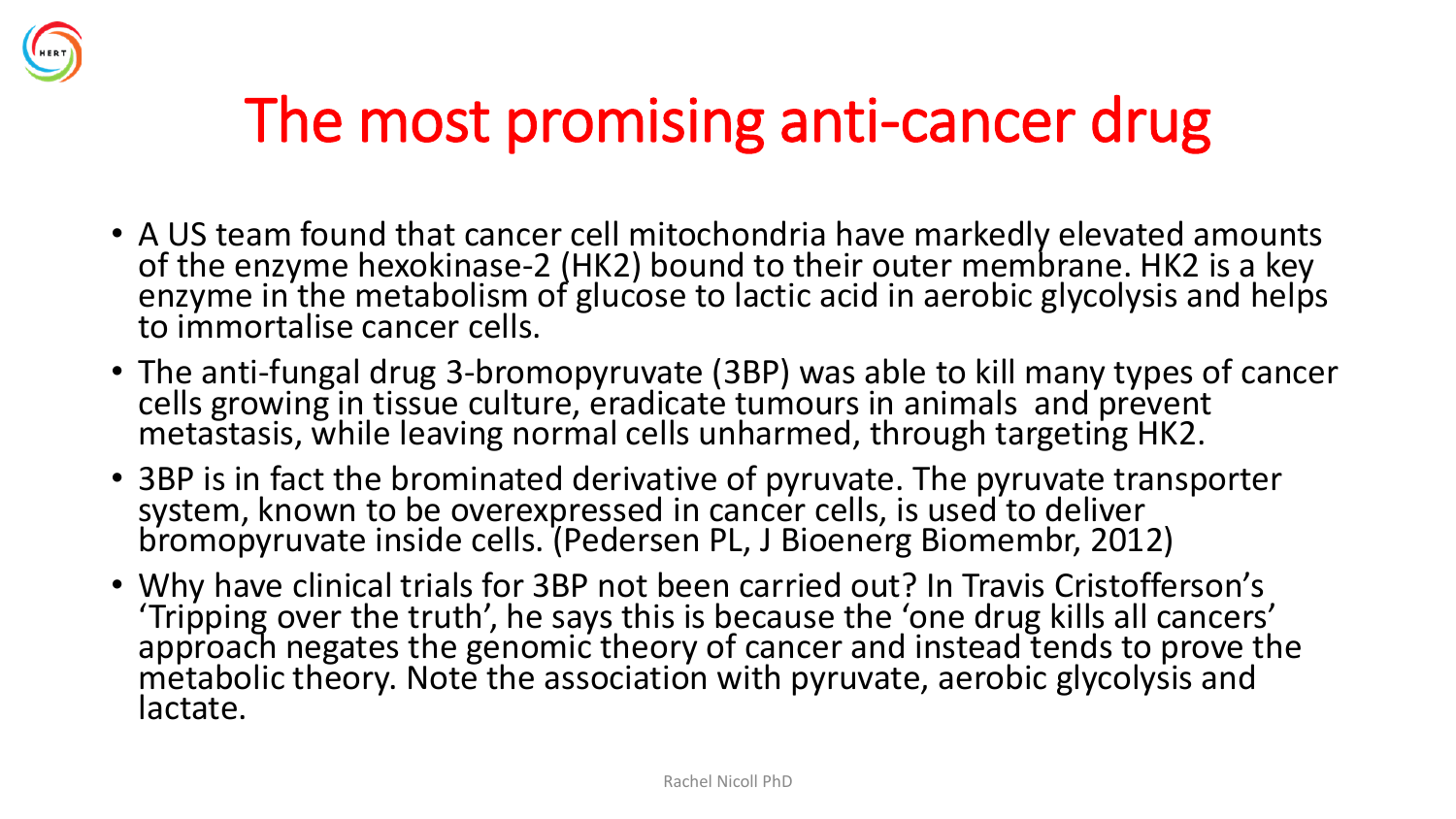

### Cancer and the unfolded protein response (UPR)

- The UPR is a cellular response related to endoplasmic reticulum (ER) stress as a result of an accumulation of unfolded or misfolded proteins. The UPR has three aims: to restore normal cellular function by halting protein translation, degrading the misfolded proteins and activating the signalling pathways that increase production of molecular chaperones (such as heat shock protein) involved in protein folding. If these objectives are not achieved, then the UPR triggers apoptosis.
- The mitochondrion has its own UPR, occurring in the mitochondrial matrix or inner membrane. The objectives are similar to the ER UPR: induction of quality control programmes, antioxidant production, mitochondrial biogenesis and mitophagy. These are achieved in the mitochondrion through activation of SIRT3.
- The mitochondrial UPR is an adaptive stress response that functions to resolve the accumulation of unfolded proteins within mitochondria, which leads to oxidative stress. Although the functions of many mtUPR-induced genes are still unknown, it is well established that the mtUPR is activated if mitochondrial function declines to promote repair and recovery.
- As many cancers exhibit a metabolic shift from oxidative phosphorylation-dependent energy production to aerobic glycolysis-dependent energy production, researchers suggest that cancer cells rely on the mtUPR to maintain mitochondrial integrity, while inhibition of mtUPR selectively kills human cancer cells rather than non-cancer cells.

(Kenny TC, Cancer Res, 2019; Deng P, Sem Cancer Biol, 2017; Zhu Y, J Clin Invest, 2018)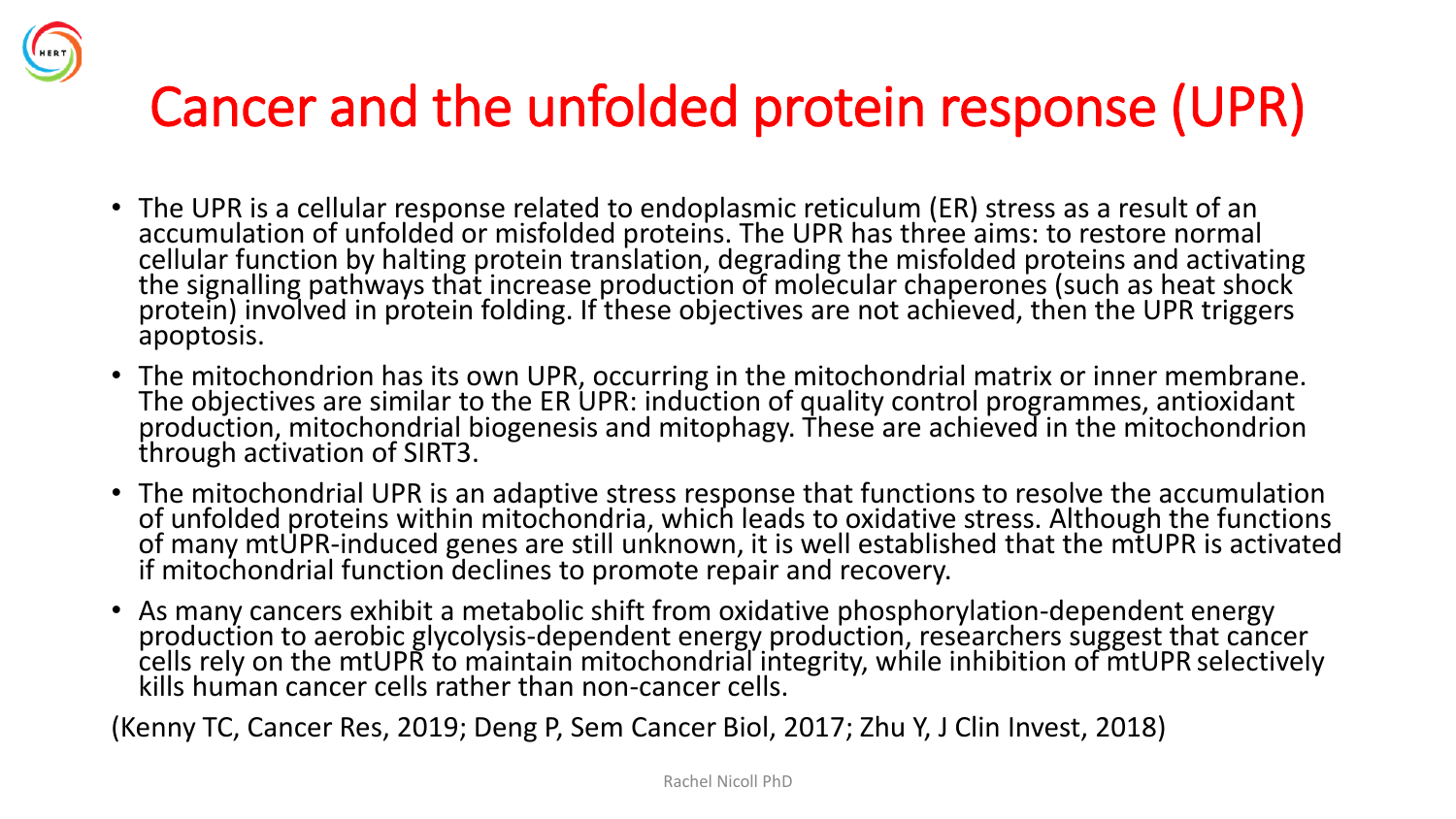

### So what do we need to bear in mind when dealing with cancer patients?

- We don't want tumour cells to be healthier we want them to commit suicide!
- **We don't want to improve their mitochondrial metabolism** and generate additional ATP as this will fuel growth and proliferation.
- Furthermore, **cancer is metabolically extremely flexible**, can evade immune system checkpoints and has multiple survival strategies!
- **An obvious strategy is to eat zero carb**, but such is the need for glucose that cancer cells will initiate gluconeogenesis from proteins if necessary. This is what causes cachexia (breakdown of structural proteins). So there is nothing to be gained by being completely carb-free.
- Also **support the immune system as a priority**.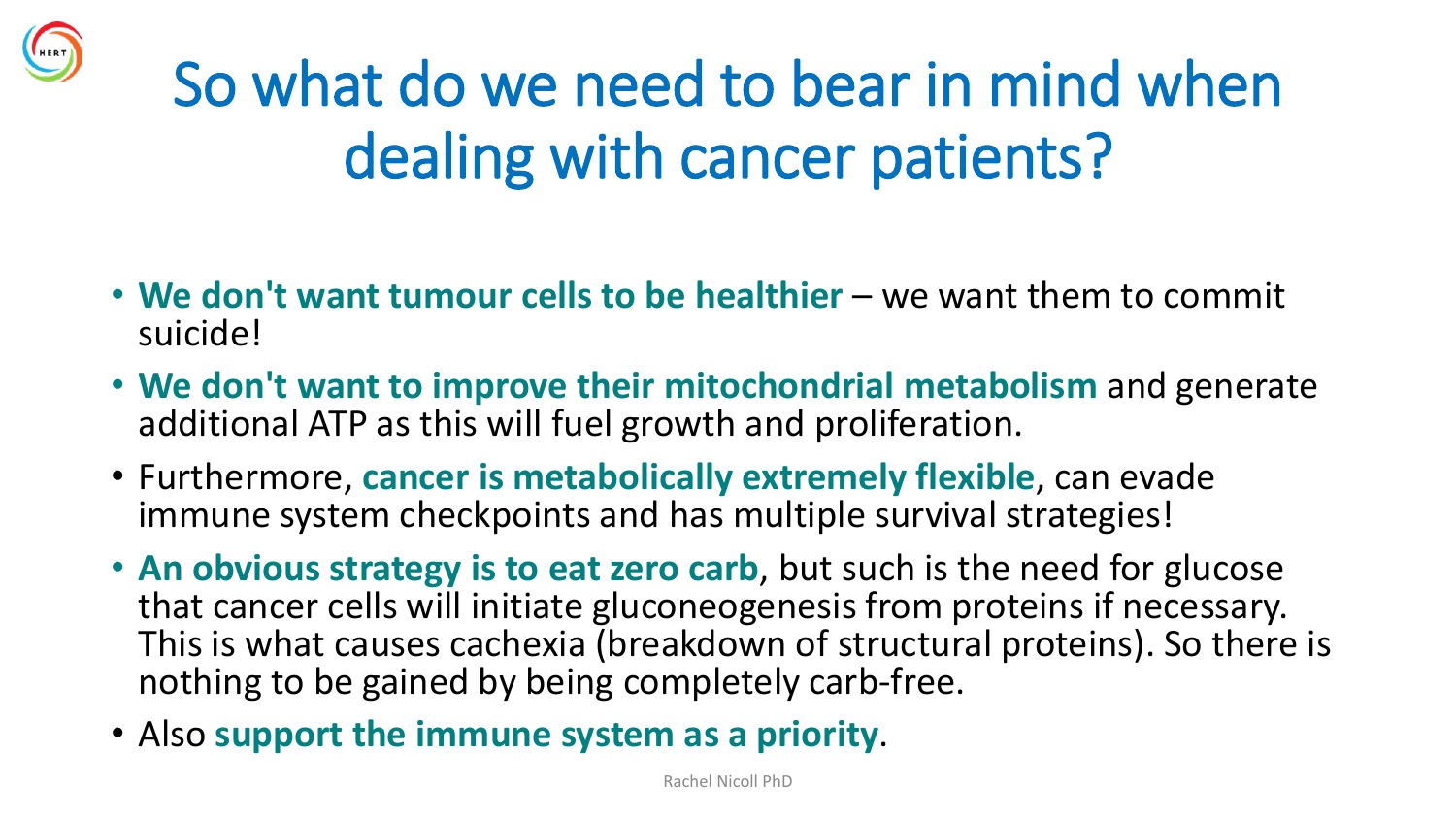### Therapeutic targets: far more questions than answers!

- Should we be targeting cancer cells or cancer stem cells? Studies suggest that the anti-cancer agents are different for these 2 types of cells.
- Dual therapy has shown promise in many tumour types, comprising metformin (Complex I, and hence OXPHOS, inhibitor) and 2-deoxy-D-glucose (2-DG), a glycolysis inhibitor, as they block both main sources of energy production together (Jia D, Cells, 2018).
- Complex I inhibition appears to work with anti-diabetic drugs but studies of other agents have shown that increasing Complex I activity can repress tumour growth and metastasis through regulation of NAD+/NADH redox balance (Jia D, Cells, 2018).
- Increasing ROS production could trigger apoptosis (provided the cancer cells don't upregulate antioxidant defences even further). Making the environment less acidic is effective in overcoming multi-drug resistance; studies have shown that proton pump inhibitors can increase the uptake of cisplatin in cells and enhance the role of cytotoxic agents in chemotherapy-resistant epithelial ovarian cancer (Jing X, Mol Cancer, 2019).
- Targeting sirtuins, especially SIRT3, shows promise. SIRT3 activation induces a SOD-mediated ROS reduction and decreases the high glycolysis rate in tumour cells. However, SIRT3 is already over-expressed in some forms of cancer and may be associated with chemoresistance. (Ansari A, Aging Cell, 2017; Zhu Y, J Clin Invest, 2018)
- Parkin (and hence its activator PINK1) are often downregulated in cancer cells and Parkin overexpression can slow tumour growth rate. However, some types of cancer show upregulated PINK1. (Salazar C, Cells, 2018)
- Some tumours show enhanced mitochondrial fission, and hence fragmentation, while others show enhanced mitochondrial fusion. It is not clear why. (Williams M, Front Endocrinol, 2018)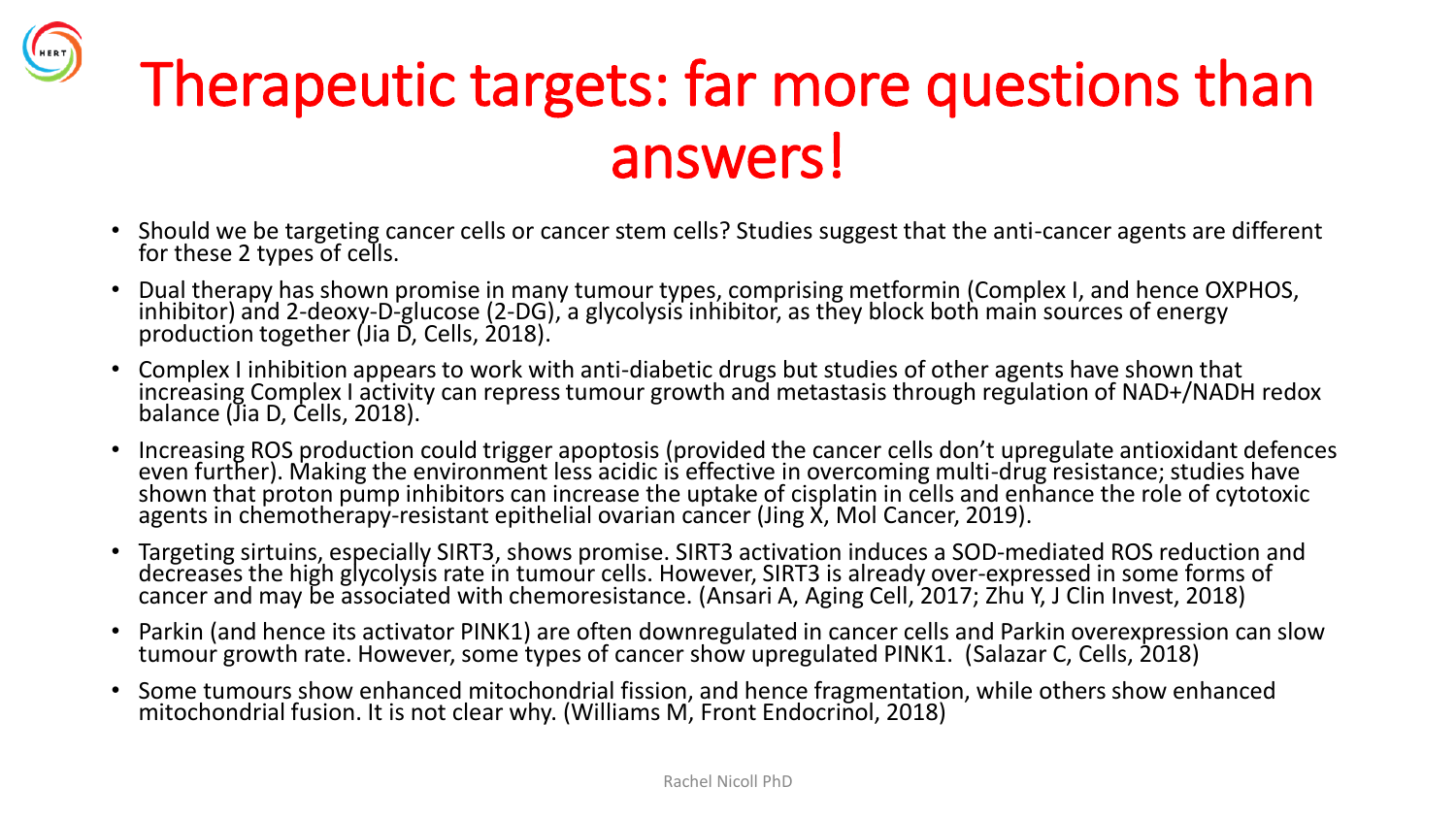

### Mitochondrial therapies for cancer

- **Caloric restriction (CR)/fasting:** Dietary energy restriction naturally lowers circulating glucose levels and significantly reduces growth and progression of numerous tumour types (Raut GK, Free Radic Biol Med, 2019). Many studies show the benefits of fasting prior to chemo- or radiotherapy.
- **Ketogenic diet**: A Seyfried RCT of women with breast cancer found that a ketogenic diet for 12 weeks was associated with a significant reduction in tumour size and a regression in cancer stage compared to controls eating normally, but this only occurred in those with locally advanced cancer and not in those with metastatic cancer (Khodabakhshi A, Clin Nutr, 2020). A review found that the ketogenic diet improved blood profiles and reduced a marker of tumour progression (Chung HY, J Cancer Prev, 2017). The ketogenic diet may be ineffective for hormonal cancers <u>(www.canceractive.com</u>) but can reduce side effects of conventional therapy (Zahra A, Radiat Res, 201 $\overline{7}$ ).
- Exercise: No RCTs for treatment. Improves fitness and patient quality of life during conventional therapy (An KY, Int J Cancer, 2020).
- Hyperbaric oxygen: Reduces radiation side effects as an adjuvant therapy (Teguh DN, Int J Radiat Oncol Biol Phys, 2009).
- **Extreme temperature therapy**: In 68 patients with recurrent gastric carcinoma, radiotherapy plus abdominal hyperthermia had a significantly higher response rate than radiotherapy alone (Lyu X, Hepatogastroenterology, 2014). Also reduces hair loss in chemotherapy as an adjuvant therapy (Rice BA, Breast Cancer Res Treat, 2018).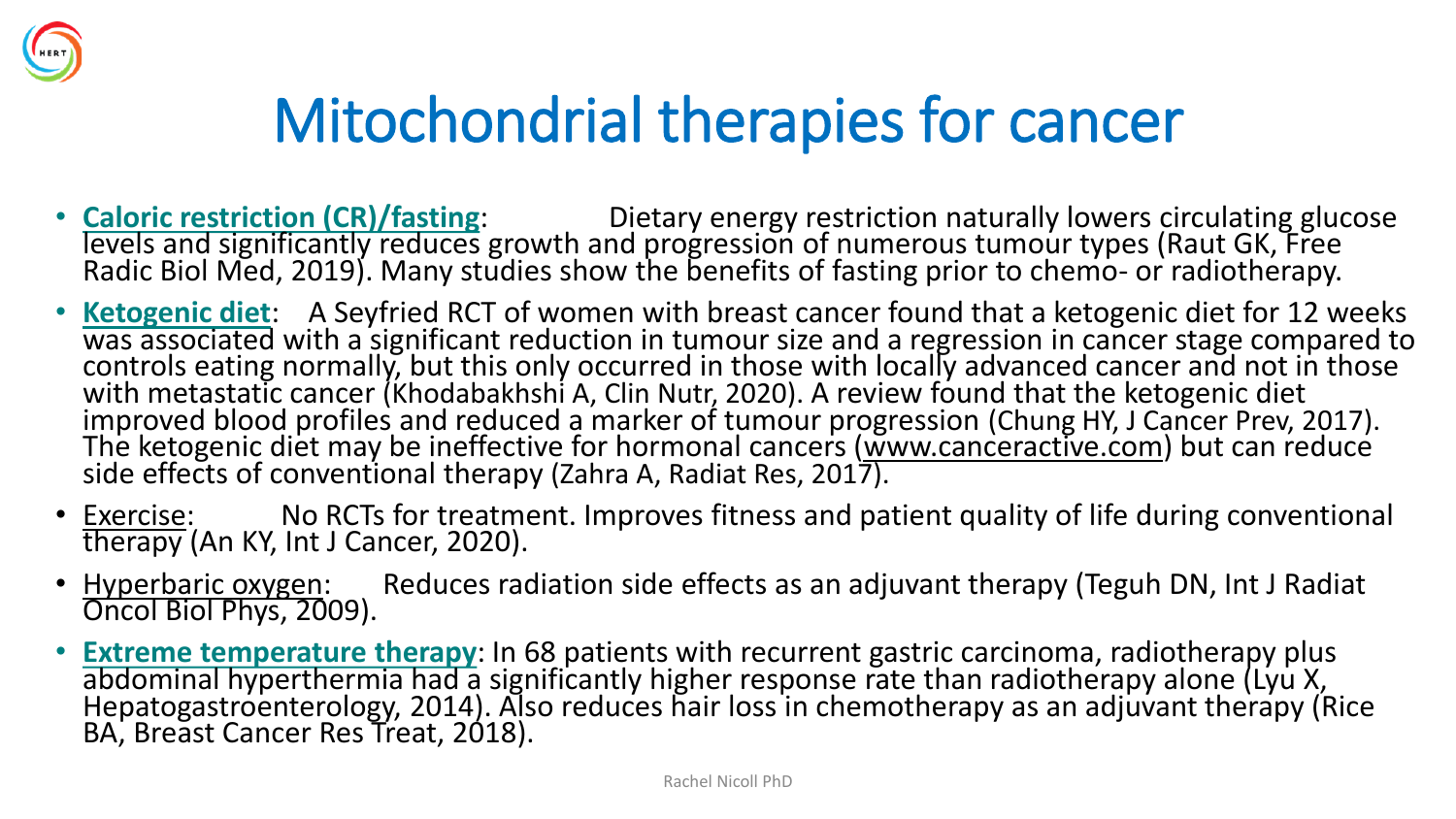### The American Cancer Society's dietary recommendations for cancer patients



- 'Quick and easy snacks for people undergoing cancer treatment:
	- cake, cookies, doughnuts, ice cream, microwaveable snacks'.
- So clearly we have a long way to go in getting the message across!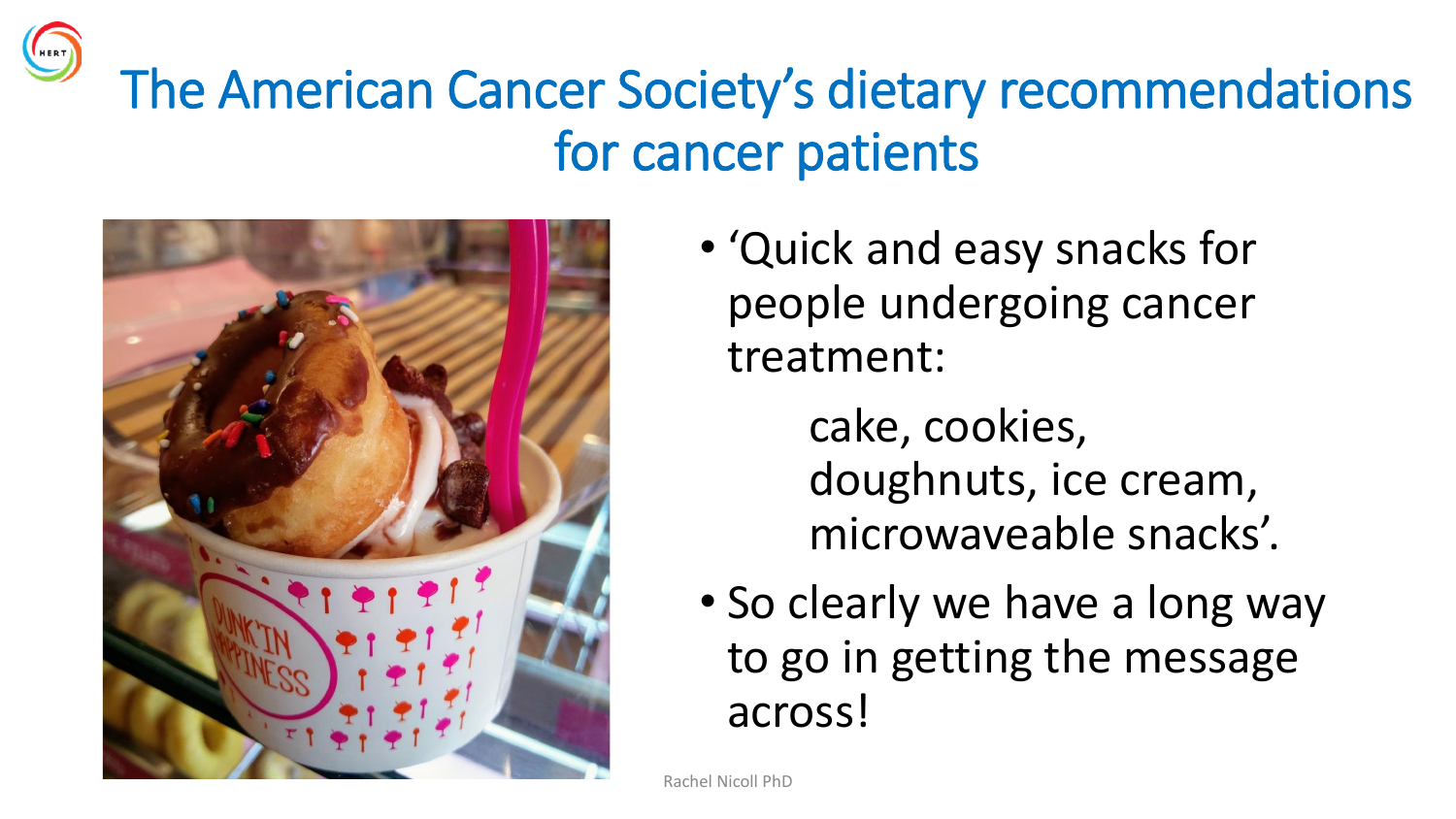

### Concerns about fermentable fuels in cancer:

- Obviously we need to reduce intake of glucose (carbohydrate) and glutamine (animal and plant protein), but reducing glutamine is tricky. It is everywhere it's the most abundant amino acid in the body.
- This suggests the ketogenic diet to force cancer cells to utilise OXPHOS, but studies have shown that fatty acids can also serve as a major energy source for cancers.
- So essentially no food is safe. Fasting? But not sustainable in the long term.
- Coffee: A meta-analysis found that a higher intake of coffee may be associated with a lower risk of prostate cancer (Chen X, BMJ Open, 2021). Gerson therapy routinely uses coffee enemas.
- Seyfried developed the 'press-pulse' cancer treatment, which involves restricting the fermentable fuels (glucose and glutamine) in a cyclical fashion to avoid causing damage to the immune system. Without glucose and glutamine, the cancer cells will starve, as they cannot use ketones. (Seyfried TN, Nutr Metab, 2017)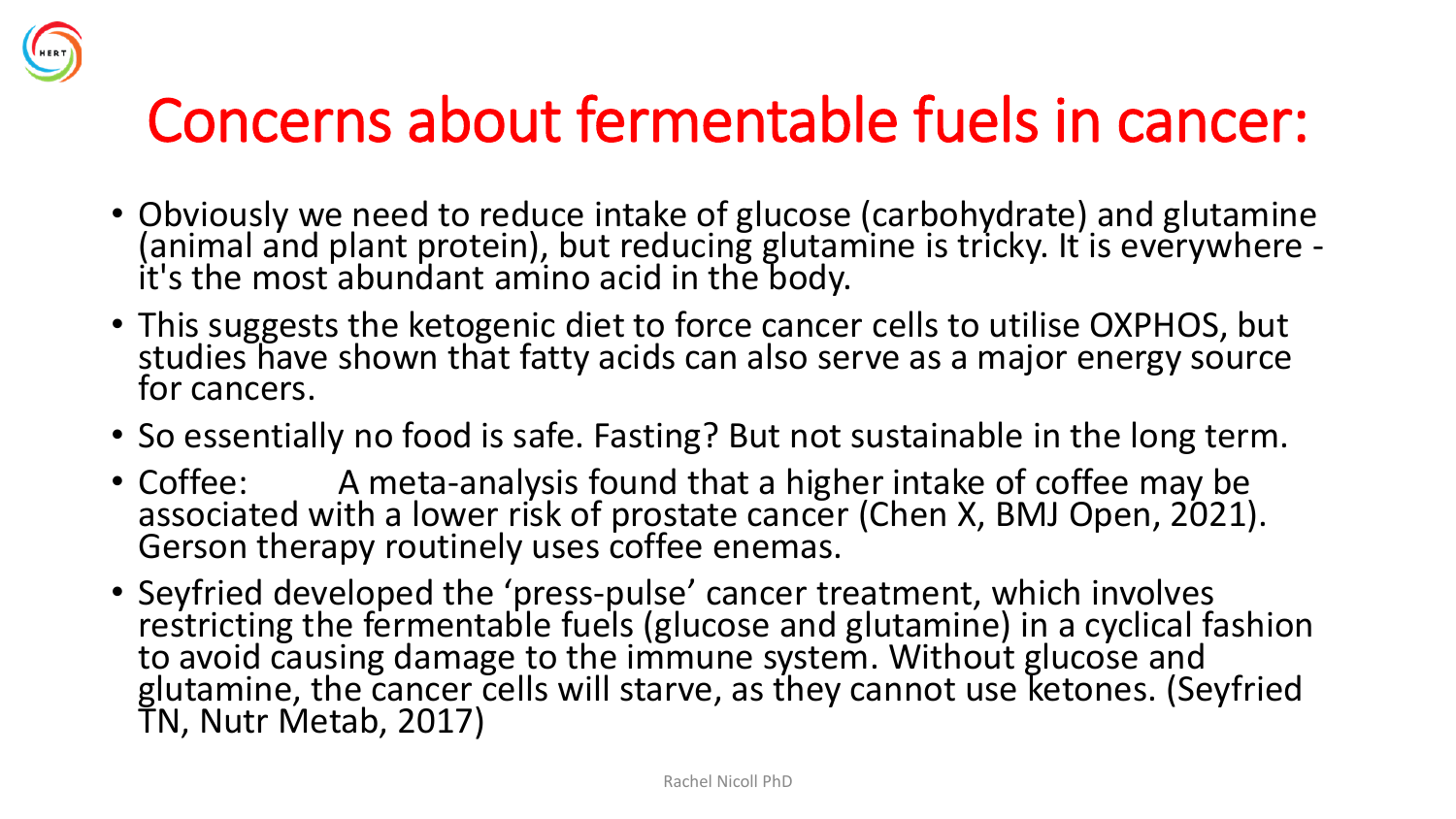

### Vegan diets for cancer patients?

- Vegan diets have a lot of adherents but they are inherently nutrientdeficient and may include lectins and oxalates that can disrupt metabolic processes and increase gut permeability.
- And for some with a certain genotype, a vegetarian or vegan diet may increase the risk of developing cancer (Kumar S, Mol Biol Evol, 2016).
- Plant-based diets came to prominence after the China Study, which found that tofu-eating vegetarians developed less cancer than in the West. But this study, now debunked, failed to take account of the high consumption of sea vegetables and fermented foods, which would have a beneficial effect.
- Apart from anything else, a vegan diet is very high in carbohydrates, which break down into glucose.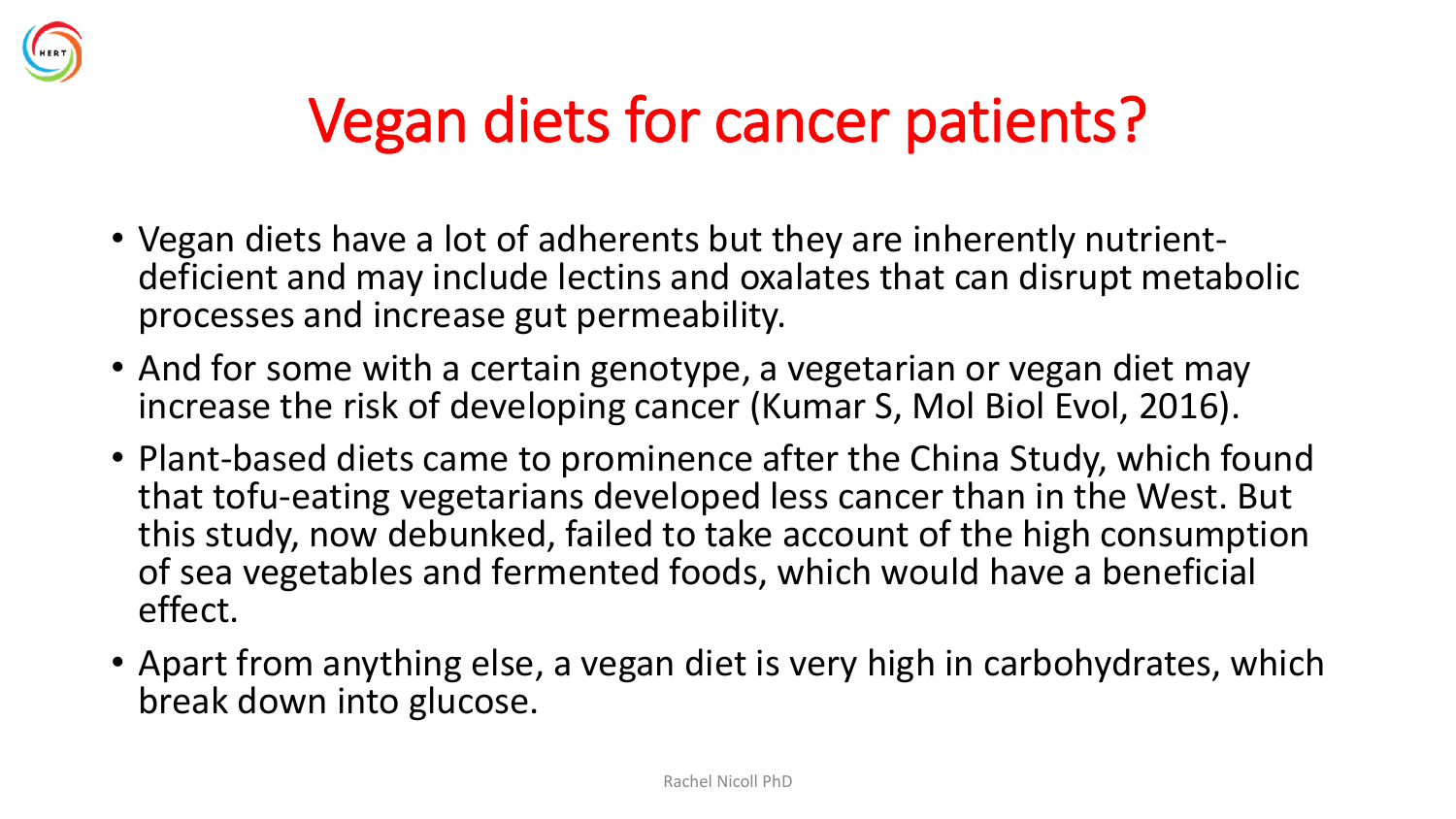

### High protein diets for cancer patients?

- Cancer patients need complete proteins, only found in meat, fish and dairy, for optimal functioning of the immune system, avoidance of cachexia, manufacture of DNA and regulation of gene expression. Proteins control almost every biochemical reaction in the body. All of these need to be supported as much as possible.
- Studies show that patients undergoing conventional cancer therapy require a 50% higher protein load.
- Why meat has such negative results in epidemiological studies: Most Americans are not eating real meat (processed meats count as meat) and the vast majority of subjects in these large population studies eat conventionally reared livestock.
- Consider what this means using the example of a chicken: it is caged for its lifetime, fed GM grain, injected with antibiotics and growth hormone and then chlorine washed. Alternatively we could eat meat from a free range organic chicken.
- But note that a very high protein diet can inhibit ketosis in some, as it is converted into glucose in the liver (gluconeogenesis).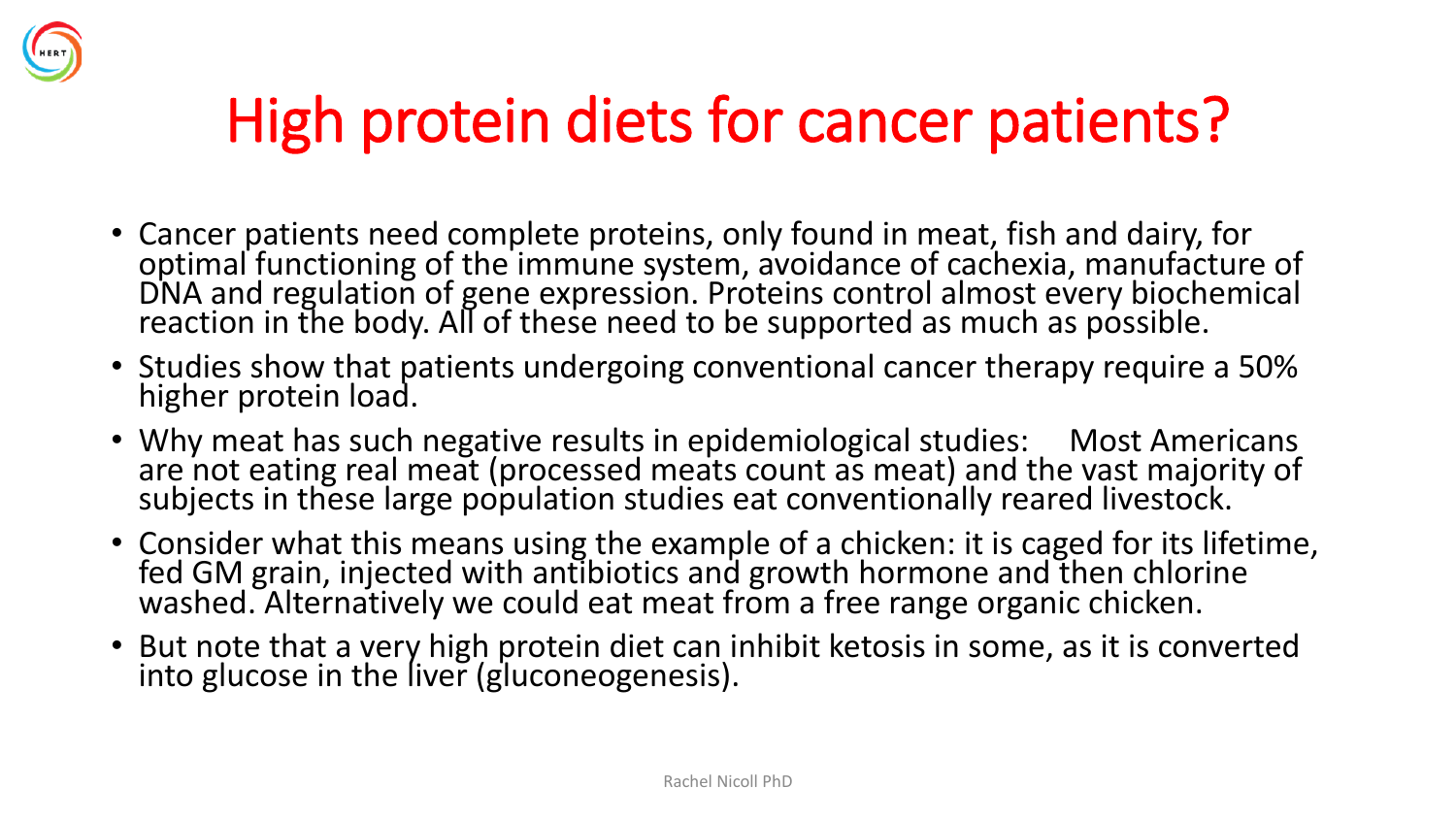

### Let's return to Thomas Seyfried

• **Whereas the oncogene theory of cancer states that mitochondrial dysfunction is an effect rather than a cause of cancer, Seyfried's approach treats cancer as 1 disease**, a disease of sick and weakened cells, which have misguidedly turned to fermentation as the only possible way to stay alive.

Using the logic of his findings, he came up with **two forms of treatment**:

- **The 'press-pulse' cancer treatment, which involves restricting glucose and glutamine in a cyclical fashion**  to avoid causing damage to the immune system. However, **reducing glutamine is tricky**. It is everywhere it's the most abundant amino acid in the body. **Cancer cells cannot use ketones as fuel**, so without glucose and glutamine they will starve. (Seyfried TN, Nutr Metab, 2017)
- Employing a **restricted calorie ketogenic diet (R-KD):** both of these cause cancer cells to die. However, healthy cells with metabolic flexibility were supercharged. Healthy cells in ketosis also have upregulated glutathione to minimise any oxidative damage.

In fact his **R-KD diet proved to be**:

- **Anti-angiogenic**, inhibiting the production of new blood vessels supplying the tumour, essential to its survival.
- **Pro-apoptotic**, facilitating orderly cell death, as opposed to the chaotic cell death ensuing from chemo- or radiotherapy, which merely increased inflammation, itself carcinogenic.
- **Anti-metastatic**: metastasis was not so widespread, likely due to downregulation of IGF-1.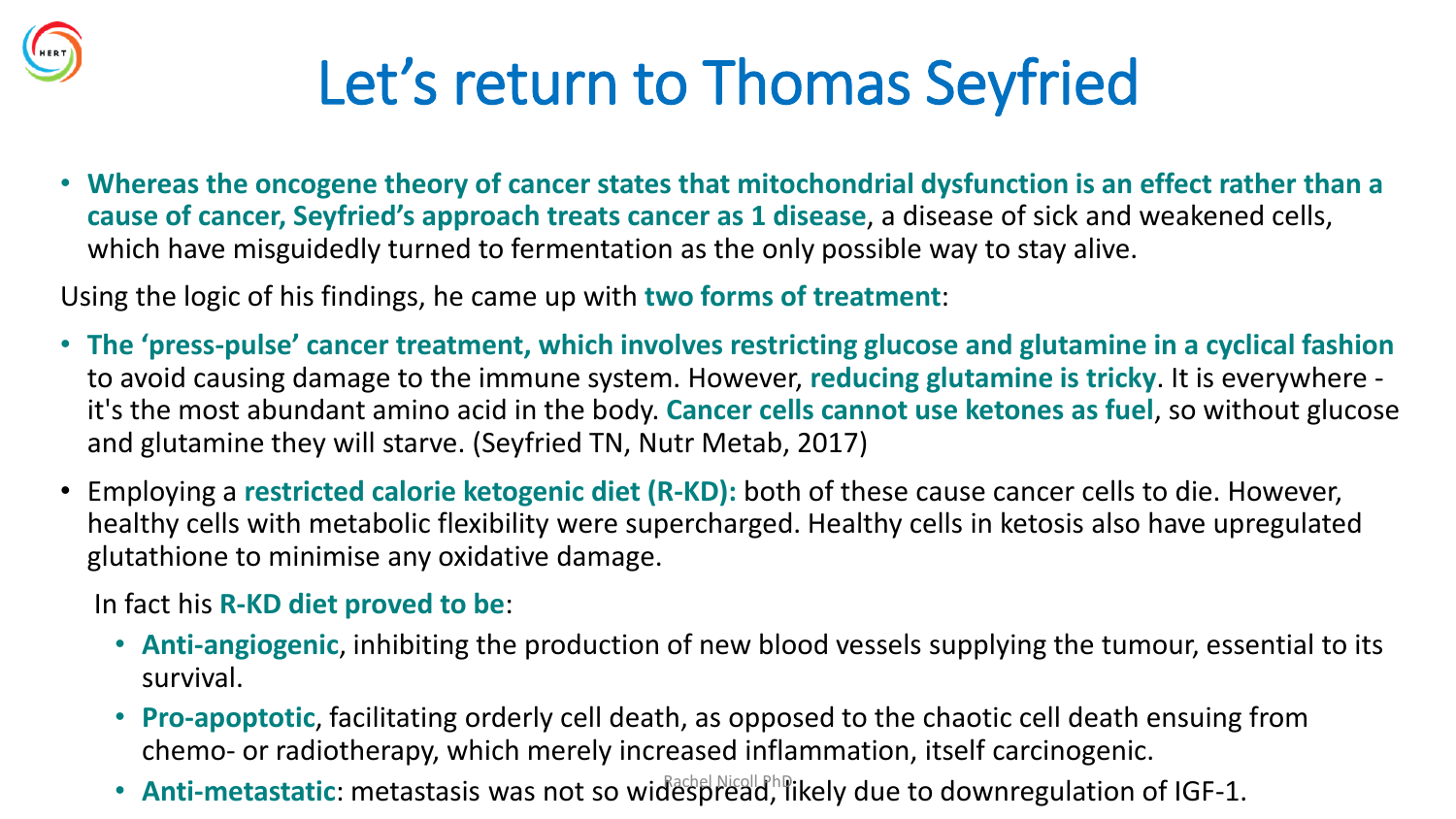

### Seyfried and R-KD as an adjuvant therapy

- Furthermore, fasting, the quickest route to ketosis, is shown to prepare normal cells to withstand chemotherapy, making it the ideal adjuvant therapy.
- Many studies show the benefits of fasting prior to chemo- or radiotherapy. In glioma treatment, R-KD alone slowed the growth of tumours in mice but combined with radiation treatment the result was synergistic, allowing some mice to experience a full cure. It is thought the ketogenic diet may act as an immune adjuvant.
- Seyfried also showed synergy between R-KD and the drug 2-deoxyglucose (2DG), a molecule that looks like glucose but cannot be further metabolized. It inhibits glycolysis, effectively bringing fermentation to a halt. Diet or drug alone slowed tumour growth but there was a synergistic effect when combined. He describes R-KD as preparing the therapeutic landscape, conditioning cancer cells to be killed while protecting healthy cells.
- Similarly, Seyfried trialled R-KD and the drug 6-diazo-5-oxo-L-norleucine (DON), a glutamine antagonist in mice with glioblastoma. The combination killed tumour cells while reversing disease symptoms and improved mouse survival; it also reduces oedema, haemorrhage and inflammation. The R-KD diet facilitated DON delivery to the brain and allowed a lower dosage to achieve the therapeutic effect.

(Abdelwahab MG, PLoS One, 2012; Woolf EC, J Lipid Res, 2015; Lussier DM, BMC Cancer, 2016; Marsh J, Nutr Metab (Lond), 2008; Mukherjee P. Commun Biol 2019)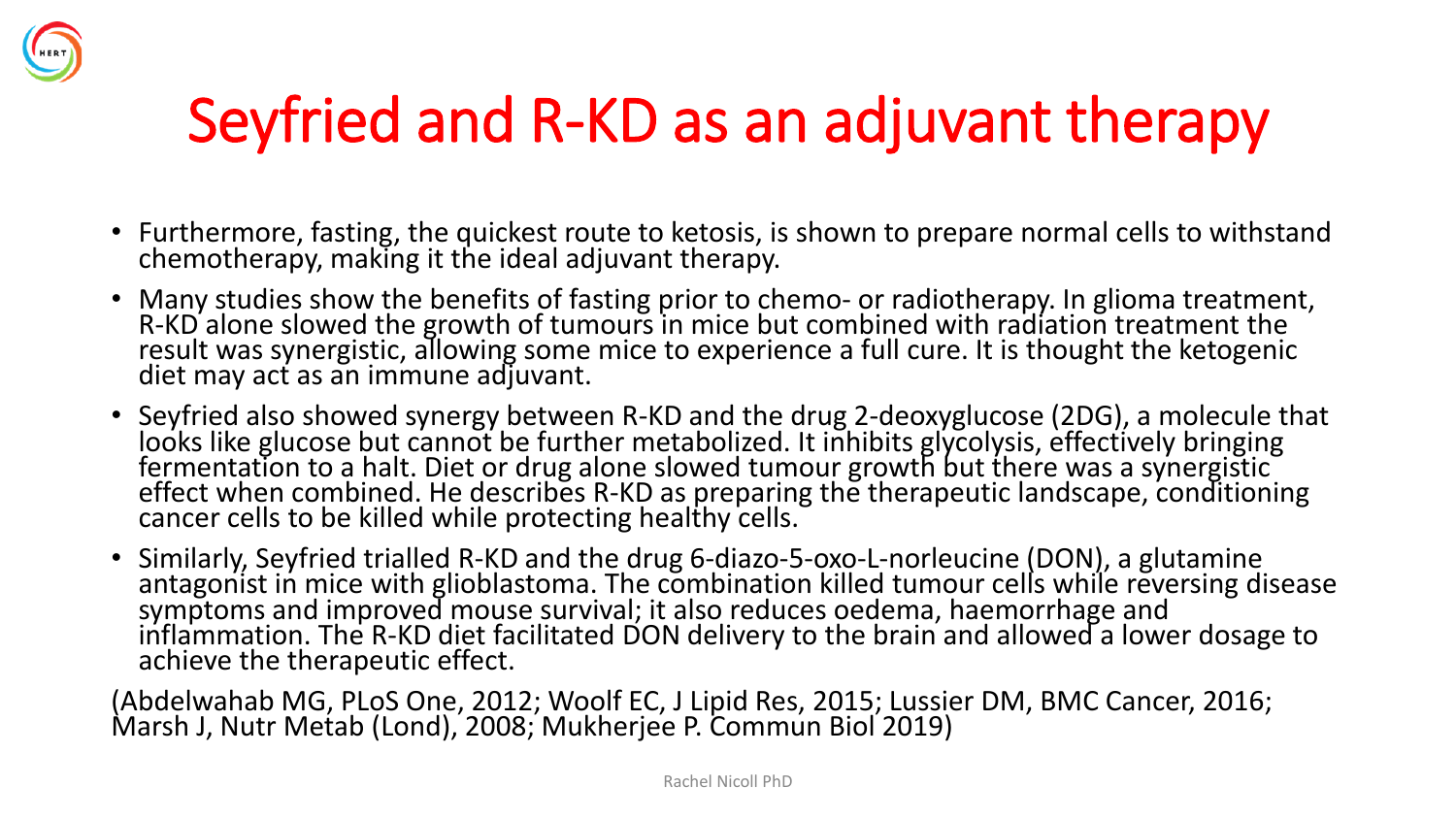Seyfried and Dominic D'Agostino: R-KD therapy and hyperbaric oxygen therapy (HBOT)

- D'Agostino pioneered the use of **hyperbaric oxygen therapy (HBOT) to generate ROS which triggered apoptosis** while correcting any hypoxia, which can be a hallmark of cancer.
- Together they tried the combined therapy on mice with highly metastatic brain cancer. The **R-KD therapy increased mean survival by 57%, but combined with HBOT mean survival increased to 78%** (Poff AM, PLoS One, 2013). They called this 'mitochondria enhancement therapy'.
- Seyfried pointed out that they had moved away from the 'no pain, no gain' approach of conventional therapy to one of health restoration: one comes out of therapy healthier than when one went in.
- They describe cancer as an ecosystem. The best way to alter an ecosystem is to change the whole environment rather than targeting a single part, as the ecosystem will adapt and long-lasting change will not occur.
- This is Seyfried's 'press-pulse' approach, with the diet gently pressing on the cancer, weakening it and rendering it vulnerable. HBOT then provides the pulse, causing stress, pushing the weakened cells over the edge. They consider that it would be as effective as radiation, without the collateral damage to normal cells.

(Seyfried TN, Nutr Metab, 2017)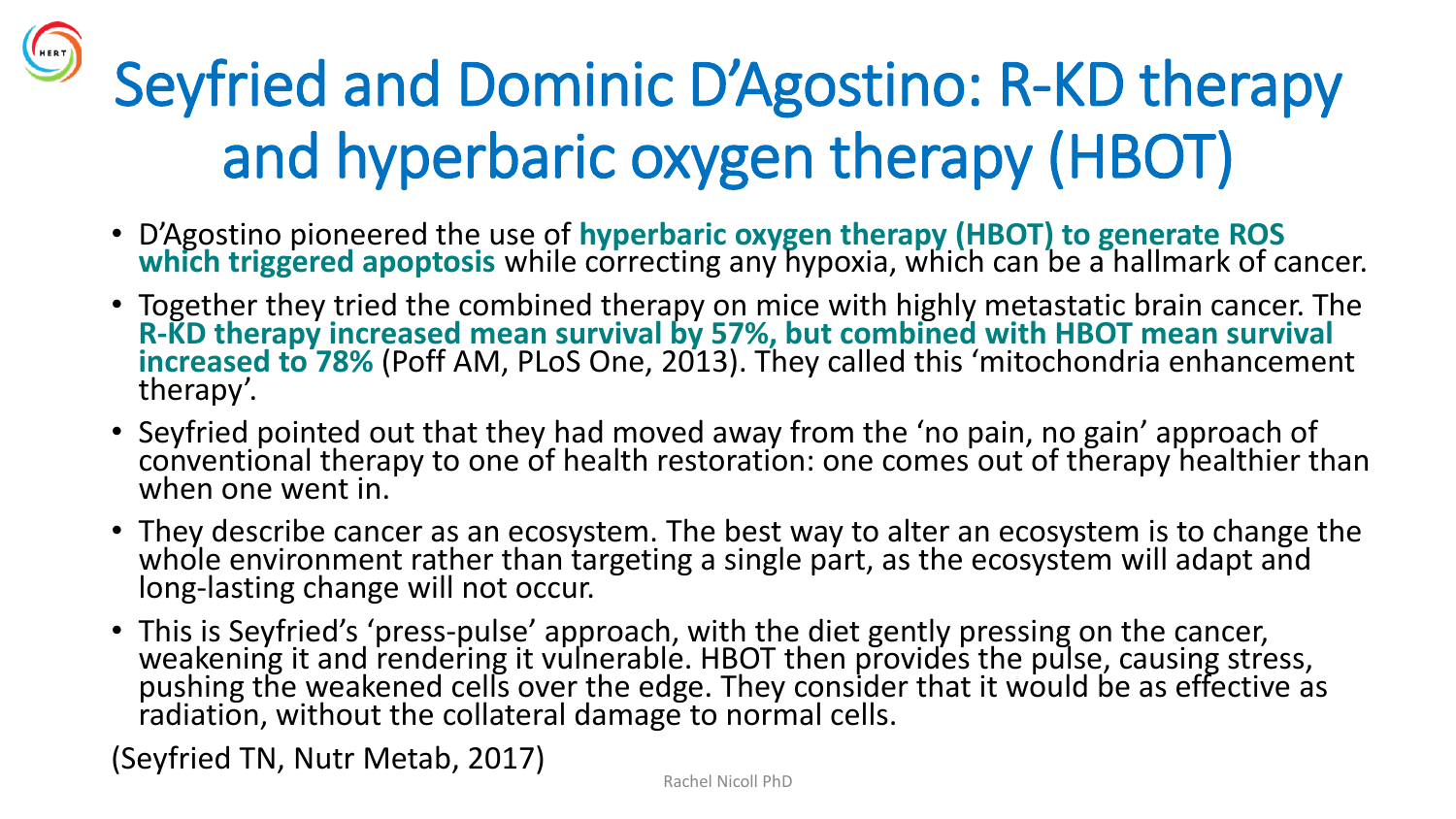

- Employs metabolically supported chemotherapy (MSCT), which is **based on Seyfried's work, using a combination of 4 of our mitochondrial therapies (fasting, ketogenic diet, hyperthermia and hyperbaric oxygen) combined with very low dose chemotherapy.**
- Published studies (Note, these are not RCTs and there is no control group):
	- In 24 patients with stage III-IV gastric cancer, overall survival was mean 39.5 months and progression free survival was mean 36.5 months. (Iyikesici MS, Niger J Clin Pract, 2020).
	- In 25 metastatic pancreatic ductal carcinoma (stage IV) patients, median overall survival and median progression-free survival were 15.8 months and 12.9 months, respectively (Iyikesici MS, Complement Med Res, 2020).
	- In 44 stage IV non-small cell lung cancer patients, there was a 61% response rate (complete or partial), with mean overall survival of 43 months and progressionfree survival of 41.0 months (Iyikesici MS, Int J Hyperthermia, 2019).

<https://chemothermia.com/>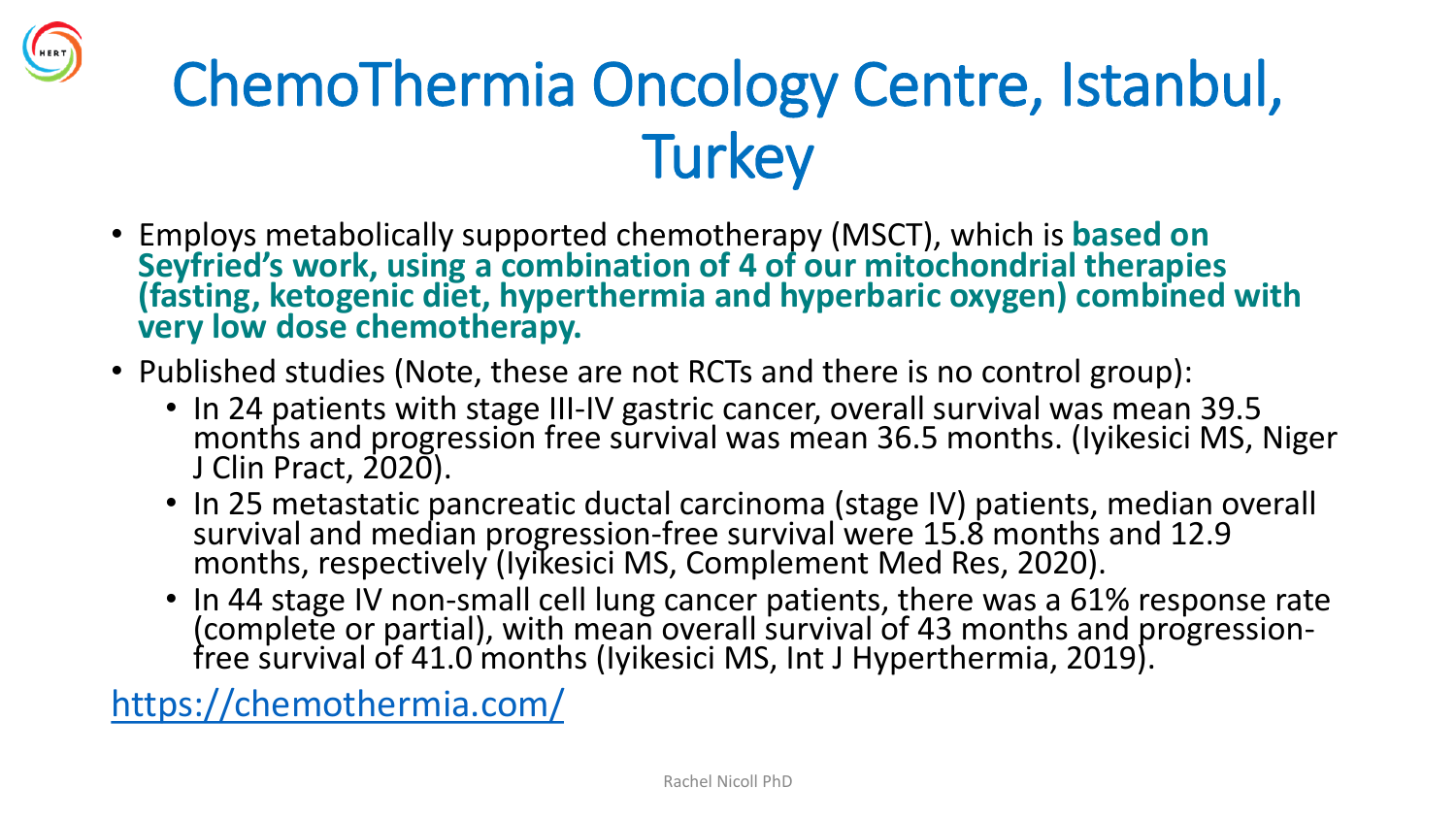### Mitochondrial remedies for which there is evidence of benefit in cancer (Annex E)

- Astaxanthin
- B vitamins
- β-lapachone
- Berberine
- Butyrate
- Cannabinoids
- Capsaicin
- L-carnitine
- L-carnosine
- Coenzyme Q10
- Creatine
- Ginkgo biloba
- Ginseng
- Lipoic acid
- Magnesium
- Melatonin
- Omega 3 fatty acids
- Selenium \*
- Taurine
- Vitamin A \*
- Vitamin D
- 
- 
- Zinc \*

#### Flavonoids and isoflavones

- Apigenin
- Baicalin/Baicalein
- Curcumin
- Epicatechin
- Epigallocatechin-3-gallate (EGCG)
- Grape seed extract
- **Icaritin**
- Kaempferol
- Luteolin
- Milk thistle
- **Myricetin**
- Naringin/Naringenin
- Nobiletin
- Quercetin
- **Resveratrol**
- Rutin
- **Genistein**
- Daidzein
- Puerarin

#### Vitamins and minerals with \* All essential for mitochondrial function but in excess can be highly toxic. Both mitochondrial

deficiency and excess induce mitochondrial damage.

#### **Flavonoids**

A combination works best, as this is how they arise in nature. Their individual effects complement each other.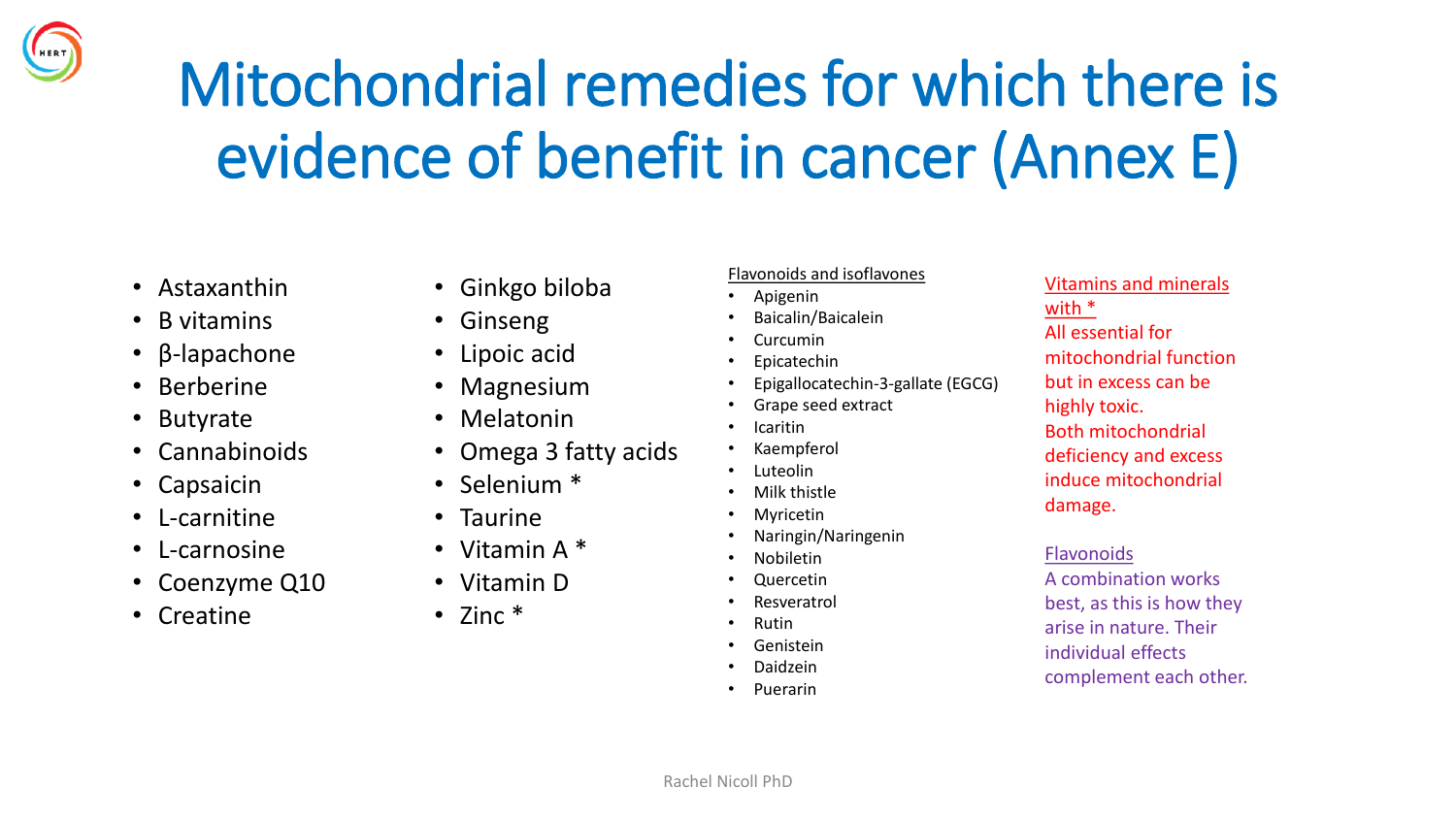

### Mitochondrial remedies for cancer: **Observations**

- Every one of these remedies can inflict damage on cancer cells, including cancer stem cells, while **leaving healthy cells undamaged**. This is in stark contrast to conventional chemo- and radiotherapy.
- Although there are virtually no human RCTs of these remedies on their own, many of them, particularly the bioflavonoids, have been shown to **enhance the effect of chemo- and radiotherapy in 'resistant' tumours.**
- Virtually all the remedies have been shown to **reduce the symptoms** of chemoand radiotherapy and would be worth supplementing for this alone.
- There is **no mitochondrial remedy that is specific to any one type of cancer**, as Seyfried would predict. They can all induce apoptosis in cancer cells and prevent growth, proliferation and metastasis.
- **Caveat**: Vitamin A, B vitamins, taurine and selenium deficiency and excess can induce cancer. Capsaicin, gingko biloba and phytoestrogens, particularly if taken for long periods, can induce some cancers.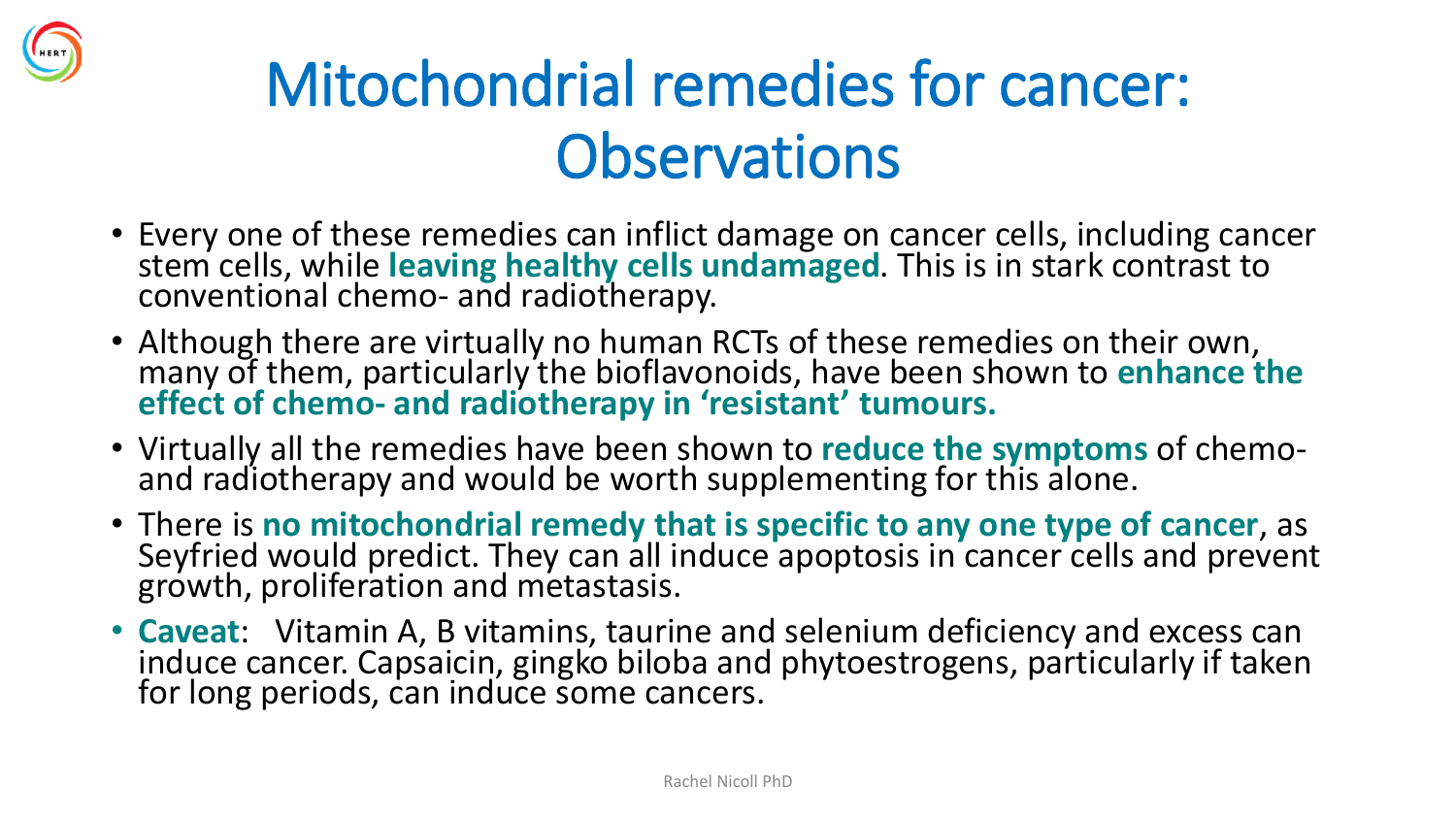### Mitochondrial remedies for cancer in humans: the top 4

- Berberine: 600mg/day to prevent colorectal adenoma recurrence.
- Melatonin: 20mg/day may improve survival in patients with solid tumours
- Resveratrol: doses as low as 500mg/day could reduce tumour cell proliferation in colorectal cancer.
- A combination of 60mg/day quercetin and 1140mg/day curcumin for 6 months decreased polyp number and size in familial adenomatous polyposis.

(Mixed results for human RCTs of omega 3 fats and vitamin D)